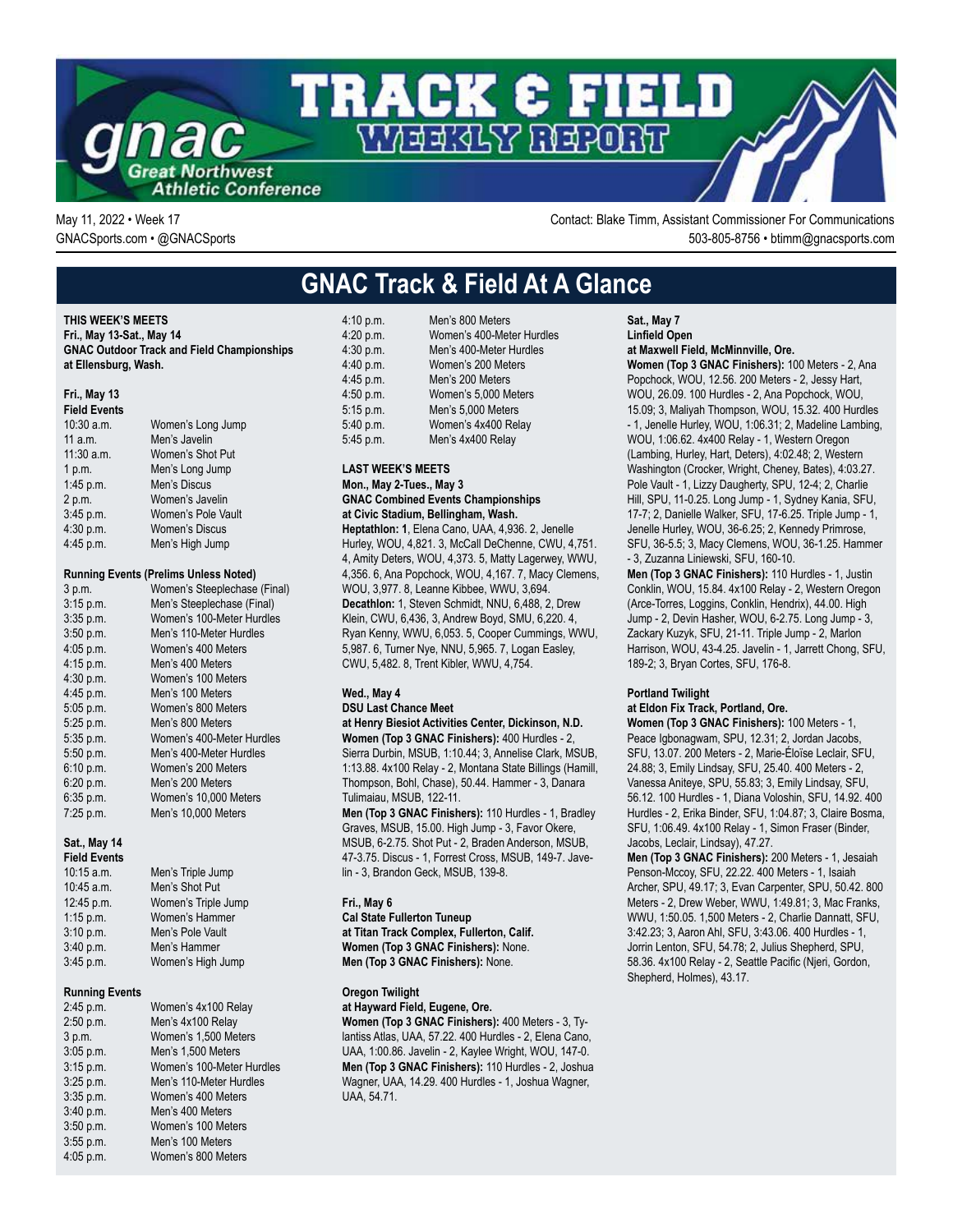## **GNAC Athletes of the Week**



**MEN'S TRACK**

**Drew Weber, Western Washington Freshman • Vancouver, Wash.**

Weber set the WWU record in the 800 meters as he placed second at the Portland Twilight on Saturday. His time of 1:49.81 ranks 21st in Division II this season and is No. 7 on the GNAC all-time list.

**Also Nominated:** Espen Diamond (Central Washington), Bradley Graves (Montana State Billings),

Charlie Dannatt (Simon Fraser), Justin Conklin (Western Oregon).



**MEN'S FIELD Austin Goldstein, Western Oregon Senior • Sherwood, Ore.**

Goldstein placed fifth in the javelin at Friday's Oregon Twilight in Eugene with a mark of 193 feet, 4 inches. He was the top-placing non-Division I or open athlete in the competition.

**Also Nominated:** Forrest Cross (Montana State Billings), Jarrett Chong (Simon Fraser).



## **WOMEN'S TRACK Alison Andrews-Paul, Simon Fraser Junior • Ohope Beach, New Zealand**

Andrews-Paul improved her NCAA Championships provisional qualifying time at the Portland Twilight on Saturday, placing fourth in a time of 4:21.29. She was the top collegiate finisher in the 56-athlete field. Her time ranks No. 4 in Division II this season and improves her No. 5 time on the GNAC all-time list.

**Also Nominated:** Kay Lester (Central Washington), Madison Thompson (Montana State Billings), Ana Popchock (Western Oregon).



## **WOMEN'S FIELD Lizzy Daugherty, Seattle Pacific Sophomore • Lake Stevens, Wash.**

Daugherty posted a nearly 14-inch personal best to win the pole vault at the Linfield Open on Saturday. She cleared 12 feet, 4 inches, which ties her for the conference lead and for No. 8 on the GNAC all-time list. It is also an NCAA Championships provisional qualifying mark, tying her for 47th in Division II this season.

**Also Nominated:** Brenna Board (Central Washington), Sydney Kania (Simon Fraser), Jenelle Hurley (Western Oregon).

## **Past GNAC Athletes of the Week**

**Date Men's Track Men's Field Women's Track Women's Field Nov. 29-Dec. 5** Cooper Cummings, WWU No Selection and Aliyah Dawkins, WWU No Selection **No Selection**<br> **Dec. 6-12 Mac Franks, WWU** David Njeri, SPU Annika Esvelt, SPU Meagan Sma **Dec. 6-12** Mac Franks, WWU David Njeri, SPU Annika Esvelt, SPU Meagan Smallbeck, CWU **Jan. 10-16** Aaron Ahl, SFU Ethan Sterkel, WWU Alison Andrews-Paul, SFU Meagan Smallbeck, CWU Joshua Wagner, UAA **Jan. 17-23** Ase Ackerman, MSUB Owen Collins, WOU Juliette Williams, CWU Erica Cabanos, CWU **Jan. 24-30** Aaron Ahl, SFU Ethan Sterkel, WWU Annika Esvelt, SPU Jenelle Hurley, WOU **Jan. 31-Feb. 6 Austin Albertin, CWU** Ethan Sterkel, WWU Ana Popchock, WOU Jenelle Hurley, WOU<br> **Feb. 7-13** Callum Robinson, SFU Steven Schmidt, NNU Alison Andrews-Paul. SFU Peace lobonaowam. **Feb. 7-13** Callum Robinson, SFU Steven Schmidt, NNU Alison Andrews-Paul, SFU Peace Igbonagwam, SPU **Feb. 21-27** Mac Franks, WWU Ethan Sterkel, WWU Mia Crocker, WWU Aliyah Dawkins, WWU **Feb. 28-Mar. 6** Sean Sands, WWU Austin Goldstein, WOU Cassidy Walchak-Sloan, SMU Amanda Short, WWU **Mar. 7-13** Andrew Boyd, SMU Josh Schulz, SMU Ila Davis, WWU Raine Westfall, WWU **Mar. 14-20 Joshua Wagner, UAA** Josh Schulz, SMU Elena Cano, UAA Kaylee Wright, WOU **Mar. 21-27** Tyler Shea, NNU Austin Goldstein, WOU Tylantiss Atlas, UAA Elena Cano, UAA **Mar. 28-Apr. 3** Coleman Nash, UAA David Njeri, SPU Alison Andrews-Paul, SFU Amanda Short, WWU Charlie Dannatt, SFU **Apr. 4-10** Aaron Ahl, SFU Damian Mercado, WWU Alison Andrews-Paul, SFU Erica Cabanos, CWU **Apr. 11-17** Aaron Ahl, SFU Jarrett Chong, SFU Alison Andrews-Paul, SFU Kaylee Wright, WOU **Apr. 18-24** Aiden Wise, CWU Laurenz Waldbauer, NNU Lauryn Chandler, CWU Peace Igbonagwam, SPU Apr. 25-May 1 **Abu Acaron Ahl, SFU** Laurenz Waldbauer, NNU Mia Crocker, WWU Kaylee Wright, WOU **May 2-8 Drew Weber, WWU Austin Goldstein, WOU Alison Andrews-Paul, SFU Lizzy Daugherty, SPU** 

Complete Player of the Week releases are available online at GNACSports.com.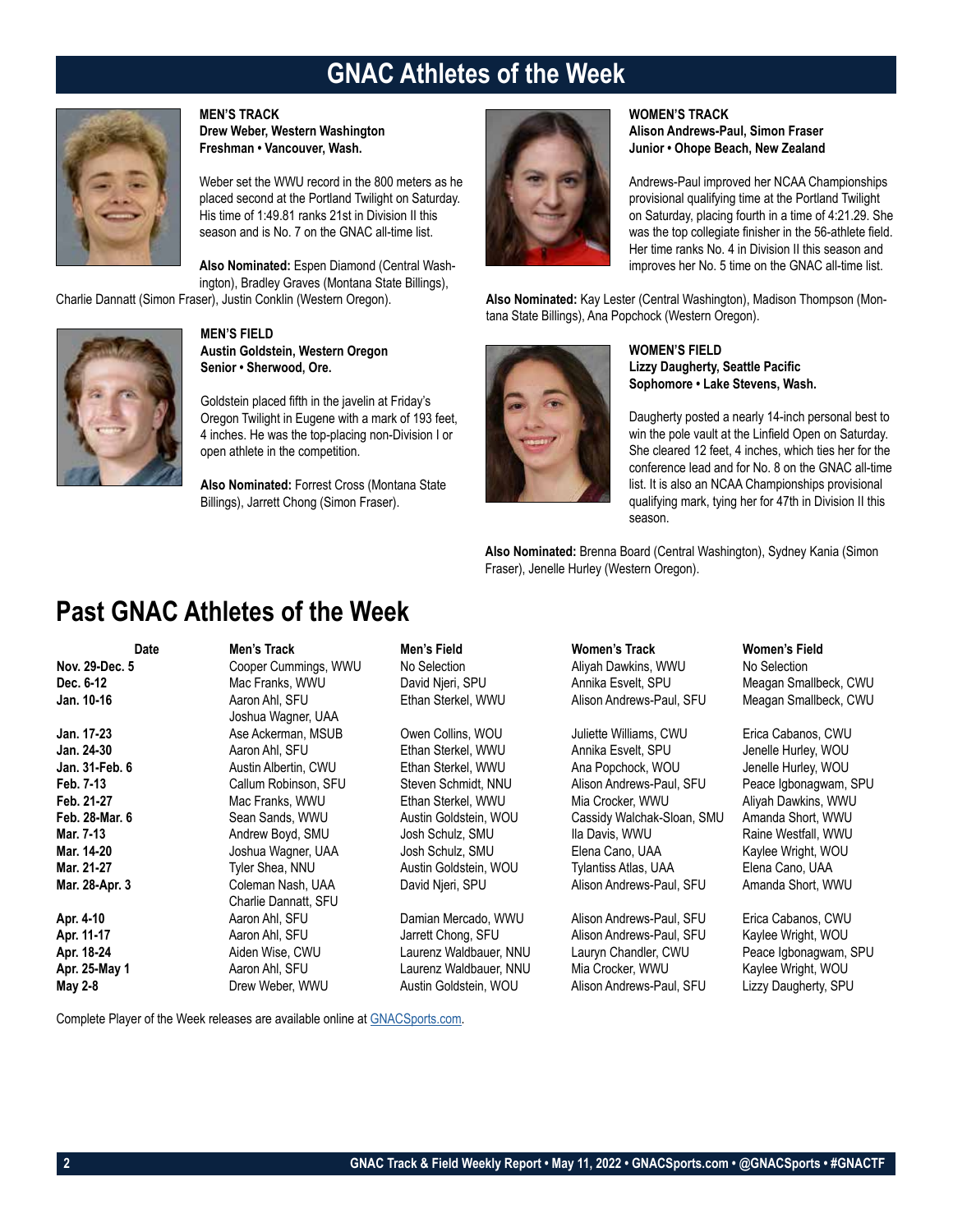## **GNAC Outdoor Championships Preview**

ELLENSBURG, Wash. – For the first time since 2005, the GNAC Outdoor Track and Field Championships will take place somewhere other than Western Oregon University.

The 2022 edition of the conference meet takes place at Central Washington's Recreation Sports Complex. While the venue is different, Western Washington and Seattle Pacific hope the outcomes will be the same.

The Vikings men are the two-time defending champions while Falcons women are vying for their fourth straight team title. This year's meet will feature 14 defending champions from the 2021 meet, 15 returning champions overall, and athletes that have set 88 provisional qualifying marks for the NCAA Championships.



crown. Atlas has the fifth-best time in the GNAC entering the meet at 55.53 seconds and is second in the 200 meters at 24.64 seconds.

While not a defending champion, senior **Elena Cano** enters the meet having already won the heptathlon with a score of 4,936 points that ranks No. 9 in Division II. Cano also owns the conference's top times in both the 100-meter hurdles (14.15) and 400-meter hurdles (1:00.16) and the top mark in the high jump (5-7.25). She is an NCAA Championships provisional qualifier in all four events.

The Seawolves will also look for points from freshman **Mette Van Der Meer** in the pole vault and the 100-meter hurdles.

Western Washington sophomore **Aliyah Dawkins** is the defending champ in the high

jump and won the indoor title in the event in February. She has a best of 5 feet, 2.5 inches this outdoor season. She also owns the top mark in the GNAC in the triple jump and ranks fifth in the long jump.

Senior **Amanda Short** ranks fifth in Division II in the javelin with a mark of 155 feet, 9 inches. The Vikings also have NCAA Championships provisional qualifiers in freshmen **Ila Davis** in the steeplechase and **Mia Crocker** in the 1,500 meters. Freshman **Raine Westfall** also enters the meet with the top mark in the GNAC in the hammer while freshman **Katie Potts** leads the discus.

Western Oregon has the other women's defending champion in junior **Moana Gianotti**, who is in position to repeat in the shot put with the conference's top mark of 45 feet, 10.75 inches. Also in title position in the throws is freshman **Kaylee Wright**, whose 158 feet, 8 inches in the javelin is fourth in Division II this season.

Freshman **Jenelle Hurley** is the Wolves' best chance for multiple points. Hurley placed second in the heptathlon last week and is ranked second in the GNAC in the long jump and fourth in the 100-meter hurdles. Sophomore **Ana Popchock** will also contend for the title in the triple jump.

Northwest Nazarene freshmen **Kinsey Yenor** and **Julie Cheney** are No. 1 and No. 2, respectively, in the pole vault with both athletes owning NCAA Championships provisional qualifying marks. Freshman **Miya Koch** is also qualified in the high jump with the No. 2 mark in the conference. Sophomore **Destany Herbert** is No. 2 in the GNAC in the hammer and No. 4 in the shot put and freshman **Abbey Wood** ranks No. 3 in the 100 meters.

Junior **Kailee Stoppel**, who is third in the conference in the steeplechase, leads Montana State Billings. Freshman **Ryann Moline** is ranked fourth in the GNAC in the discus and fifth in the javelin while sophomore **Kendall Lynn** has point potential in both horizontal jumps.

Saint Martin's best chances for points are in the distances with freshman **Sara Sabra** ranked No. 2 in the 10,000 meters and sophomore **Naomi Hartley** ranked No. 3 in the 5,000.

#### **MEN**

With five returning champions, 10 nationals qualifying marks and a wealth of depth in nearly every event, Western Washington appears poised to repeat its record victory performance from a year ago.

The Vikings are particularly deep in the distances with seven NCAA provisional qualifying times across three events. Junior **Mac Franks** is the defending champion in the 800 meters and owns a season-best of 1:50.05 that is No. 9 in GNAC history. Franks is also provisionally qualified for nationals in the 1,500 meters and in the steeplechase, both with times that rank in the Division II top 10 this season.

## **CONTINUED NEXT PAGE**

## **WOMEN**

Seattle Pacific returns two of those defending champions in its quest for a fifth straight team trophy. Senior **Jenna Bouyer** is the defending champ in the 100 meters and has the fourth-fastest time in the conference this season in 12.09 seconds. Sophomore **Ellie Rising** won the 800 meters as a freshman and is provisionally qualified for nationals with a best of 2:11.93.

The Falcons also feature senior **Vanessa Aniteye**, who won three straight 400-meter titles for Alaska Anchorage (2017-2019). She has national meet provisional marks in both the 400 and 800 meters. Senior **Peace Igbonagwam** hopes to add the outdoor long jump title to the indoor win she claimed in February.

Sophomore **Annika Esvelt** has the conference's top times in the 5,000 meters (16:14.31) and the 10,000 meters (34:20.76), ranking top-10 in Division II in both distances. Freshman **Charlie Hill** and senior **Madison Licari** should provide SPU significant points in the pole vault.

The Falcons' run will be seriously challenged by Simon Fraser, which has claimed both the cross country and indoor titles so far this season and feature one of the top athletes in recent Division II history in junior **Alison Andrews-Paul**.

The transfer from Division I Baylor set the Division II record in the 800 meters in April by nearly a second with a time of 2:01.43. The time ranks 22nd in the world this season. Andrews-Paul also owns Division II top-five times in both the 400 and 1,500 meters, leading the GNAC at both distances.

Junior **Olivia Willett** leads the conference in the steeplechase with a time of 10:36.23 that is No. 13 in Division II. In the sprints, freshman **Marie-Éloïse Leclair** leads the conference in both the 100 and 200 meters and could also join sophomore **Emily Lindsay** in scoring points in the 400 meters.

Simon Fraser enters the meet with three of the top five times in the 400 and 800 meters and three of the top six in the 1,500.

Defending 400-meter hurdles champion **McCall DeChenne** leads Central Washington's quest to show well at home. The junior is the second-fastest runner at the distance in the GNAC this season, took third at last week's heptathlon and will also contend for the titles in the 200 meters and 100-meter hurdles.

Senior **Avery Fisk** is the returning champion in the discus and enters the meet with the third-best mark in the GNAC in both the discus (140-1) and the shot put (43-10.5).

The Wildcats enter the meet with significant strength in the sprints. Freshman **E'lexis Hollis** is second in the GNAC in the 100 meters while senior **Makenna Hansen** is sixth in both the 100 and 200 meters. Junior **Lauryn Chandler** is tied for the second-best time in the GNAC in the 100-meter hurdles.

Alaska Anchorage senior **Tylantiss Atlas** is the defending champion in the 400 meters and will go head-to-head with her former teammate, Aniteye, for the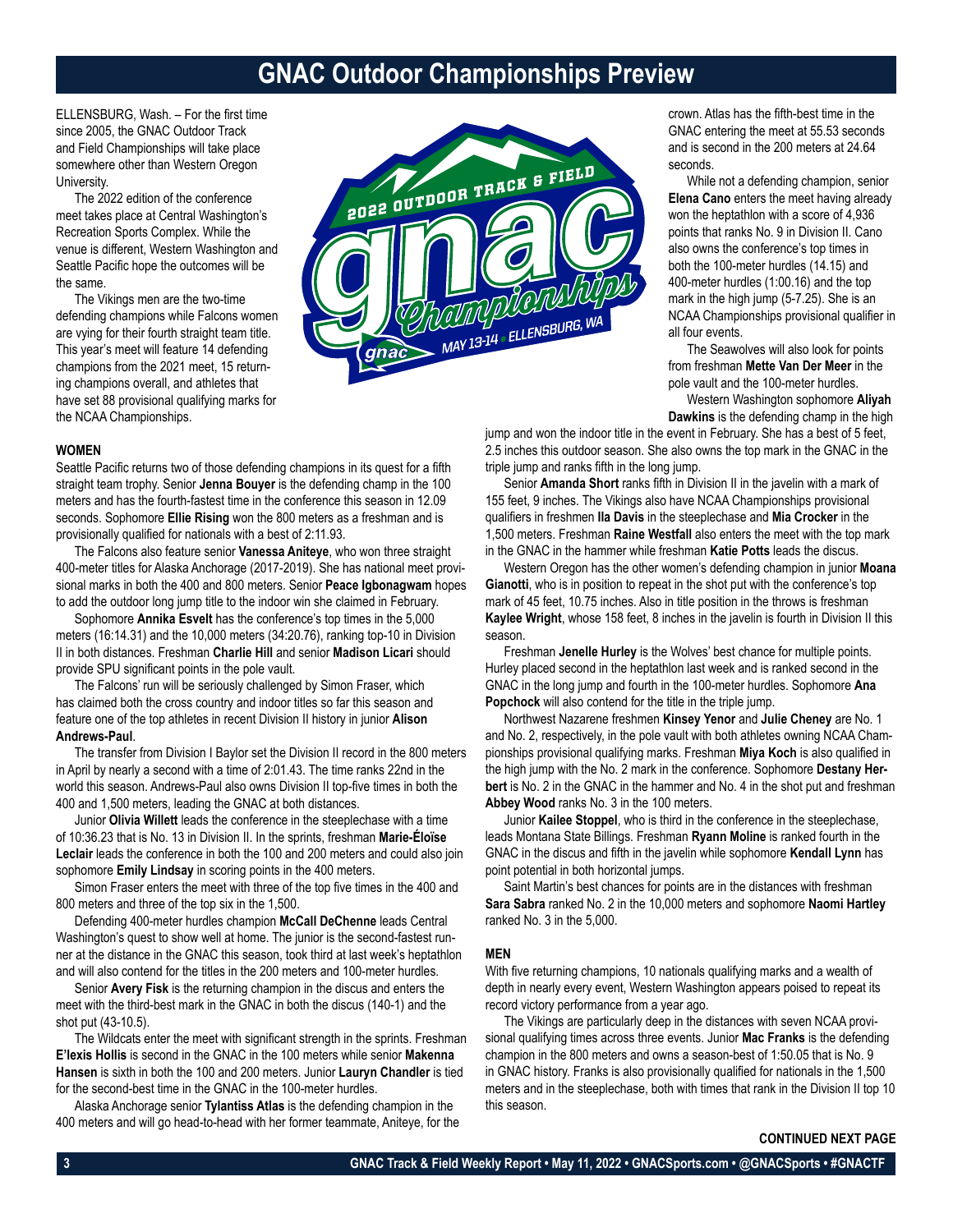## **GNAC Outdoor Championships Preview**

Freshman **Drew Weber** set the WWU record in the 800 at 1:49.81 last weekend and is also provisionally qualified for nationals in the 1,500. Senior **Calahan Warren** will defend his 1,500-meter title in an event where nine GNAC athletes have met the NCAA provisional standard. Freshman **Jeret Gillingham** is the defending champion in the steeplechase.

Junior **Bryant Welch** is the returning champion in the 200 meters. Junior **Ben Malquist** is the defending champ in the shot put and leads the GNAC with a mark of 52 feet, 8.25 inches.

Simon Fraser stands to give WWU its biggest run for the money in the team race. Junior **Aaron Ahl** enters the meet with the conference's top times of the season of 1:49.01 in the 800 meters (No. 3 in GNAC history) and 3:39.97 in the 1,500 (No. 2 in GNAC history). Sophomore **Charlie Dannatt** is second in the GNAC in the 1,500 and is fourth in a deep 800-meter field while sophomore **Paul Buckingham** is fifth.

Freshman **Callum Robinson** anchors SFU in the sprints with a GNAC-leading and nationals provisional qualifying time in the 400 meters as well as the conference's top time in the 200 meters. Freshman **Jorrin Lenton** is No. 4 in the GNAC in the 110-meter hurdles.

In the field events, freshman **Jarrett Chong** is one of three GNAC athletes to go over 200 feet in the javelin this season while sophomore **Zachary Kuzyk** ranks third in the long jump.

Western Oregon is led by freshman **Dominque Loggins**, who is the defending champion in the 100 meters. His time of 10.85 seconds is third-best this season. Much of the rest of the Wolves' point-scoring strength, however, will come in the field events.

Senior **Austin Goldstein** is No. 3 in the GNAC in the javelin with a mark of 206 feet, 7 inches. Senior **Samuel Cole** is third in the conference in the hammer while senior **Owen Collins** is fourth in the shot put and fifth in the hammer. Sophomore **Marlon Harrison** will vie for the title in the triple jump where is ranked No. 3.

In the distances, junior **Bailey Smith** is provisionally qualified for nationals in the steeplechase while senior **Justin Crosswhite** is qualified in the 1,500.

Northwest Nazarene enters with 10 points scored thanks to freshman **Steven Schmidt's** victory in the decathlon. He also owns the top mark in the GNAC in the high jump while **Gerohm Rihari** ranks No. 3. Freshman **Laurenz Waldbauer** enters as the national leader in the javelin with a mark of 237 feet, 6 inches that is No. 2 in GNAC history.

In the throws, senior **Colton Burr** leads the GNAC in the hammer while junior **Dylan Hendry** is second in the shot put. On the track, freshman **Hunter Braseth** ranks second in the conference in the 100 meters and third in the 200 meters while junior **Tyler Shea** ranks third in the 5,000 meters.

Seattle Pacific has the other defending champion in junior **David Njeri** in the triple jump. His season-best of 49 feet, 10 inches is 12th in Division II and No. 3 on the GNAC all-time list. Njeri also ranks fifth in the long jump. Freshman **Kainoa Lee** is second in the conference in the pole vault.

In the sprints, freshman **Isaiah Archer** ranks fourth in the 400 meters while sophomore **Jeff Gordon** is sixth in the GNAC in both the 100 and 200 meters. Senior **Colin Boutin** hopes to end on a high note, ranking No. 3 in the 10,000 meters.

Sophomore **Coleman Nash** leads Alaska Anchorage with the conference's top times in the 5,000 meters (13:53.33) and the 10,000 meters (24:24.40), both of which rank in the top 20 in Division II. Junior **Jesus Avalos** is No. 2 in the GNAC this season in the 10,000 meters while junior **Jacob Moos** ranks No. 4 in the 5,000.

Sophomore **Joshua Wagner** leads the GNAC with a time of 14.22 seconds in the 110-meter hurdles that is No. 2 in GNAC history. He also is ranked No. 2 this season in the 400-meter hurdles. Junior **Enrique Campbell's** leading time of 10.59 seconds in the 100 meters is No. 10 on the GNAC all-time list. He also ranks No. 2 in the 200 meters and No. 3 in the 400 meters.

Central Washington's strengths will be in the sprints and field events. Senior **Austin Albertin** ranks second in the conference in the 400 meters while senior Z**achary Davis** is fourth in the 100 meters. Junior **Omar Young** ranks first in the discus and sophomore **Wyatt Franklin** is second. The Wildcats also have four of the top 10 in the pole vault, led by senior **Jacob Thompson's** No. 2 mark of 14 feet, 10 inches.

Saint Martin's senior **Josh Schulz** set the school record in the long jump with a season-best of 34 feet, 3.5 inches that is 20th in Division II. Senior **Micah Au-Haupu** ranks No. 3 in the GNAC in the shot put while sophomore **Andrew Boyd** is No. 5 in the 110-meter hurdles.

Montana State Billings senior **Carson Jessop** has an NCAA Championships provisional qualifier in the steeplechase with a time of 9:07.74. Freshman **Bradley Graves** is No. 2 in the GNAC in the 110-meter hurdles and junior **Forrest Cross** ranks No. 3 in the discus.

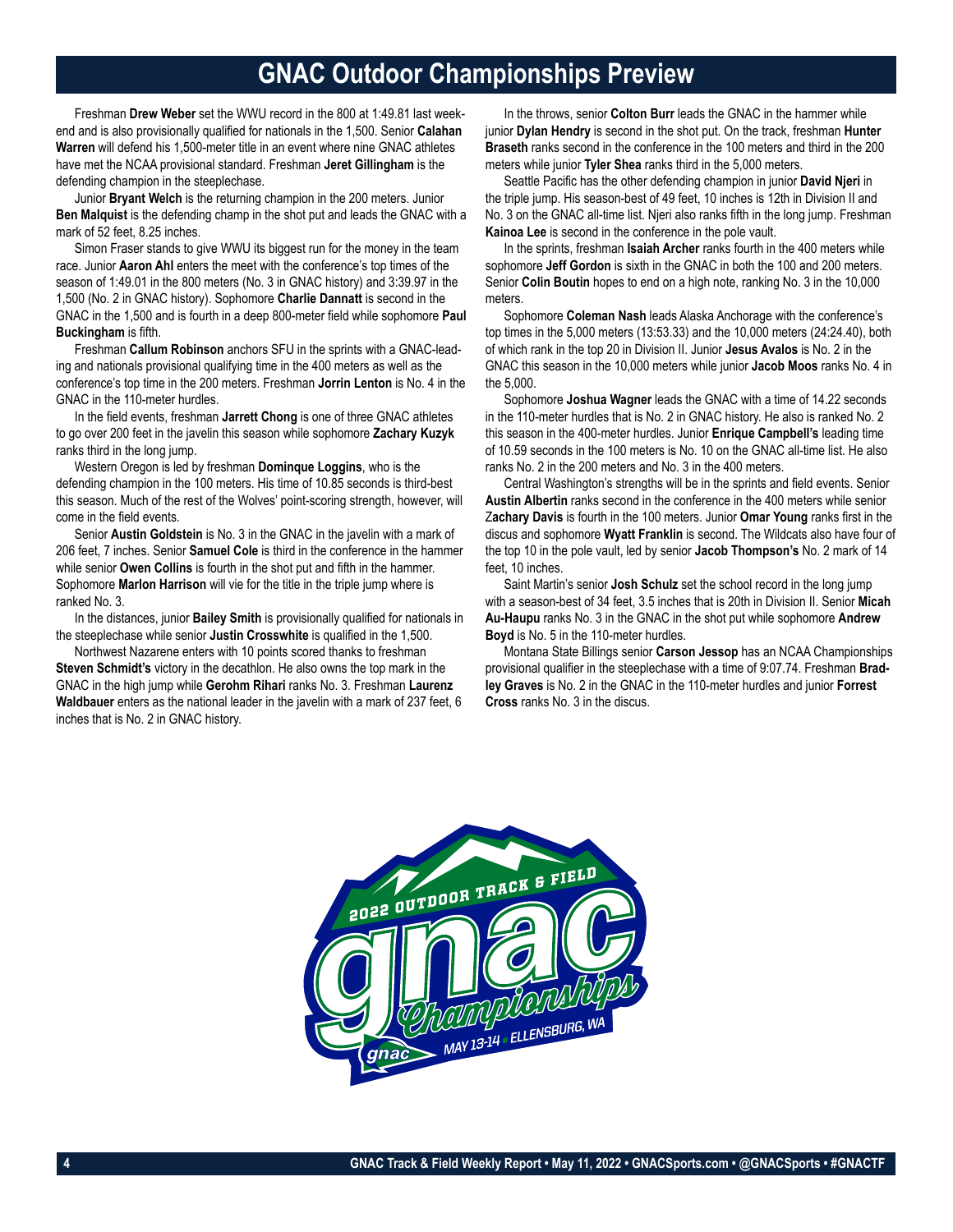## **Around The GNAC**

## **ALASKA ANCHORAGE**



• Alaska Anchorage saw three athletes close the regularseason with top-three performances at the Oregon Twilight on Friday at Hayward Field.

• Sophomore **Joshua Wagner** led the way, winning the men's 400-meter hurdles in a time of 54.71 seconds. He added a second-place finish in the 110-meter hurdles in 14.29 seconds.

• Senior **Elena Cano** finished second in the women's 400-meter hurdles in 1:00.16. Earlier in the week, Cano provided UAA 10 points for the GNAC Championships with her victory in the heptathlon with a score of 4,936 points. The total was just short of her season-best total of 4,996 points, which ranks ninth in Division II.

• In the heptathlon, Cano won the women's high jump (5-4.25) and took second in the 100-meter hurdles (14.58).

• Senior **Tylantiss Atlas** rounded out the UAA efforts, placing third in the women's 400 meters in 57.22 seconds. She was the only non-Division I athlete in the race.

• At the 2021 GNAC Outdoor Championships, Alaska Anchorage finished sixth in the women's team race with 52.5 points while the men placed seventh with 36 points. Atlas is the Seawolves' lone returning champion in the women's 400 meters.

## **CENTRAL WASHINGTON**



• Senior **Kay Lester's** top-five performance in the distances led a small group of Central Washington athletes that competed at the Linfield Open and the Portland Twilight on Saturday.

• Lester finished fourth in the women's steeplechase at Linfield with a time of 13:19.86. She went on to place sixth in the 800 meters in 2:34.73.

• Sophomore **Juliette Williams** added a fourth-place finish in the women's 200 meters in a time of 26.15.

• Senior **Jenna Heesacker** rounded out the top-five finishers at Linfield, placing fifth in the 5,000 meters in a time of 21:06.94.

• The Wildcats had three competitiors in the Portland Twlight on Saturday night. Senior **Madison Child** notched a personal best in the women's 1,500 meters in a time of 4:46.86 while senior **Zachary Sundt** clocked a time of 4:09.79 in the men's 1,500. Freshman **Madison Thompson** ran the women's 800 in a time of 2:25.36.

• At the GNAC Combined Events Championships, freshman **Drew Klein** placed second in the decathlon with a score of 6,436 points. Junior **McCall DeChenne** placed third in the heptahlon with a score of 4,751 points that ranks No. 18 in Division II this season.

• Central Washington placed third in both the men's and women's team races at the 2021 GNAC Outdoor Championships. The women finished with a score of 132.5 points while the men compiled 130 points. The Wildcats return one champion in senior **Avery Fisk** in the women's discus.

## **MONTANA STATE BILLINGS**



• Montana State Billings picked up victories from junior **Forrest Cross** and sophomore **Bradley Graves** to lead performances at the DSU Last Chance Meet on Thursday in Dickinson, North Dakota.

• Cross was a winner in the men's discus with a throw of 149 feet, 7 inches that moved him up to No. 2 on the GNAC

season-best list.

• Graves picked up the win in the men's 110-meter hurdles with a time of 15.00 seconds. He was a winner by over two seconds over second-place Mark Haas of Dawson CC.

• Senior **Sierra Durbin** led the MSUB women, placing second in the 400 meters in 1:10.44. Freshman **Annelise Clark** finsihed third in 1:13.88.

• Sophomore **Braden Anderson** finished second in the men's shot put with a personal best mark of 47 feet, 3.75 inches that moved him to No. 6 on the GNAC season-best list.

• Also picking up third-place finishes were freshman **Danara Tulimaiau** in the women's hammer (122-11), sophomore **Favor Okere** in the men's high jump (6-2.75) and freshman **Brandon Geck** in the men's javelin (139-8).

• Montana State Billings placed eighth in both the men's and women's team competitions at the 2021 GNAC Outdoor Championships. The men finished with 35 points while the women finished with 21 points.

## **NORTHWEST NAZARENE**



• Freshman **Steven Schmidt's** victory in the decathlon at last week's GNAC Combined Event Championships gives the Northwest Nazarene men 10 points entering the meet.

• Schmidt finished with a score of 6,488 points that ranks No. 21 in Division II this season. Schmidt won the high jump with a mark of 6 feet, 8.75 inches and the javelin with a mark of 168 feet, 11 inches and placed second in the shot put

(36-6.75).

• The rest of the Nighthawks' squad has not competed since the Bengal Invite on April 29 and 30 in Pocatello, Idaho.

• Freshman **Laurenz Waldbauer** continued to impress in the meet, winning the men's javelin with a mark of 237 feet, 6 inches that moves him to No. 1 in Division II this season and No. 2 on the GNAC all-time list. The mark also ranks No. 14 across all college divisions.

• Junior **Tyler Shea** was the Nighthawks' other event winner, taking first in the men's 5,000 meters in a time of 14:38.48. When converted to 14:18.84 for altitude, he ranks No. 3 on the GNAC season-best list.

• The women's 4x400-meter relay team of **Kalli Brence**, **Abbey Wood**, **Alejandra Gomez** and **Laine DeJong** placed second with a time of 3:53.85, one second behind first-place Idaho State.

• At the 2021 GNAC Outdoor Championships, Northwest Nazarene placed fourth in both the men's and women's team competitions. The women finished with 98.5 points while the men scored 76 points.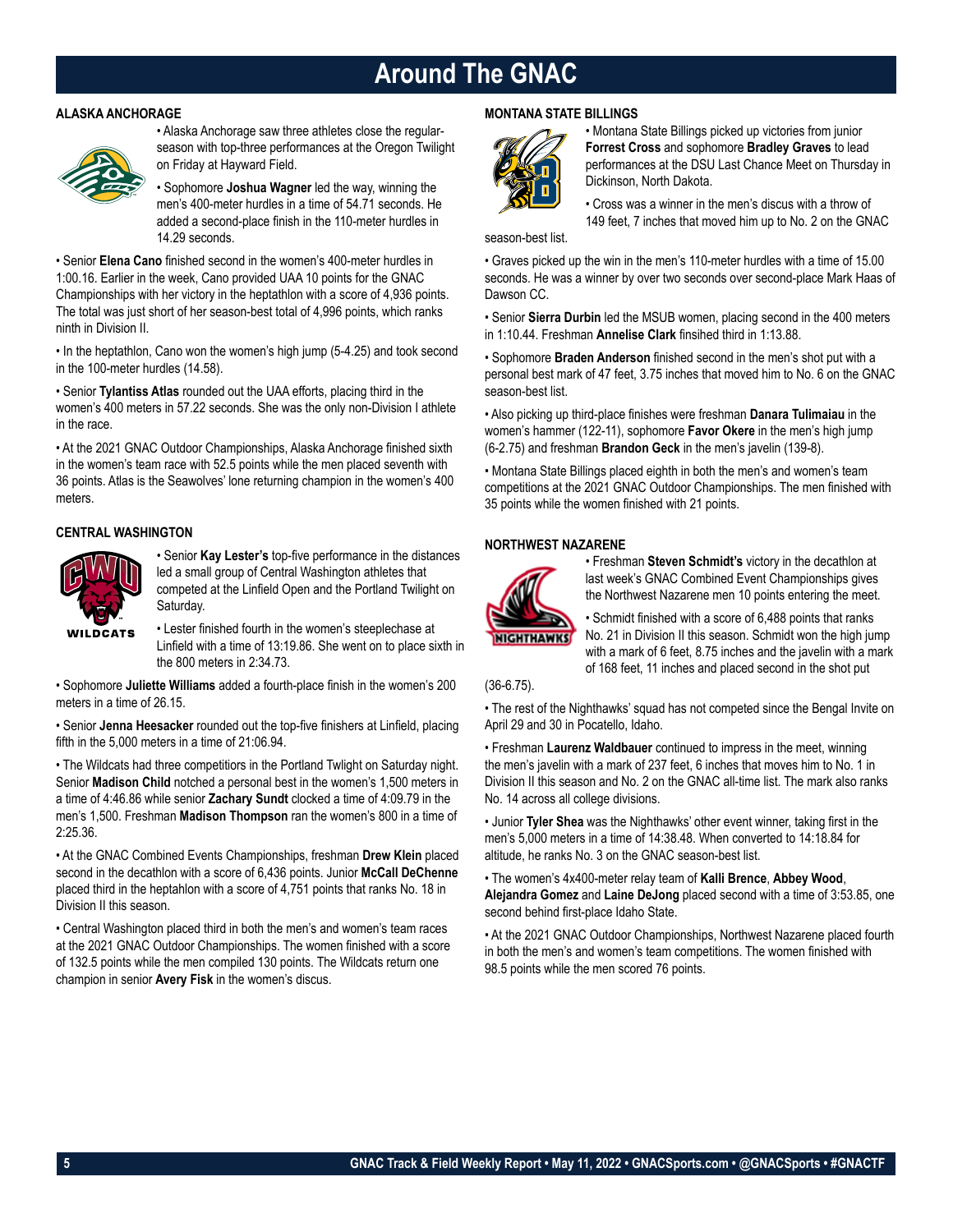## **Around The GNAC**

## **SAINT MARTIN'S**



• Sophomore **Andrew Boyd** placed third in the decathlon as the only Saint Martin's competitor at the GNAC Combined Events Championships.

• Boyd finished with a score of 6,220 points. He won the shot put with a mark of 40 feet, 1.25 inches, the 110-meter hurdles in a time of 15.23 seconds and the discus with a

throw of 117 feet, 3 inches.

• The rest of the Saint Martin's squad has not competed since taking part in the Ralph Vernacchia Invitational in Bellingham on April 30.

• Senior **Josh Schulz** set the SMU record in the men's long jump at the Vernacchia, winning with a mark of 24 feet, 3.5 inches. The performance ranks No. 6 on the GNAC all-time list, leads the conference this season and is tied for 20th in Division II this season.

• Sophomore **Gabriela Cintron** was one of three SMU women's event winners, capturing the open 100 meters in a time of 13.46 seconds. Freshman **Olivia Cervantes** won the 400 meters in a time of 1:06.33 while sophomore **Eden Mortensen** took the 400-meter hurdles in 1:07.20.

• Junior **Josh Eiland** added a second-place finish in the men's hammer with a mark of 163 feet, 3 inches. Freshman **Jocelyn Saribay** placed second in the women's shot put with a mark of 42 feet, 0.75 inches.

• At the 2021 GNAC Outdoor Championships, Saint Martin's finished fifth in the men's team race with 61 points. The Saints' women placed seventh with 45.5 points.

## **SEATTLE PACIFIC**



• Sophomore **Lizzy Daugherty's** big personal best in the women's pole vault lead Seattle Pacific as the Falcons competed at the Linfield Open and the Portland Twilight on Saturday.

• Daugherty was named the GNAC Women's Field Athlete of the Week after she won the vault at Linfield with a

mark of 12 feet, 4 inches that was nearly a 14-inch personal best. The NCAA Championships provisional qualifying mark ties her for the GNAC lead, is tied for 47th in Division II this season and tied for eighth on the GNAC all-time list.

• The women's vaulters were the Falcons only competitors at Linfield. Freshman **Charlie Hill** and senior **Madison Licari** tied for second with both clearing 11 feet, 0.25 inches.

• Sophomore **Isaiah Archer** was the winner in the men's 400 meters at the Portland Twilight, clocking a time of 49.17 seconds that ranks No. 4 in the GNAC this season.

• Senior **Peace Igbonagwam** added a victory in the men's 100 meters at the Portland Twilight with a time of 12.31 seconds. Senior **Vanessa Aniteye** added a second-place finish in the women's 400 meters in 55.83 seconds.

• The Seattle Pacific women are the three-time defending GNAC outdoor champions. The Falcons won with a score of 208 points in 2021, 40 points ahead of second-place Western Washington. They return two champions in senior **Jenna Bouyer** in the 100 meters and sophomore **Ellie Rising** in the 800 meters.

• The Seattle Pacific men placed sixth at the 2021 GNAC Outdoor Championships with 44 points and return one champion in junior **David Njeri** in the triple jump.



## **SIMON FRASER**

• Simon Fraser impressed going into the GNAC Championships with solid performances at the Linfield Open and Portland Twilight on Saturday.

• Junior **Alison Andrews-Paul** earned GNAC Women's Track Athlete of the Week honors after placing fourth in the

women's 1,500 meters in a time of 4:21.29. That improved her mark that ranks No. 4 in Division II this season and No. 4 on the GNAC all-time list. Andrews-Paul is ranked in the Division II top five this season in the 400 meters, 800 meters and 1,500 meters.

• Sophomore **Megan Roxby** also improved her NCAA Championships provisional qualifying time in the women's 1,500. She placed 10th in 4:25.19, which ranks No. 16 in Division II this season.

• Sophomore **Diana Voloshin** was the winner in the 100-meter hurdles at the Portland Twilight with a time of 14.92 seconds. The SFU men received victories from freshman **Jesaiah Penson-Mccoy** in the 200 meters in 22.22 seconds and freshman **Jorrin Lenton** in the 400-meter hurdles in 54.78 seconds.

• At Linfield, sophomore **Sydney Kania** won the women's long jump with a mark of 17 feet, 7 inches while freshman **Danielle Walker** placed second with a mark of 17 feet, 6.25 inches. Freshman **Zuzanna Liniewski** was third in the women's hammer with a mark of 160 feet, 10 inches.

• The SFU women are ranked No. 16 in this week's USTFCCCA Division II Women's Outdoor Team Index.

• Simon Fraser did not compete at the 2021 GNAC Outdoor Championships due to border restrictions necessitated by the COVID-19 pandemic.

## **WESTERN OREGON**



• Western Oregon finished its run-up to the GNAC Championships with competitors at the Oregon Twilight on Friday and the Linfield Open and Portland Twilight on Saturday.

• Freshman **Kaylee Wright** led six WOU athletes to compete at Hayward Field, placing second in the women's javelin with

a mark of 147 feet.

• Senior **Austin Goldstein** was named the GNAC Men's Field Athlete of the Week after he took fifth in the men's javelin at the Portland Twilight with a mark of 193 feet, 4 inches. He was the top non-Division I or open finisher in the event.

• Junior **Jenelle Hurley** won two events at the Linfield Open, capturing the 400-meter hurdles in 1:06.31 and the triple jump with a mark of 36 feet, 6.25 inches. Earlier in the week, Hurley placed second in the heptathlon at the GNAC Combined Event Championships with a score of 4,821 points that ranks No. 15 in Division II this season.

• Senior **Ana Popchock** scored a pair of second-place finishes at Linfield in the women's 100 meters in a time of 12.56 seconds and the 100-meter hurdles in 15.09 seconds. In the men's 110-meter hurdles, freshman **Justin Conklin** won the 110-meter hurdles in a time of 15.84 seconds

• Western Oregon's 4x400-meter relay team of **Madeline Lambing**, Hurley, **Jessy Hart** and **Amity Deters** won at Linfield in a time of 4:04.48, a second ahead of Western Washington.

• Western Oregon's women placed second at the 2021 GNAC Outdoor Championships with 145 points. The men placed fifth with a score of 92 points and have two returnings champion in **Dominique Loggins** in the men's 100 meters and **Moana Gianotti** in the women's shot put.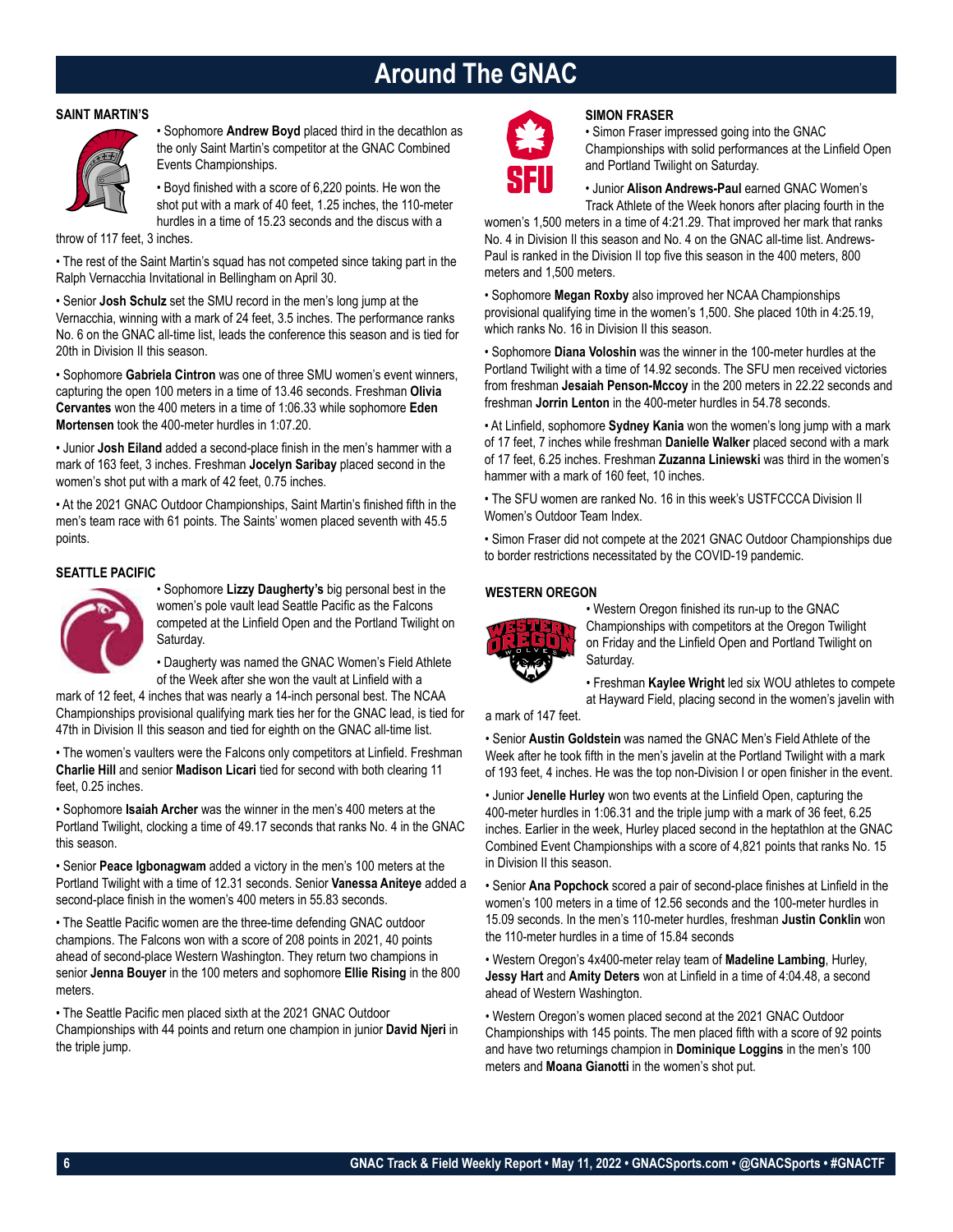## **Around The GNAC**

## **WESTERN WASHINGTON**



• Freshman **Drew Weber** set the Western Washington record in the men's 800 to lead the Vikings at the Portland Twilight and the Linfield Open on Saturday.

• Weber placed second out of 42 competitors at the Portland Twilight with a time of 1:49.81 to surpass the mark of 1:49.84 set by Devin Kemper in 2000. The NCAA Championships provisional qualifying mark is No. 7 on the GNAC all-time

list and 21st in Division II this season. The effort earned Weber selection as the GNAC Men's Track Athlete of the Week.

• Junior **Mac Franks** also set a personal best in the same race with a time of 1:50.05 that placed third. The time improves his NCAA Championships provisional qualifying time that is tied for 25th in Division II this season and is No. 10 on the GNAC all-time list.

• In the men's 1,500 meters at the Portland Twilight, senior **Calahan Warren** placed fifth in the 71-athlete field in a time of 3:44.71. Freshman **Kevin McDermott** finished in a time of 4:08.04.

• The only women's competitors to take the track were the 4x400-meter relay team at the Linfield Open. **Mia Crocker**, **Sophie Wright**, **Caitlyn Cheney** and **Naomi Bates** finished second in a time of 4:03.27.

• At the GNAC Combined Event Championships, freshman **Ryan Kenny** placed fourth with a score of 6,053 points with sophomore **Cooper Cummings** was fifth with 5,987 points. Freshman **Matty Lagerwey** placed fifth in the heptathlon with a score of 4,356 points.

• Western Washington is the two-time defending men's champion and scored a meet-record 289 points for a 144-point victory over second-place Western Oregon. The men return five champions in junior **Bryant Welch** in the 200 meters, Franks in the 800 meters, Warren in the 1,500 meters, freshman J**eret Gillingham** in the steeplechase and junior **Ben Malquist** in the shot put.

• Western Washington's women placed second in the 2021 Outdoor Championships with 168 points. The Vikings return one champion in sophomore **Aliyah Dawkins** in the high jump.

## **GNAC & NCAA Outdoor Championships Qualifying Standards**

|                    | <b>MEN</b>              | <b>EVENT</b>       |                   | <b>WOMEN</b>            |
|--------------------|-------------------------|--------------------|-------------------|-------------------------|
| <b>GNAC</b>        | <b>NCAA Provisional</b> |                    | <b>GNAC</b>       | <b>NCAA Provisional</b> |
| 10.88              | 10.55                   | 100 Meters         | 12.19             | 11.86                   |
| 22.06              | 21.26                   | 200 Meters         | 25.14             | 24.38                   |
| 48.62              | 47.78                   | 400 Meters         | 57.54             | 55.98                   |
| 1:54.03            | 1:51.64                 | 800 Meters         | 2:13.08           | 2:12.24                 |
| 3:55.03            | 3:49.99                 | 1,500 Meters       | 4:30.39           | 4:32.67                 |
| 14:57.87           | 14:25.65                | 5.000 Meters       | 16:50.38          | 17:08.52                |
| 31:58.69           | 30:35.82                | 10,000 Meters      | 37:08.97          | 36:36.59                |
| 15.31              | 14.49                   | 110/100m Hurdles   | 14.62             | 14.21                   |
| 55.23              | 53.29                   | 400m Hurdles       | 1:03.43           | 1:03.00                 |
| 9:13.88            | 9:13.44                 | Steeplechase       | 11:11.32          | 11:00.95                |
| $1.95/6 - 4.75$    | $2.05/6 - 8.75$         | High Jump          | $1.62 / 5 - 3.75$ | $1.68 / 5 - 6$          |
| $4.51/14-9.5$      | 4.82 / 15-9.75          | Pole Vault         | 3.32 / 10-10.75   | $3.75/12 - 3.5$         |
| $6.84 / 22 - 5.25$ | $7.26 / 23 - 10$        | Long Jump          | $5.55 / 18 - 2.5$ | $5.82 / 19 - 1$         |
| 13.82 / 45-4.25    | 14.71 / 48-3.25         | <b>Triple Jump</b> | 11.56 / 37-11.25  | 11.94 / 39-2.25         |
| 15.47 / 50-9.25    | 16.67 / 54-8.25         | <b>Shot Put</b>    | 12.82 / 42-0.75   | 13.99 / 45-10.75        |
| 48.57 / 159-4      | 50.45 / 165-6           | <b>Discus</b>      | 41.00 / 134-6     | 45.90 / 150-7           |
| 54.43 / 178-7      | 56.86 / 186-6           | Hammer             | 49.58 / 162-0     | 52.43 / 172-0           |
| 58.14 / 190-9      | 58.38 / 191-6           | Javelin            | 44.71 / 146-8     | 41.92 / 137-6           |
| 6,452              | 6,420                   | Dec./Hep.          | 4,593             | 4,529                   |
| <b>NA</b>          | 41.06                   | 4x100 Relay        | <b>NA</b>         | 46.75                   |
| <b>NA</b>          | 3:14.05                 | 4x400 Relay        | <b>NA</b>         | 3:48.62                 |

**GNAC Championships:** The top-16 performers as listed in TFRRS will qualify for the championship meet in addition to any performers who meet the GNAC standard.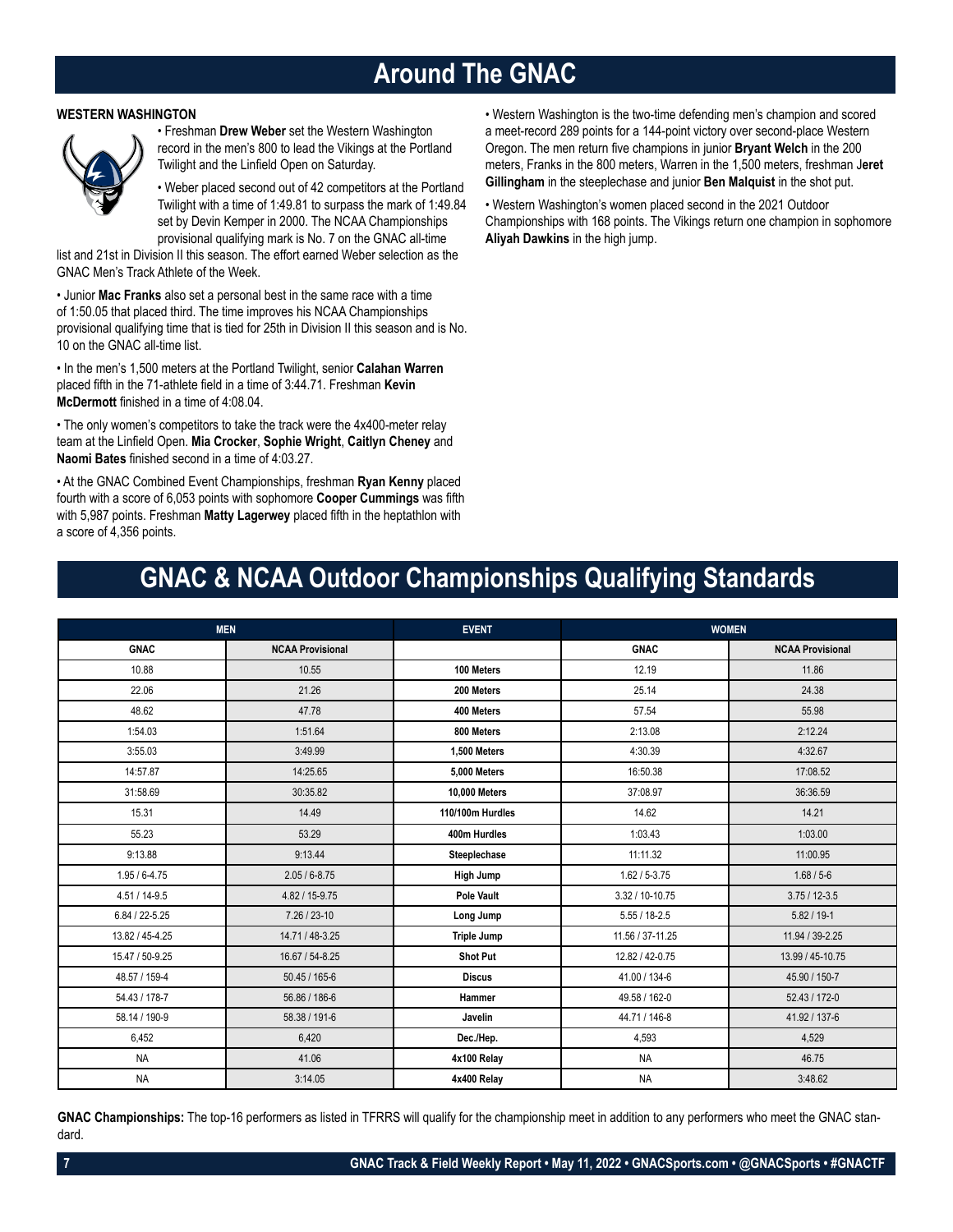# **GNAC Provisional Qualifiers For NCAA Outdoor Championships**

| <b>MEN'S QUALIFIERS AS OF MAY 8, 2022</b> |                                          |             |          |         | <b>WOMEN'S QUALIFIERS AS OF MAY 8, 2022</b> |                                        |                       |                  |         |
|-------------------------------------------|------------------------------------------|-------------|----------|---------|---------------------------------------------|----------------------------------------|-----------------------|------------------|---------|
| Event                                     | <b>Athlete</b>                           | <b>Mark</b> | Rank     | Date    | Event                                       | Athlete                                | <b>Mark</b>           | Rank             | Date    |
| 400 Meters                                | Callum Robinson, SFU                     | 47.61       | 29th     | 4/1/22  | 200 Meters                                  | Marie-Éloïse Leclair, SFU              | 24.30                 | $T-37th$         | 4/13/22 |
| 800 Meters                                | Aaron Ahl, SFU                           | 1:49.01     | 11th     | 4/30/22 | 400 Meters                                  | Alison Andrews-Paul, SFU               | 54.07                 | T-5th            | 4/13/22 |
|                                           | Drew Weber, WWU                          | 1:49.81     | 21st     | 5/7/22  |                                             | Vanessa Aniteye, SPU                   | 54.60                 | 10 <sub>th</sub> | 3/31/22 |
|                                           | Mac Franks, WWU                          | 1:50.05     | $T-25th$ | 5/7/22  |                                             | Emily Lindsay, SFU                     | 55.01                 | 16th             | 4/13/22 |
|                                           | Charlie Dannatt, SFU                     | 1:50.50     | 34th     | 4/15/22 |                                             | Marie-Éloïse Leclair, SFU              | 55.44                 | $T-25th$         | 4/13/22 |
|                                           | Paul Buckingham, SFU                     | 1:50.90     | 39th     | 4/30/22 |                                             | <b>Tylantiss Atlas, UAA</b>            | 55.53                 | 29th             | 4/13/22 |
| 1,500 Meters                              | Aaron Ahl, SFU                           | 3:39.97     | 2nd      | 4/13/22 | 800 Meters                                  | Alison Andrews-Paul, SFU               | 2:01.43               | 1st              | 4/13/22 |
|                                           | Charlie Dannatt, SFU                     | 3:42.01     | 5th      | 4/1/22  |                                             | Vanessa Aniteye, SPU                   | 2:11.16               | 33rd             | 3/19/22 |
|                                           | Mac Franks, WWU                          | 3:42.22     | 6th      | 4/13/22 |                                             | Ellie Rising, SPU                      | 2:11.83               | 40th             | 3/31/22 |
|                                           | Calahan Warren, WWU                      | 3:43.00     | 9th      | 4/13/22 | 1,500 Meters                                | Alison Andrews-Paul, SFU               | 4:21.52               | 4th              | 3/31/22 |
|                                           | Drew Weber, WWU                          | 3:45.77     | 22nd     | 4/13/22 |                                             | Megan Roxby, SFU                       | 4:25.19               | 16th             | 5/7/22  |
|                                           | Kevin McDermott, WWU                     | 3:48.46     | 52nd     | 3/26/22 |                                             | Mia Crocker, WWU                       | 4:31.25*              | 49th             | 4/30/22 |
|                                           | Coleman Nash, UAA                        | 3:48.86     | 58th     | 3/24/22 |                                             | Annika Esvelt, SPU                     | 4:31.59*              | 52nd             | 4/30/22 |
|                                           | Justin Crosswhite, WOU                   | 3:48.93     | 59th     | 4/13/22 |                                             | Sophie Wright, WWU                     | 4:32.59               | 59th             | 4/13/22 |
|                                           | Hunter Sutton, WOU                       | 3:49.48     | 67th     | 4/13/22 | 5,000 Meters                                | Annika Esvelt, SPU                     | 16:14.31              | 8th              | 3/31/22 |
| <b>5,000 Meters</b>                       | Coleman Nash, UAA                        | 13:53.33    | 9th      | 3/31/22 | <b>10,000 Meters</b>                        | Annika Esvelt, SPU                     | 34:20.76              | 9th              | 4/13/22 |
|                                           | Calahan Warren, WWU                      | 14:13.90    | 36th     | 3/31/22 | 100 Hurdles                                 | Elena Cano, UAA                        | 14.15                 | $T-31st$         | 3/31/22 |
|                                           | Tyler Shea, NNU                          | $14:18.84+$ | 49th     | 4/29/22 | 400 Hurdles                                 | Elena Cano, UAA                        | 1:00.16               | 9th              | 3/31/22 |
| <b>10,000 Meters</b>                      | Coleman Nash, UAA                        | 29:24.40    | 18th     | 4/13/22 |                                             | McCall DeChenne, CWU                   | 1:01.60               | 23rd             | 3/18/22 |
| 110 Hurdles                               | Joshua Wagner, UAA                       | 14.22       | $T-20th$ | 4/13/22 | Steeplechase                                | Olivia Willett, SFU                    | 10:36.43              | 13th             | 4/13/22 |
| Steeplechase                              | Mac Franks, WWU                          | 8:52.50     | 9th      | 3/31/22 |                                             | Ila Davis, WWU                         | 10:51.21              | 33rd             | 3/31/22 |
|                                           | Jeret Gillingham, WWU                    | 8:59.42     | 18th     | 4/13/22 | 4x100 Relay                                 | Seattle Pacific                        | 46.43                 | 24th             | 4/30/22 |
|                                           | Carson Jessop, MSUB                      | 9:07.74     | 30th     | 4/13/22 |                                             | Igbonagwam, Aniteye, Green, Bouyer     |                       |                  |         |
|                                           | Bailey Smith, WOU                        | 9:09.65     | 35th     | 4/13/22 | 4x400 Relay                                 | Simon Fraser                           | 3:42.35               | 7th              | 4/1/22  |
|                                           | Drew Weber, WWU                          | 9:12.25     | 37th     | 3/31/22 |                                             | Binder, Andrews-Paul, Leclair, Lindsay |                       |                  |         |
| High Jump                                 | Steven Schmidt, NNU                      | 2.06/6-9    | $T-30th$ | 4/1/22  |                                             | Seattle Pacific                        | 3:45.91               | 18th             | 3/31/22 |
| Long Jump                                 | Josh Schulz, SMU                         | 7.40/24-3.5 | T-20th   | 4/30/22 |                                             | Igbonagwam, Bouyer, Green, Aniteye     |                       |                  |         |
| <b>Triple Jump</b>                        | David Njeri, SPU                         | 15.19/49-10 | 12th     | 4/30/22 | High Jump                                   | Elena Cano, UAA                        | 1.71/5-7.25           | T-19th           | 3/24/22 |
| Javelin                                   | Laurenz Waldbauer, NNU                   | 72.38/237-6 | 1st      | 4/29/22 |                                             | Miya Koch, NNU                         | 1.69/5-6.5            | $T-35th$         | 3/26/22 |
|                                           | Jarrett Chong, SFU                       | 66.33/217-7 | 6th      | 4/13/22 | <b>Pole Vault</b>                           | Lizzy Daugherty, SPU                   | 3.76/12-4             | <b>T-47th</b>    | 5/7/22  |
|                                           | Austin Goldstein, WOU                    | 62.96/206-7 | 19th     | 4/1/22  |                                             | Kinsey (Langin) Yenor, NNU             | $3.76/12 - 4$         | $T-47th$         | 4/30/22 |
|                                           | Bryan Cortes, SFU                        | 59.21/194-3 | 33rd     | 3/26/22 |                                             | Julie Cheney, NNU                      | $3.75/12 - 3.5$       | T-50th           | 4/22/22 |
| Decathlon                                 | Steven Schmidt, NNU                      | 6,488       | 21st     | 5/2/22  | Long Jump                                   | Peace Igbonagwam, SPU                  | 6.00/19-8.25          | $T-14th$         | 4/23/22 |
|                                           |                                          |             |          |         | <b>Shot Put</b>                             | Moana Gianotti, WOU                    | 13.99/45-10.75 T-33rd |                  | 4/14/22 |
|                                           | + - Converted from 14:38.48 for altitude |             |          |         | Javelin                                     | Kaylee Wright, WOU                     | 48.37/158-8           | 4th              | 4/29/22 |
|                                           |                                          |             |          |         |                                             | Amanda Short, WWU                      | 47.48/155-9           | 5th              | 4/2/22  |
|                                           |                                          |             |          |         | Heptathlon                                  | Elena Cano, UAA                        | 4,996                 | 9th              | 3/24/22 |

Jenelle Hurley, WOU 4,821 15th 5/2/22 McCall DeChenne, CWU 4,751 18th 5/2/22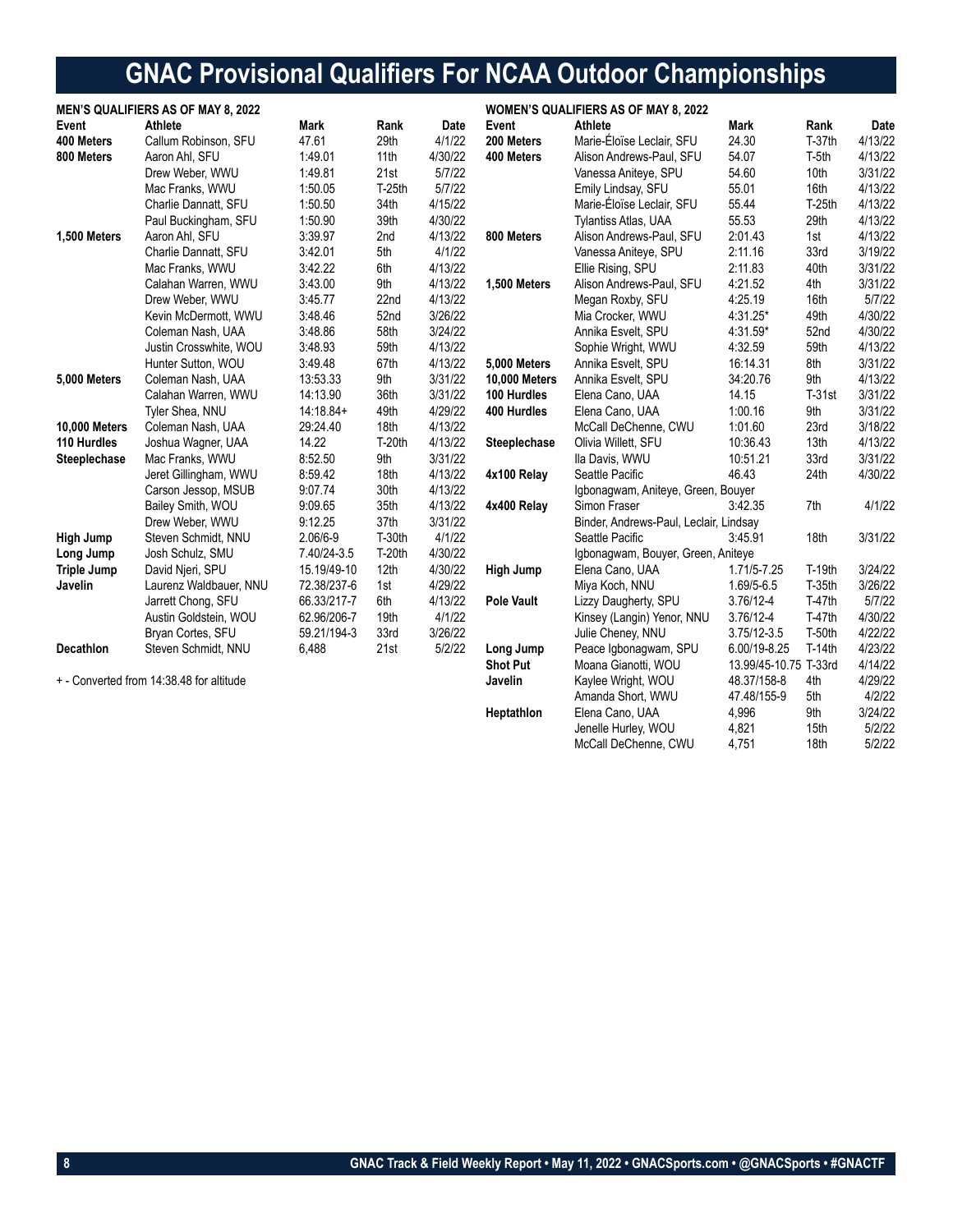# **Men's Outdoor Regional & National Indexes**

## **GNAC MEN'S TEAMS IN THE USTFCCCA POLLS**

| <b>National</b> | SFU  |
|-----------------|------|
| Mar. 29         |      |
| Apr. 5          | 22nd |
| Apr. 12         |      |
| Apr. 19         | 24th |
| Apr. 26         | 22nd |
| May 4           |      |
| May 10          |      |



| USTFCCCA DIVISION II NATIONAL TEAM INDEX<br>Week 7 - May 10, 2022 |                          |        |                |
|-------------------------------------------------------------------|--------------------------|--------|----------------|
|                                                                   | Rk School                | Pts.   | Prev.          |
| $1_{\ldots}$                                                      | West Texas A&M           | 282.15 | 1              |
| 2.                                                                | Grand Valley St.         | 243.46 | $\overline{c}$ |
| 3.                                                                | Texas A&M-Commerce       | 200.85 | 3              |
| 4.                                                                | <b>Pittsburg State</b>   | 192.54 | 5              |
| 5.                                                                | Adams State              | 163.60 | 4              |
| 6.                                                                | Central Missouri         | 142.70 | 6              |
| 7.                                                                | Lincoln (Mo.)            | 131.99 | 20             |
| 8.                                                                | Missouri Southern        | 105.07 | 14             |
| 9.                                                                | Colorado Mines           | 104.41 | $\overline{7}$ |
|                                                                   | 10. CSU Pueblo           | 100.79 | 9              |
|                                                                   | 11. Ashland              | 92.43  | 10             |
|                                                                   | 12. UC-Colorado Springs  | 85.13  | 8              |
|                                                                   | 13. Angelo State         | 84.21  | 11             |
|                                                                   | 14. Queens (N.C.)        | 79.94  | 12             |
|                                                                   | 15. Lee (Tenn.)          | 76.12  | 15             |
|                                                                   | 16. Azusa Pacific        | 74.67  | 13             |
|                                                                   | 17. Carson-Newman        | 66.12  | 18             |
|                                                                   | 18. Washburn             | 62.95  | 19             |
|                                                                   | 19. Augustana (S.D.)     | 60.90  | 25             |
|                                                                   | 20. Academy of Art       | 59.98  | 16             |
|                                                                   | 21. Southern Connecticut | 55.37  | 17             |
|                                                                   | 22. Fort Hays State      | 52.63  | 22             |
| 23.                                                               | Davenport (Mich.)        | 51.95  | 29             |
|                                                                   | 24. Minnesota State      | 51.44  | 38             |
| 25.                                                               | Lindenwood               | 50.34  | 23             |

## **USTFCCCA WEST REGION TEAM INDEX**

|     | Week 7 - May 9, 2022      |        |       |
|-----|---------------------------|--------|-------|
|     | Rk School                 | Pts.   | Prev. |
| 1.  | Cal Poly Pomona           | 908.29 | 2     |
| 2.  | Azusa Pacific             | 834.02 | 1     |
| 3.  | Chico State               | 710.60 | 3     |
| 4.  | <b>Western Washington</b> | 583.40 | 5     |
| 5.  | Fresno Pacific            | 559.36 | 4     |
| 6.  | Academy of Art            | 528.29 | 6     |
| 7.  | <b>Simon Fraser</b>       | 354.82 | 7     |
| 8.  | Cal State San Marcos      | 349.20 | 8     |
| 9.  | Northwest Nazarene        | 286.22 | 9     |
| 10. | Cal State LA              | 258.10 | 10    |

## Complete Poll Online

## **Women's Outdoor Regional & National Indexes**

## **GNAC WOMEN'S TEAMS IN THE**

| <b>USTFCCCA POLLS</b> |      |                  |                  |
|-----------------------|------|------------------|------------------|
| <b>National</b>       | UAA  | <b>SPU</b>       | <b>SFU</b>       |
| Mar. 29               | 16th |                  |                  |
| Apr. 5                |      | 20th             | 21st             |
| Apr. 12               |      | 22 <sub>nd</sub> | 20th             |
| Apr. 19               |      |                  | 12 <sub>th</sub> |
| Apr. 26               |      |                  | 12 <sub>th</sub> |
| May 4                 |      |                  | 14th             |
| May 10                |      |                  | 16th             |



| USTFCCCA DIVISION II NATIONAL TEAM INDEX<br>Week 7 - May 10, 2022 |                           |        |                |
|-------------------------------------------------------------------|---------------------------|--------|----------------|
| Rk                                                                | School                    | Pts.   | Prev.          |
| 1 <sup>1</sup>                                                    | Azusa Pacific             | 229.63 | 1              |
| 2.                                                                | <b>Grand Valley State</b> | 228.77 | 3              |
| 3.                                                                | West Texas A&M            | 221.57 | $\overline{c}$ |
| 4.                                                                | Minnesota State           | 200.04 | 5              |
| 5.                                                                | Fresno Pacific            | 154.85 | 4              |
| 6.                                                                | Adams State               | 145.00 | 6              |
| 7.                                                                | Pittsburg State           | 132.88 | 9              |
| 8.                                                                | Texas A&M-Commerce        | 117.16 | $\overline{7}$ |
| 9.                                                                | Lincoln (Mo.)             | 105.43 | 13             |
|                                                                   | 10. Angelo State          | 98.72  | 12             |
|                                                                   | 11. Academy of Art        | 95.82  | 8              |
|                                                                   | 12. Queens (N.C.)         | 90.98  | 11             |
|                                                                   | 13. Central Missouri      | 84.12  | 18             |
|                                                                   | 14. UC-Colorado Springs   | 80.64  | 10             |
|                                                                   | 15. Winona State          | 75.28  | 16             |
|                                                                   | 16. Simon Fraser          | 69.70  | 14             |
|                                                                   | 17. Lee (Tenn.)           | 68.54  | 22             |
|                                                                   | 18. Fort Hays State       | 63.98  | 17             |
|                                                                   | 19. CSU Pueblo            | 63.10  | 15             |
|                                                                   | 20. Saginaw Valley State  | 60.08  | 23             |
|                                                                   | 21. Walsh                 | 57.02  | 26             |
|                                                                   | 22. Findlay               | 54.51  | 19             |
|                                                                   | 23. Missouri Southern     | 46.54  | 20             |
|                                                                   | 24. Tiffin                | 45.72  | 30             |
|                                                                   | 25. Colorado Mesa         | 45.62  | 21             |
|                                                                   |                           |        |                |

Complete Poll Online

#### **USTFCCCA WEST REGION TEAM INDEX Week 7 - May 9, 2022**

|    | Rk School                 | Pts.     | Prev. |
|----|---------------------------|----------|-------|
| 1. | Azusa Pacific             | 1,117,79 |       |
| 2. | Fresno Pacific            | 622.04   | 2     |
| 3. | Academy of Art            | 523.47   | 3     |
| 4. | Cal Poly Pomona           | 488.40   | 4     |
| 5. | <b>Simon Fraser</b>       | 390.98   | 7     |
| 6. | Chico State               | 383.28   | 5     |
| 7. | <b>Western Washington</b> | 339.27   | 8     |
| 8. | Concordia (Calif.)        | 334.04   | 6     |
| 9. | Biola                     | 293.31   | 9     |
|    | 10. Seattle Pacific       | 288.97   | 10    |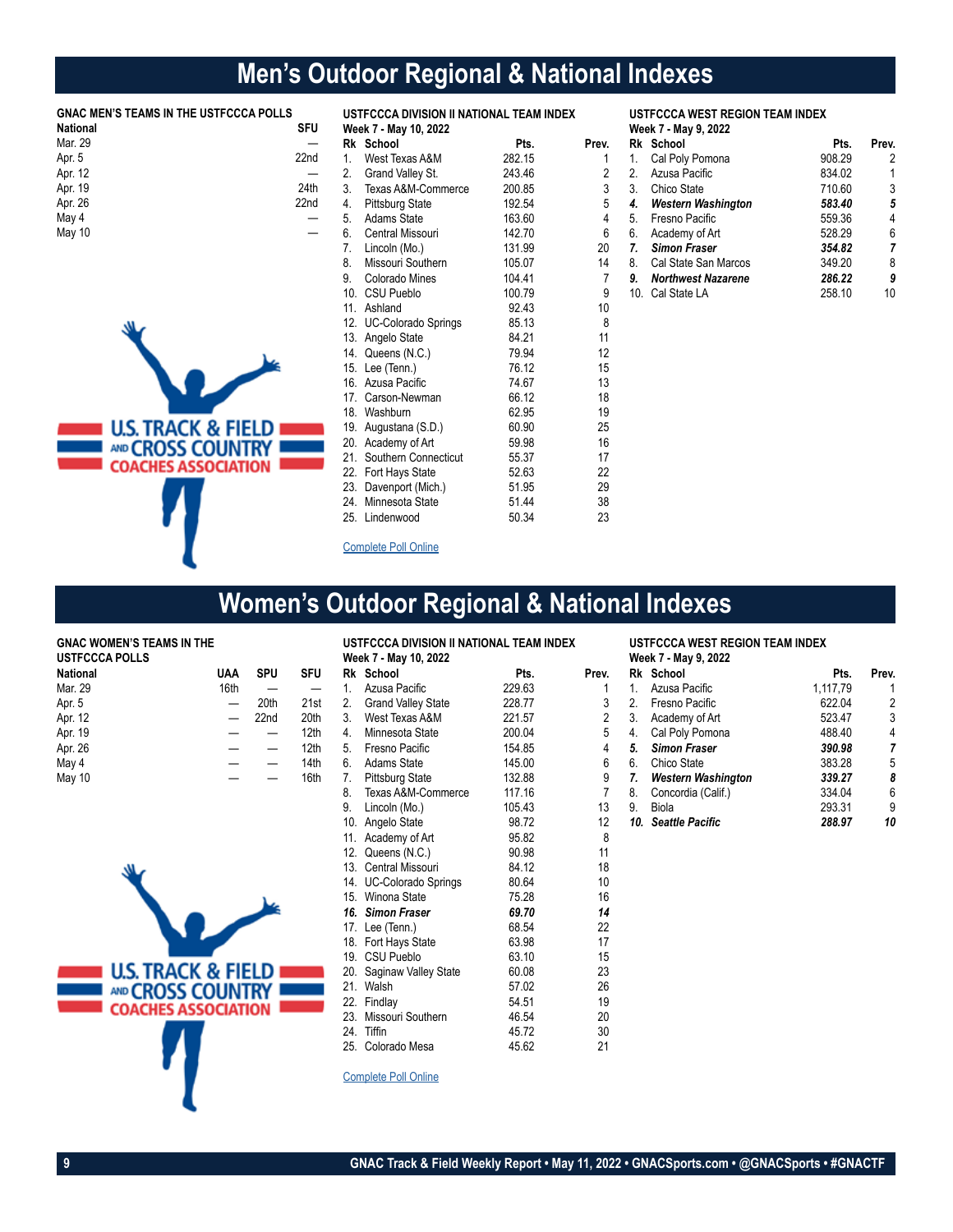# **GNAC Indoor Track & Field Records**

## **MEN - ALL MEETS**

| 60 Meters                                                   | 6.72                                 | Alex Donigian, Western Washington (2015)                |  |
|-------------------------------------------------------------|--------------------------------------|---------------------------------------------------------|--|
| 200 Meters                                                  | 21.40                                | Callum Robinson, Simon Fraser (2022)                    |  |
| 400 Meters                                                  | 47.61                                | Vladislav Tsygankov, Simon Fraser (2017)                |  |
| 800 Meters                                                  | 1:47.74                              | Derek Holdsworth, Western Oregon (2020)                 |  |
| Mile                                                        | 3:57.92                              | Aaron Ahl, Simon Fraser (2022)                          |  |
| 3,000 Meters                                                | 7:50.81                              | David Ribich, Western Oregon (2018)                     |  |
| 5,000 Meters                                                | 13:47.73                             | Micah Chelimo, Alaska Anchorage (2014)                  |  |
| 60m Hurdles                                                 | 8.07                                 | Hunter Flick, Western Washington (2022)                 |  |
| 4x400 Relay                                                 | 3:12.45                              | Alaska Anchorage (2016)                                 |  |
| Nicholas Taylor, Liam Lindsey, Adam Commandeur, Cody Thomas |                                      |                                                         |  |
| <b>Distance Medley</b>                                      | 9:38.04                              | Simon Fraser (2022)                                     |  |
|                                                             |                                      | Ephrem Mekonnen, Callum Robinson, Aiden Good, Aaron Ahl |  |
| High Jump                                                   | $2.22/7 - 3.25$                      | Mikel Smith, Saint Martin's (2017)                      |  |
| Pole Vault                                                  | 5.31/17-5                            | Ryan Brown, Western Washington (2011)                   |  |
| Long Jump                                                   | 7.46/24-5.75                         | Vladislav Tsygankov, Simon Fraser (2016)                |  |
| Triple Jump                                                 | 15.06/49-5                           | Luke Plummer, Central Washington (2015/2017)            |  |
| Shot Put                                                    | 17.94/58-10.75                       | Cameron Neel, Western Washington (2007)                 |  |
| <b>Weight Throw</b>                                         | 18.85/61-10.25                       | Aidan Cain, Central Washington (2020)                   |  |
| Heptathlon                                                  | 5,508                                | Chris Randolph, Seattle Pacific (2006)                  |  |
|                                                             |                                      |                                                         |  |
|                                                             | <b>MEN'S CONFERENCE MEET RECORDS</b> |                                                         |  |
| 60 Meters                                                   | 6.75                                 | Alex Donigian, Western Washington (2014)                |  |
| 200 Meters                                                  | 21.50                                | Callum Robinson, Simon Fraser (2022)                    |  |

| 200 Meters          | 21.50         | Callum Robinson, Simon Fraser (2022)                             |
|---------------------|---------------|------------------------------------------------------------------|
| 400 Meters          | 47.80         | Joel Webster, Simon Fraser (2016)                                |
| 800 Meters          | 1:50.83       | David Ribich, Western Oregon (2018)                              |
| Mile                | 4:01.78       | Aaron Ahl, Simon Fraser (2022)                                   |
| 3,000 Meters        | 8:21.23       | Aaron Ahl, Simon Fraser (2022)                                   |
| 5,000 Meters        | 14:36.06      | Dominik Notz, Alaska Anchorage (2016)                            |
| 60m Hurdles         | 8.08          | Travis Milbrandt, Western Washington (2015)                      |
| 4x400 Relay         | 3:14.10       | Alaska Anchorage (2017)                                          |
|                     |               | Liam Lindsay, Darrior Gray, Nicholas Taylor, Adam Commandeur     |
| Distance Medley     | 9:58.18       | Simon Fraser (2019)                                              |
|                     |               | Pierre-Louis Detourbe, Nate St. Romain, Aaron Ahl, Rowan Doherty |
| High Jump           | $2.21/7 - 3$  | Mikel Smith, Saint Martin's (2017)                               |
| Pole Vault          | 5.16/16-11    | Payton Lewis, Northwest Nazarene (2011)                          |
| Long Jump           | 7.38/24-2.5   | Vladislav Tsygankov, Simon Fraser (2016)                         |
| Triple Jump         | 15.06/49-5    | Luke Plummer, Central Washington (2015/2017)                     |
| <b>Shot Put</b>     | 17.47/57-3.75 | Cameron Neel, Central Washington (2007)                          |
| <b>Weight Throw</b> | 18.64/61-2    | Aidan Cain, Central Washington (2020)                            |
| Heptathlon          | 5,269         | Kodiak Landis, Central Washington (2017)                         |

### **CONFERENCE MEET HEPTATHLON EVENTS**

| 60 Meters   | 7.03         | Kodiak Landis, Central Washington (2018)  |
|-------------|--------------|-------------------------------------------|
| Long Jump   | 6.95/22-9.75 | James Phillips, Concordia (2018)          |
|             | 6.95/22-9.75 | Kodiak Landis, Central Washington (2019)  |
| Shot Put    | 13.69/44-11  | Giovanni Brown, Concordia (2019)          |
|             |              |                                           |
| High Jump   | 2.05/6-8.75  | Steven Schmidt, Northwest Nazarene (2022) |
| 60m Hurdles | 8.28         | Travis Turner, Alaska Anchorage (2017)    |
| Pole Vault  | 5.05/16-6.75 | Payton Lewis, Northwest Nazarene (2016)   |

## **WOMEN - ALL MEETS**

| 60 Meters                              | 7.52          | Paige Johnson, Concordia (2020)                                     |
|----------------------------------------|---------------|---------------------------------------------------------------------|
| 200 Meters                             | 24.09         | Jamie Ashcroft, Alaska Anchorage (2017)                             |
| 400 Meters                             | 54.87         | Jahzelle Ambus, Seattle Pacific (2016)                              |
| 800 Meters                             | 2:04.04       | Alison Andrews-Paul, Simon Fraser (2022)                            |
| Mile                                   | 4:32.88       | Jessica Pixler, Seattle Pacific (2010)                              |
| 3,000 Meters                           | 9:07.05       | Caroline Kurgat, Alaska Anchorage (2019)#                           |
| 5,000 Meters                           | 15:28.46      | Caroline Kurgat, Alaska Anchorage (2019)#                           |
| 60m Hurdles                            | 8.51          | Mariyah Vongsaveng, Central Washington (2017)                       |
| 4x400 Relay                            | 3:42.44       | Seattle Pacific (2016)                                              |
|                                        |               | Jalen Tims, Lynelle Decker, Cheryl Hong, Jahzelle Ambus             |
| <b>Distance Medley</b>                 | 11:23.47      | Alaska Anchorage (2019)                                             |
|                                        |               | Ruth Cvancara, Vanessa Aniteye, Danielle McCormick, Caroline Kurgat |
| High Jump                              | 1.77/5-9.75   | Danielle Ayers-Stamper, Seattle Pacific (2005)                      |
| Pole Vault                             | 3.93/12-10.75 | Halle Irvine, Central Washington (2018)                             |
| Long Jump                              | 5.98/19-7.5   | Peace Igbonagwam, Seattle Pacific (2019)                            |
| Triple Jump                            | 12.70/41-8    | Keshara Romain, Saint Martin's (2020)                               |
| Shot Put                               | 17.62/57-9.75 | McKenzie Warren, Concordia (2017)*                                  |
| <b>Weight Throw</b>                    | 19.52/64-0.5  | Christina MacDonald, Concordia (2018)                               |
| Pentathlon                             | 4.007         | Danielle Ayers-Stamper, Seattle Pacific (2005)                      |
| <b>WOMEN'S CONFERENCE MEET RECORDS</b> |               |                                                                     |
| 60 Meters                              | 7.52          | Paige Johnson, Concordia (2020)                                     |
| 200 Meters                             | 24.09         | Jamie Ashcroft, Alaska Anchorage (2017)                             |
| 400 Meters                             | 54.87         | Jahzelle Ambus, Seattle Pacific (2016)                              |
| 800 Meters                             | 2:05.09       | Alison Andrews-Paul, Simon Fraser (2022)                            |
| Mile                                   | 4:40.39       | Jessica Pixler, Seattle Pacific (2010)                              |
| 3,000 Meters                           | 9:47.64       | Jennifer Johnson, Simon Fraser (2015)                               |
| 5,000 Meters                           | 16:47.07      | Sarah Porter, Western Washington (2010)                             |
| 60m Hurdles                            | 8.51          | Mariyah Vongsaveng, Central Washington (2017)                       |
| 4x400 Relay                            | 3:46.41       | Simon Fraser (2016)                                                 |
| <b>Distance Medley</b>                 | 11:23.47      | Alaska Anchorage (2019)<br>$\cdot$ $\cdot$ $\cdot$ $\sim$           |

| 60 Meters       | 7.52           | Paige Johnson, Concordia (2020)                                     |
|-----------------|----------------|---------------------------------------------------------------------|
| 200 Meters      | 24.09          | Jamie Ashcroft, Alaska Anchorage (2017)                             |
| 400 Meters      | 54.87          | Jahzelle Ambus, Seattle Pacific (2016)                              |
| 800 Meters      | 2:05.09        | Alison Andrews-Paul, Simon Fraser (2022)                            |
| Mile            | 4:40.39        | Jessica Pixler, Seattle Pacific (2010)                              |
| 3,000 Meters    | 9:47.64        | Jennifer Johnson, Simon Fraser (2015)                               |
| 5.000 Meters    | 16:47.07       | Sarah Porter, Western Washington (2010)                             |
| 60m Hurdles     | 8.51           | Mariyah Vongsaveng, Central Washington (2017)                       |
| 4x400 Relay     | 3:46.41        | Simon Fraser (2016)                                                 |
| Distance Medley | 11:23.47       | Alaska Anchorage (2019)                                             |
|                 |                | Ruth Cvancara, Vanessa Aniteye, Danielle McCormick, Caroline Kurgat |
| High Jump       | 1.77/5-9.75    | Tayler Fettig, Central Washington (2014)                            |
| Pole Vault      | 3.93/12-10.75  | Halle Irvine, Central Washington (2019)                             |
| Long Jump       | 5.98/19-7.5    | Peace Igbonagwam, Seattle Pacific (2019)                            |
| Triple Jump     | 12.70/41-8     | Keshara Romain, Saint Martin's (2020)                               |
| Shot Put        | 17.02/55-10.25 | McKenzie Warren, Concordia (2017)                                   |
| Weight Throw    | 18.67/61-3     | Kori Sprague, Concordia (2020)                                      |
| Pentathlon      | 3,815          | Scout Cai, Seattle Pacific (2019)                                   |
|                 |                |                                                                     |

## **CONFERENCE MEET PENTATHLON EVENTS**

| 60m Hurdles | 8.75         | Rosie Smith, Alaska Anchorage (2016)            |
|-------------|--------------|-------------------------------------------------|
| High Jump   | 1.69/5-6.5   | Tayler Fettig, Central Washington (2014 & 2015) |
|             |              | Karolin Anders, Alaska Anchorage (2015)         |
|             |              | Geneva Lehnert, Seattle Pacific (2017)          |
|             |              | Scout Cai, Seattle Pacific (2019)               |
| Shot Put    | 11.96/39-3   | Charlene Harber, Western Oregon (2012)          |
| Long Jump   | 5.68/18-7.75 | Karolin Anders, Alaska Anchorage (2016)         |
| 800 Meters  | 2:15.88      | Ali Anderson, Central Washington (2017)         |
|             |              |                                                 |

\* - NCAA Division II record

# - Division II all-time all-conditions best (oversized track)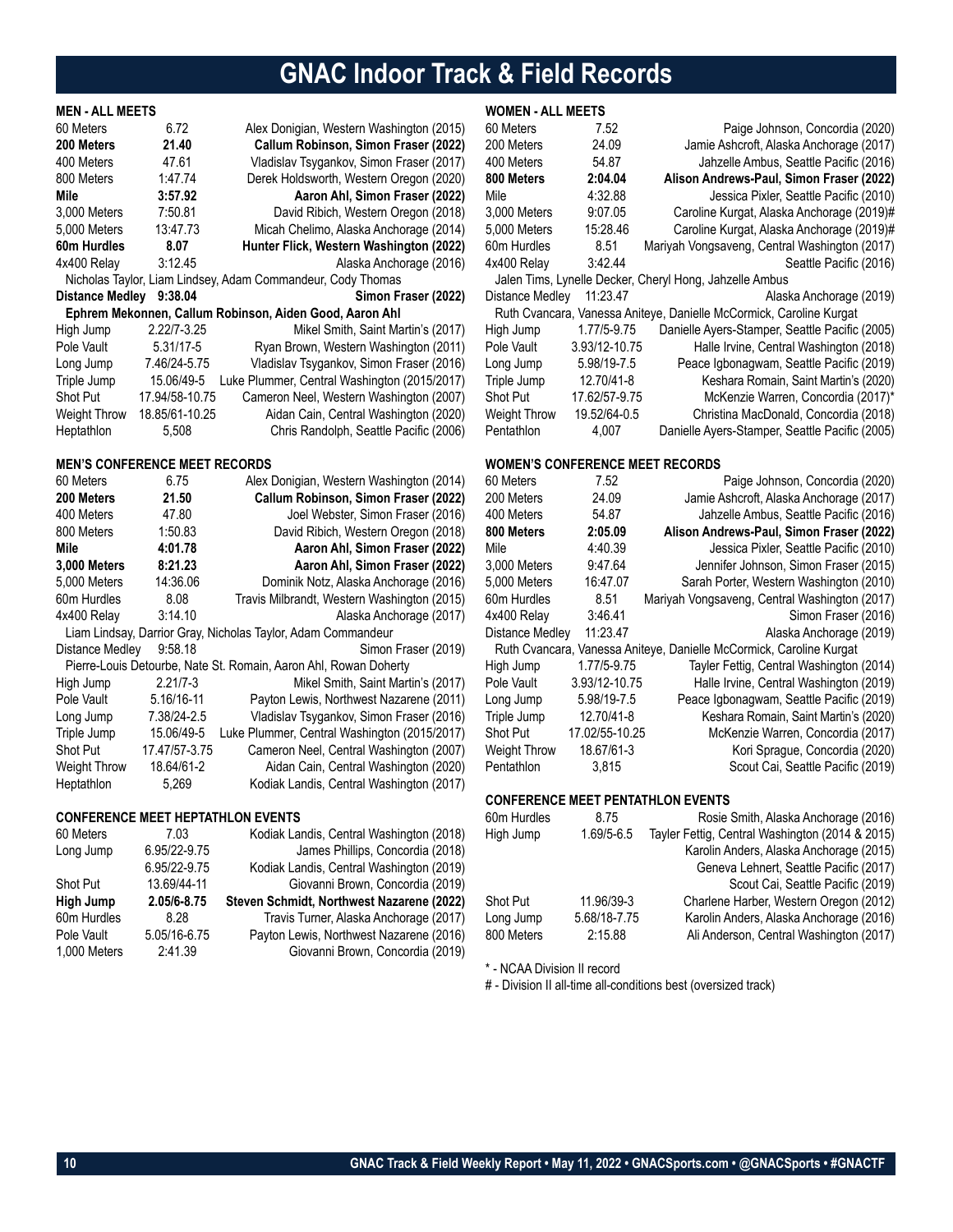# **GNAC Outdoor Track & Field Records**

| <b>MEN - ALL MEETS</b> |                                      |                                                                    | <b>WOMEN - ALL MEETS</b> |                                        |                                                                  |
|------------------------|--------------------------------------|--------------------------------------------------------------------|--------------------------|----------------------------------------|------------------------------------------------------------------|
| 100 Meters             | 10.22                                | Alex Donigian, Western Washington (2015)                           | 100 Meters               | 11.64                                  | Jamie Ashcroft, Alaska Anchorage (2015)                          |
| 200 Meters             | 20.93                                | Alex Donigian, Western Washington (2016)                           | 200 Meters               | 23.99                                  | NyEma Sims, Seattle Pacific (2007)                               |
| 400 Meters             | 47.51                                | Ethan Hewitt, Alaska Anchorage (2011)                              | 400 Meters               | 53.56                                  | Mary Pierce, Alaska Anchorage (2007)                             |
| 800 Meters             | 1:47.58                              | Badane Sultessa, Western Oregon (2015)                             | 800 Meters               | 2:01.43                                | Alison Andrews-Paul, Simon Fraser (2022)+                        |
| 1,500 Meters           | 3:37.35                              | David Ribich, Western Oregon (2018)                                | 1,500 Meters             | 4:11.06                                | Jessica Pixler, Seattle Pacific (2010)                           |
| 3,000 Meters           | 8:24.61                              | Jordan Welling, Western Washington (2014)                          | 3,000 Meters             | 9:35.75                                | Sarah Porter, Western Washington (2011)                          |
| 5,000 Meters           | 13:41.99                             | Micah Chelimo, Alaska Anchorage (2014)                             | 5,000 Meters             | 14:40.45                               | Caroline Kurgat, Alaska Anchorage (2019)                         |
| 10,000 Meters          | 28:37.75                             | Micah Chelimo, Alaska Anchorage (2014)                             | 10,000 Meters            | 32:08.09                               | Caroline Kurgat, Alaska Anchorage (2019)+                        |
| 110m Hurdles           | 14.19                                | Travis Milbrandt, Western Washington (2016)                        | 100m Hurdles             | 13.64                                  | Mariyah Vongsaveng, Central Washington (2018)                    |
| 400m Hurdles           | 51.48                                | Vladislav Tsygankov, Simon Fraser (2017)                           | 400m Hurdles             | 58.22                                  | Sidney Trinidad, Central Washington (2019)                       |
| Steeplechase           | 8:45.63                              | Micah Chelimo, Alaska Anchorage (2012)                             | Steeplechase             | 10:02.45                               | Julia Howley, Simon Fraser (2019)                                |
| 4x100 Relay            | 41.10                                | Central Washington (2010)                                          | 4x100 Relay              | 46.19                                  | Simon Fraser (2017)                                              |
| 4x400 Relay            | 3:10.60                              | Alaska Anchorage (2016)                                            | 4x400 Relay              | 3:41.80                                | Western Oregon (2018)                                            |
| High Jump              | $2.16/7 - 1$                         | Mikel Smith, Saint Martin's (2016)                                 | High Jump                | 1.78/5-10                              | Teona Perkins, Seattle Pacific (2007)                            |
| Pole Vault             | 5.40/17-8.5                          | Ryan Brown, Western Washington (2010)                              | Pole Vault               | 4.04/13-3                              | Scout Cai, Seattle Pacific (2021)                                |
| Long Jump              | 7.91/25-11.5                         | David Registe, Alaska Anchorage (2009)                             | Long Jump                | $6.22/20 - 5$                          | Renick Meyer, Seattle Pacific (2018)                             |
| Triple Jump            | 15.50/50-10.25                       | Wesley Gray, Western Oregon (2017)                                 | Triple Jump              | 12.60/41-4.25                          | Chrisalyn Johnson, Alaska Anchorage (2019)                       |
| Shot Put               | 18.55/60-10.5                        | Frank Catelli, Western Washington (2014)                           | Shot Put                 | 17.39/57-0.75                          | McKenzie Warren, Concordia (2017)                                |
| <b>Discus</b>          | 55.78/183-0                          | Jake Knight, Northwest Nazarene (2019)                             | Discus                   | 55.74/182-10                           | Melissa Ausman, Concordia (2018)                                 |
| Hammer                 | 62.89/206-4                          | Pro Escobedo, Western Oregon (2003)                                | Hammer                   | 62.42/204-9                            | Christina MacDonald, Concordia (2018)                            |
| Javelin                | 77.98/255-10                         | Cody Parker, Alaska Anchorage (2013)                               | Javelin                  | 54.18/177-9                            | Bethany Drake, Western Washington (2016)                         |
| Decathlon              | 7,872                                | Chris Randolph, Seattle Pacific (2006)                             | Heptathlon               | 5,606                                  | Danielle Ayers-Stamper, Seattle Pacific (2005)                   |
|                        | <b>MEN'S CONFERENCE MEET RECORDS</b> |                                                                    |                          | <b>WOMEN'S CONFERENCE MEET RECORDS</b> |                                                                  |
| 100 Meters             | 10.43                                | Anthony Wright, Central Washington (2010)                          | 100 Meters               | 11.81                                  | Jamie Ashcroft, Alaska Anchorage (2015)                          |
| 200 Meters             | 21.32                                | Rimar Christie, Northwest Nazarene (2013)                          | 200 Meters               | 24.30                                  | Grace Morgan, Alaska Anchorage (2013)                            |
|                        | 21.32                                | Tyrell Williams, Western Oregon (2014)                             | 400 Meters               | 54.19                                  | Vanessa Aniteye, Alaska Anchorage (2019)                         |
| 400 Meters             | 47.55                                | Ethan Hewitt, Alaska Anchorage (2012)                              | 800 Meters               | 2:06.38                                | Jessica Pixler, Seattle Pacific (2010)                           |
|                        | 47.55                                | Kodiak Landis, Central Washington (2018)                           | 1,500 Meters             | 4:23.02                                | Caroline Kurgat, Alaska Anchorage (2019)                         |
| 800 Meters             | 1:49.31                              | Paul Mach, Seattle Pacific (2005)                                  | 3,000 Meters             | 9:53.80                                | Jessica Pixler, Seattle Pacific (2007)                           |
| 1,500 Meters           | 3:47.37                              | David Ribich, Western Oregon (2017)                                | 5,000 Meters             | 16:35.10                               | Caroline Kurgat, Alaska Anchorage (2019)                         |
| 5,000 Meters           | 14:29.41                             | Micah Chelimo, Alaska Anchorage (2011)                             | 10,000 Meters            | 34:49.33                               | Caroline Kurgat, Alaska Anchorage (2018)                         |
| 10,000 Meters          | 30:25.75                             | Jordan Walling, Western Washington (2011)                          | 100m Hurdles             | 13.82                                  | Danielle Ayers-Stamper, Seattle Pacific (2005)                   |
| 110m Hurdles           | 14.21                                | Travis Milbrandt, Western Washington (2015)                        | 400m Hurdles             | 58.22                                  | Sidney Trinidad, Central Washington (2019)                       |
| 400m Hurdles           | 51.77                                | Cordell Cummings, Western Washington (2019)                        | Steeplechase             | 110:02.45                              | Julia Howley, Simon Fraser (2019)                                |
| Steeplechase           |                                      |                                                                    |                          |                                        |                                                                  |
|                        | 8:47.26                              | Ryan Brockerville, Simon Fraser (2012)                             | 4x100 Relay              | 46.39                                  | Seattle Pacific (2019)                                           |
| 4x100 Relay            | 41.10                                | Central Washington (2010)                                          |                          |                                        | Peace Igbonagwam, Jenna Bouyer, Grace Bley, Julia Stepper        |
|                        |                                      | Bryan Mack, Anthony Wright, Anthony Hogan, Kincaid Nichols         | 4x400 Relay              | 3:44.11                                | Seattle Pacific (2013)                                           |
| 4x400 Relay            | 3:13.84                              | Simon Fraser (2015)                                                |                          |                                        | Kishia Mitchell, Emily Quatier, Jasmine Johnson, McKayla Fricker |
|                        |                                      | Stuart Ellenwood, Cameron Proceviat, Joel Webster, Daniel Kelloway | High Jump                | 1.77/5-9.75                            | Tayler Fettig, Central Washington (2016)                         |
| High Jump              | $2.11/6 - 11$                        | Tevin Gladden, Alaska Anchorage (2017)                             | Pole Vault               | 3.91/12-10                             | Scout Cai, Seattle Pacific (2019)                                |
| Pole Vault             | 5.14/16-10.75                        | Ryan Brown, Western Washington (2010)                              | Long Jump                | 5.99/19-8                              | Ali Worthen, Seattle Pacific (2013)                              |
| Long Jump              | 7.52/24-8.25                         | David Registe, Alaska Anchorage (2008)                             | Triple Jump              | 12.58/41-3.25                          | Chrisalyn Johnson, Alaska Anchorage (2019)                       |
| Triple Jump            | 15.50/50-10.25                       | Wesley Gray, Western Oregon (2017)                                 | Shot Put                 | 16.55/54-3.75                          | McKenzie Warren, Concordia (2017)                                |
| Shot Put               | 18.20/59-8.75                        | Josh Koch, Concordia (2016)                                        | <b>Discus</b>            | 53.01/173-11                           | Melissa Ausman, Concordia (2018)                                 |
| Discus                 | 55.74/182-10                         | Jake Knight, Northwest Nazarene (2019)                             | Hammer                   | 59.62/195-7                            | Christina MacDonald, Concordia (2018)                            |
| Hammer                 | 61.61/202-1                          | Michael Hoffman, Western Washington (2008)                         | Javelin                  | 52.40/171-11.25                        | Bethany Drake, Western Washington (2017)                         |
| Javelin                | 71.19/233-7                          | Beau Ackerman, Montana State Billings (2022)                       | Heptathlon               | 5,390                                  | Ali Worthen, Seattle Pacific (2013)                              |

+ - Denotes Division II national record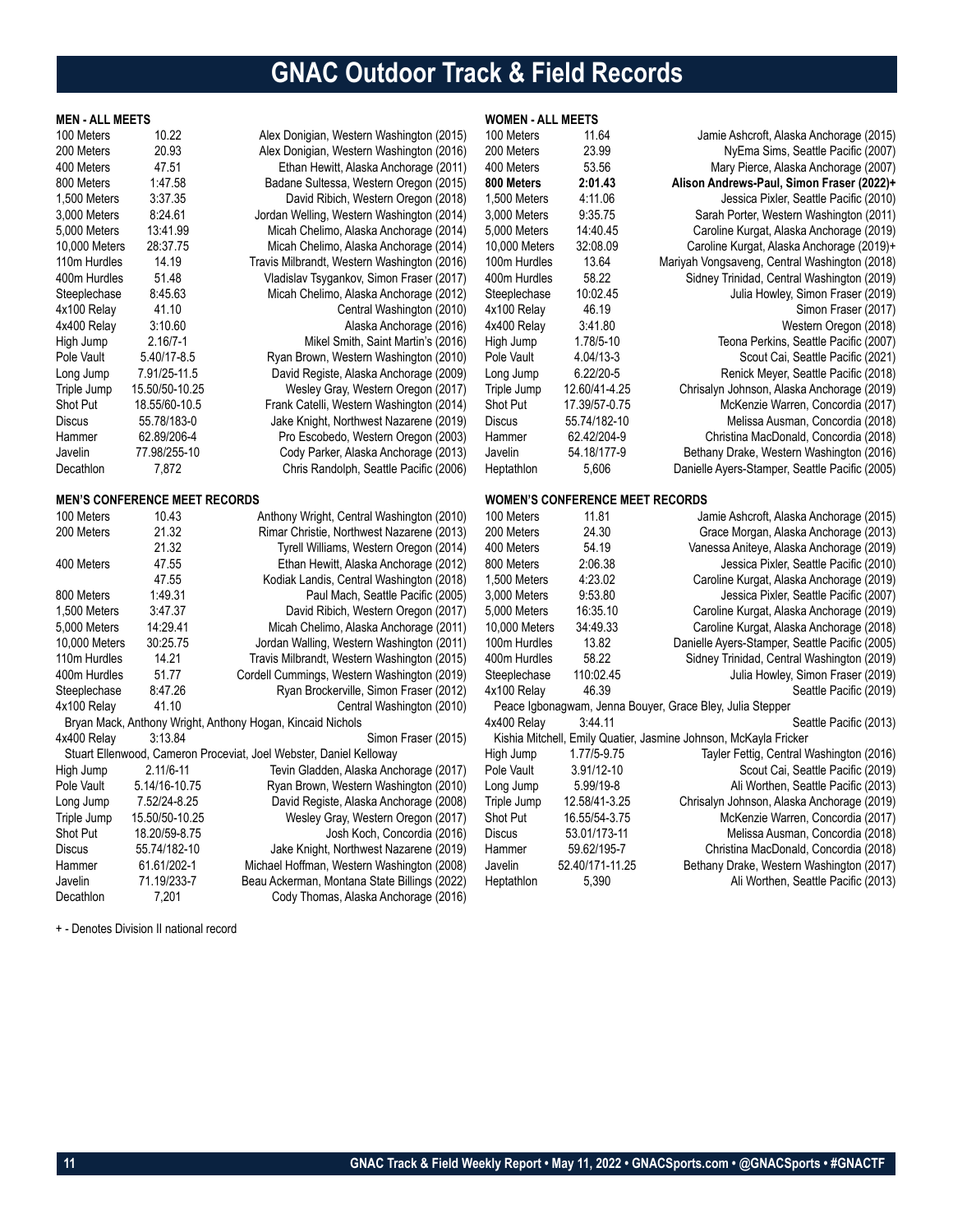## **Fri., Dec. 3 & Sat., Dec. 4**

**Candy Cane Multis**

**at Thorpe Field House, Cheney, Wash. Women (Top 3 GNAC Finishers):** Pentathlon - 2, Aliyah Dawkins, WWU, 3,237; 3, McCall DeChenne, CWU, 3,120.

**Men (Top 3 GNAC Finishers):** Heptathlon - 2, Copper Cummings, WWU, 4,300.

## **Sat., Dec. 11**

**Spokane Invitational**

## **at The Podium, Spokane, Wash.**

**Women (Top 3 GNAC Finishers):** 200 Meters - 3, Peace Igbonagwam, SPU, 25.12. 400 Meters - 3, McCall DeChenne, CWU, 58.63. Mile - 3, Annika Esvelt, SPU, 5:06.38. Weight Throw - 3, Meagan Smallbeck, CWU, 55-6.5.

**Men (Top 3 GNAC Finishers):** 800 Meters - 2, Mac Franks, WWU, 1:52.34. 5,000 Meters - 3, Kevin McDermott, WWU, 15:12.11. 4x400 Relay - 3, Western Oregon (Walker, Stevens, Rambo, Southworth), 3:28.28. Triple Jump - 2, David Njeri, SPU, 49-0.75.

## **Fri., Jan. 14**

**Cougar Classic Open**

## **at The Podium, Spokane, Wash.**

**Women (Top 3 GNAC Finishers):** 400 Meters - 2, McCall DeChenne, CWU, 59.00. 800 Meters - 3, Sarah Sewell, CWU, 2:18.83. Weight Throw - 1, Meghan Smallbeck, CWU, 54-0.5.

**Men (Top 3 GNAC Finishers):** 400 Meters - 2, Austin Albertin, CWU, 49.09. 3,000 Meters - 2, Coleman Nash, UAA, 8:28.95. Long Jump - 2, Collin Sample, UAA, 21-8.

## **Bobcat Challenge**

## **at Worthington Arena, Bozeman, Mont.**

**Women (Top 3 GNAC Finishers):** 800 Meters - 1, Kailee Stoppel, MSUB, 2:24.72. 4x400 Relay - 2, Montana State Billings (Whitmer, Zent, Siegel, Jessop), 4:44.54. Triple Jump - 1, Kendall Lynn, MSUB, 36-0.75.

**Men (Top 3 GNAC Finishers):** 200 Meters - 2, William Ullery, MSUB, 23.47. 4x400 Relay - 3, Montana State Billings (Ackerman, Straus, Jessop, Bailey), 3:42.35. Triple Jump - 1, Garrett McMillen, MSUB, 41-7.

## **Sat., Jan. 15**

**UW Indoor Preview**

## **at Dempsey Indoor, Seattle, Wash.**

**Women (Top 3 GNAC Finishers):** 60 Meters - 3, Marie-Eloise Leclair, SFU, 7.72. 400 Meters - 3, Emily Lindsay, SFU, 56.39. 800 Meters - 1, Alison Andrews-Paul, SFU, 2:08.61; 3, Mia Crocker, WWU, 2:20.16. 1,000 Meters - 3, Katie Chapman, WOU, 3:12.21. 4x400 Relay - 1, Simon Fraser (Binder, Andrews-Paul, Leclair, Lindsay), 3:50.46; 3, Western Oregon (Hurley, Lambing, Popchock, Hart), 4:10.61. High Jump - 3, Sydney Kania, SFU, 5-3. Long Jump - 3, Janelle Hurley, WOU, 17-9.75.

**Men (Top 3 GNAC Finishers):** 200 Meters - 3, Ryan Henry, WWU, 22.85. 600 Meters - 1, Isaiah Archer, SPU, 1:21.72; 2, Mark Daniels, WWU, 1:24.56; 3, Brian Le, WWU, 1:25.64. 4x400 Relay - 2, Simon Fraser (Lenton, Allen, Good, Schmidt), 3:23.61; 3, Western Washington (Chiim, Witters, Le, Daniels), 3:27.14. High Jump - 2, Ethan Sterkel, WWU, 6-6.75; 3, Zackary Kuzyk, SFU, 6-4.75. Pole Vault - 3, Kacey Provo, WWU, 14-3.25. Long Jump - 1, Ethan Sterkel, WWU, 23-7.25; 3, Zackary Kuzyk, SFU, 22-8. Triple Jump - 3, David Njeri, SPU, 47-9.

**Fri., Jan. 21-Sat., Jan. 22 Dave Little Alumni Mile**

## **at Donald Young Center, Spearfish, S.D.**

**Women's Team Scores:** Dickinson State 169, Black Hills State 149, Montana State Billings 110.5, Rocky Mountain 73, South Dakota Mines 71.5.

**Women (Top 3 GNAC Finishers):** 400 Meters - 2, Madeline Severson, MSUB, 1:04.07. 800 Meters - 2, Ally Whitmer, MSUB, 2:35.49; 3, Anna Jessop, MSUB, 2:43.31. 3,000 Meters - 3, Kailee Stoppel, MSUB, 10:45.34. 4x400 Relay - 3, Montana State Billings (Severson, Clark, Hamill, Whitmer), 4:28.49. DMR - 2, Montana State Billings (Stoppel, Clark, Taylor, Jessop), 14:24.33; 3, Montana State Billings (Whitmer, Bohl, Seigle, Wiersema), 14:24.46. High Jump - 3, Madeline Severson, MSUB, 4-10.5.

**Men's Team Scores:** Dickinson State 154, South Dakota Mines, Black Hills State 119, Montana State Billings 62, Rocky Mountain 46, Dawson CC 34, Deja Vu Track Club 10.

**Men (Top 3 GNAC Finishers):** 200 Meters - 2, Ben Ralston, MSUB, 23.86; 3, William Ullery, MSUB, 23.93. 5,000 Meters - 1, Ase Ackerman, MSUB, 15:20.69; 2, Logan Straus, MSUB, 15:22.29. DMR - 1, Montana State Billings (Peiro, Ralston, Bailey, Edgerton), 11:30.94.

## **Sat., Jan. 22**

**Lauren McCluskey Memorial Open**

## **at Kibbee ASUI Activity Center, Moscow, Idaho**

**Women (Top 3 GNAC Finishers):** 60 Meters - 3, Juliette Williams, CWU, 7.89. 200 Meters - 2, Makenna Hansen, CWU, 25.32. 3,000 Meters - 2, Sara Sabra, SMU, 10:45.83. 60 Hurdles - 3, McCall DeChenne, CWU, 9.07. 4x400 Relay - 2, Central Washington (Ochoa, Hansen, Sewell, DeChenne), 4:06.75. Triple Jump - 1, Erica Cabanos, CWU, 36-7. Weight Throw - 2, Meagan Smallbeck, CWU, 56-6.75.

**Men (Top 3 GNAC Finishers):** 800 Meters - 3, Austin Albertin, CWU, 1:56.54. Mile - 1, Trevor Allen, CWU, 4:26.41. 3,000 Meters - 2, Kainalu Pagente, SMU, 8:46.09; 3, Lance Slichko, SMU, 8:49.81. 60 Hurdles - 2, Aiden Wise, CWU, 8.59; 3, Andrew Boyd, SMU, 8.61.

## **Sat., Jan. 22 & Sun., Jan. 23**

## **Portland Indoor #2**

### **at Austin Sports Complex, Newberg, Ore. (Jan. 22) & Chiles Center, Portland, Ore. (Jan. 23).**

**Women (Top 3 GNAC Finishers):** 60 Meters - 1, Maya Hopwood, WOU, 7.93. Mile - 1, Katie Chapman, WOU, 5:15.85. 60 Hurdles - 2, Ana Popchock, WOU, 9.39; 3, Maliyah Thompson, WOU, 9.53. High Jump - 3, Kalulusno Ngaida, WOU, 5-2.25. Long Jump - 2, Amity Deters, WOU, 16-9.75. Triple Jump - 1, Ana Popchock, WOU, 36-4.75; 2, Kalulusno Ngaida, WOU, 35-6.75. Shot Put - 1, Moana Gianotti, WOU, 40-10.5. Weight Throw - 2, Liliana Lyness, WOU, 42- 9.75; 3, Emillia Carpenter, WOU, 41-6.

**Men (Top 3 GNAC Finishers):** 400 Meters - 3 Aaron Hanible, WOU, 51.70. 60 Hurdles - 2, Brennen Sorah, WOU, 8.74; 3, Gabe Burchfield, WOU, 8.88. Triple Jump - 1, Marley Harrison, WOU, 44-3.5; 3, Jacob Flury, WOU, 39-11.25. Shot Put - 1, Owen Collins, WOU, 45-3. Weight Throw - 1, Owen Collins, WOU, 51-3; 2, Mark Warren, WOU, 49-0.75.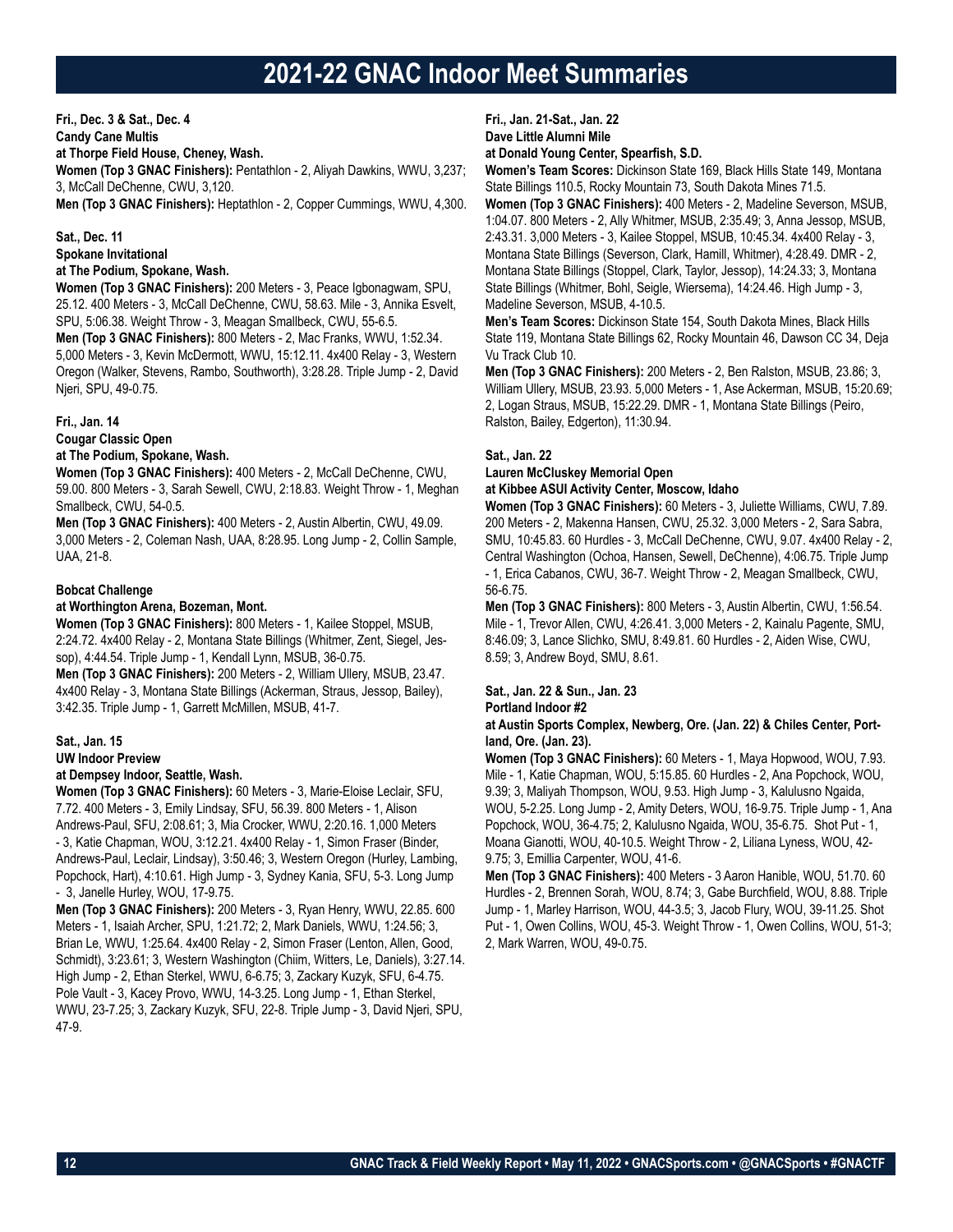**Fri., Jan. 28 & Sat., Jan. 29 UW Invitational**

**at Dempsey Indoor, Seattle, Wash.**

**Women (Top 3 GNAC Finishers):** 5,000 Meters - 2, Annika Esvelt, SPU, 16:31.74.

**Men (Top 3 GNAC Finishers):** 60 Meters - 2, Enrique Campbell, UAA, 6.92. 400 Meters - 1, Austin Albertin, CWU, 49.21; 2, Lucas Brenek, WWU, 50.23; 3, Enrique Campbell, UAA, 50.51. 60m Hurdles - 2, Hunter Flick, WWU, 8.07; 3, Joshua Wagner, UAA, 8.09. 4x400 Relay - 2, Western Washington (Welch, Daniels, Le, Edwards), 3:21.94; 3, Alaska Anchorage (Wagner, Rohde, Hunter, Campbell), 3:26.72. DMR - 2, Western Washington (McDermott, Daniels, Sturdevant, Franks), 9:54.14. High Jump - 2, Ethan Sterkel, WWU, 6-5; 3, Beau

Sheeran, WWU, 6-5. Pole Vault - 2, Cooper Cummings, WWU, 14-9. Long Jump - 1, Ethan Sterkel, WWU, 23-9.5. Triple Jump - 3, David Njeri, SPU, 47-1.5. Shot Put - 3, Ben Malquist, WWU, 50-5.5.

## **Fri., Jan. 28 & Sun., Jan. 30**

**John Thomas Terrier Classic**

#### **at Boston University Track & Tennis Center, Boston, Mass.**

**Women (Top 3 GNAC Finishers):** 1,000 Meters - 1, Alison Andrews-Paul, SFU, 2:44.54 (No. 2 All-Time Division II). 4x400 Relay - 2, Simon Fraser (Binder, Andrews-Paul, Leclair, Lindsay), 3:46.48. DMR - 1, Simon Fraser (Roxby, Lindsey, Chilton, Andrews-Paul), 11:36.75.

**Men (Top 3 GNAC Finishers):** DMR - 3, Simon Fraser (Mekonnen, Robinson, Good, Ahl), 9:38.04 (surpassed previous Division II record).

#### **Sat., Jan. 29 Don Holst Open**

## **at Nelson Physical Education Center, Chadron, Neb.**

Women (Top 3 GNAC Finishers): 400 Meters - 3, Madeline Severson, MSUB, 1:04.20. 800 Meters - 1, Kailee Stoppel, MSUB, 2:23.59; 3, Ally Whitmer, MSUB, 2:31.81. Mile - 1, Kailee Stoppel, MSUB, 5:21.02. 4x400 Relay - 2, Montana State Billings (Severson, Clark, Chase, Taylor), 4:21.77. Long Jump - 1, Kendall Lynn, MSUB, 16-8.5; 2, Madison Thompson, MSUB, 15-6.25. Triple Jump - 1, Kendall Lynn, MSUB, 35-1.

**Men (Top 3 GNAC Finishers):** 200 Meters - 3, William Ullery, MSUB, 23.67. 400 Meters - 2, Ben Ralston, MSUB, 52.65. 800 Meters - 1, Ase Ackerman, MSUB, 2:00.05; 2, Carson Jessop, MSUB, 2:00.27. Mile - 1, Ase Ackerman, MSUB, 4:22.22; 2, Logan Straus, MSUB, 4:24.88. 60m Hurdles - 2, Bradley Graves, MSUB, 8.63.

## **Stacy Dragila Invitational**

## **at Holt Arena, Pocatello, Idaho**

**Women (Top 3 GNAC Finishers):** 60 Meters - 2, Abbey Wood, NNU, 7.79. **Men (Top 3 GNAC Finishers):** Triple Jump - 1, Colton Sedlacek, NNU, 41-9.75. Weight Throw - 1, Dylan Hendry, NNU, 55-10.5; 2, Colton Burr, NNU, 55-9.25.

**Thurs., Feb. 3-Sat., Feb. 5 WSU Invitational at The Podium, Spokane, Wash. Women (Top 3 GNAC Finishers):** None. **Men (Top 3 GNAC Finishers):** DMR - 2, Western Washington (McDermott, Welch, Weber, Franks), 9:50.83. Long Jump - 3, Ethan Sterkel, WWU, 23-5.5.

**Fri., Feb. 4 WSU Open at The Podium, Spokane, Wash. Women (Top 3 GNAC Finishers):** None. **Men (Top 3 GNAC Finishers):** 400 Meters - 3, Austin Albertin, CWU, 49.40. High Jump - 2, Beau Sheeran, WWU, 6-6.75.

**Fri., Feb. 11**

**Lilac Grand Prix**

**at The Podium, Spokane, Wash. Women (Top 3 GNAC Finishers):** DMR - 2, Simon Fraser (Roxby, Lindsay, Vanderput, Andrews-Paul), 11:57.44. **Men (Top 3 GNAC Finishers):** DMR - 1, Simon Fraser (Dannatt, Robinson, Good, Ahl), 9:42.95.

**Fri., Feb. 11**

**GVSU Big Meet (Friday Session) at Kelly Family Sports Center, Allendale, Mich. Women (Top 3 GNAC Finishers):** None.

**Men (Top 3 GNAC Finishers):** 3,000 Meters (Heat 2) - 1, Coleman Nash, UAA, 8:16.42. Long Jump - 1, Collin Sample, UAA, 22-7.

## **Fri., Feb. 11-Sat., Feb. 12**

#### **Husky Classic**

### **at Dempsey Indoor Center, Seattle. Wash.**

**Women (Top 3 GNAC Finishers):** High Jump - 2, Aliyah Dawkins, WWU, 5-5.25.

**Men (Top 3 GNAC Finishers):** 4x400 Relay - 3, Western Washington (Welch, Daniels, Brenek, Oglesby), 3:19.03. High Jump - 2, Beau Sheeran, WWU, 6-7. Pole Vault - 3, Tyrel Halme, WWU, 12-7.5.

## **Mountain State Games**

## **at Holt Arena, Pocatello, Idaho**

**Women (Top 3 GNAC Finishers):** 60 Meters - 1, Abbey Wood, NNU, 7.73. 200 Meters - 2, Abbey Wood, NNU, 25.66. 4x400 Relay - 3, Northwest Nazarene (Brence, DeJong, Drury, Johnson), 4:05.96. Pole Vault - 3, Kinsey Langin, NNU, 11-7.75. Shot Put - 3, Destany Herbert, NNU, 43-9.

**Men (Top 3 GNAC Finishers):** 400 Meters - 3, Ben Ralston, MSUB, 50.60. Mile - 3, Ase Ackerman, MSUB, 4:16.67. 3,000 Meters - 3, Logan Straus, MSUB, 8:39.52. 4x400 Relay - 3, Northwest Nazarene (Braseth, Kosegi, Wilkins, Ellis), 3:29.47. DMR - 3, Northwest Nazarene (Emerson, Braseth, Kosgei, Shea), 10:25.81. High Jump - 3, Gerohm Rihari, NNU, 6-6. Triple Jump - 3, Gerohm Rihari, NNU, 42-3.5. Weight Throw - 1, Colton Burr, NNU, 57-7; 3, Dylan Hendry, NNU, 54-4.5. Heptathlon - 2, Turner Nye, NNU, 4,798; 3, Steven Schmidt, NNU, 4,608.

## **Sat., Feb. 12**

**GVSU Big Meet (Saturday Session)**

**at Kelly Family Sports Center, Allendale, Mich.**

**Women (Top 3 GNAC Finishers):** 400 Meters - 3, Tylantiss Atlas, UAA, 56.42. **Men (Top 3 GNAC Finishers):** 60 Hurdles - 2, Joshua Wagner, UAA, 8.30. 4x400 Relay - 2, Alaska Anchorage (Wagner, Angarita, Hunter, Velasco), 3:22.19.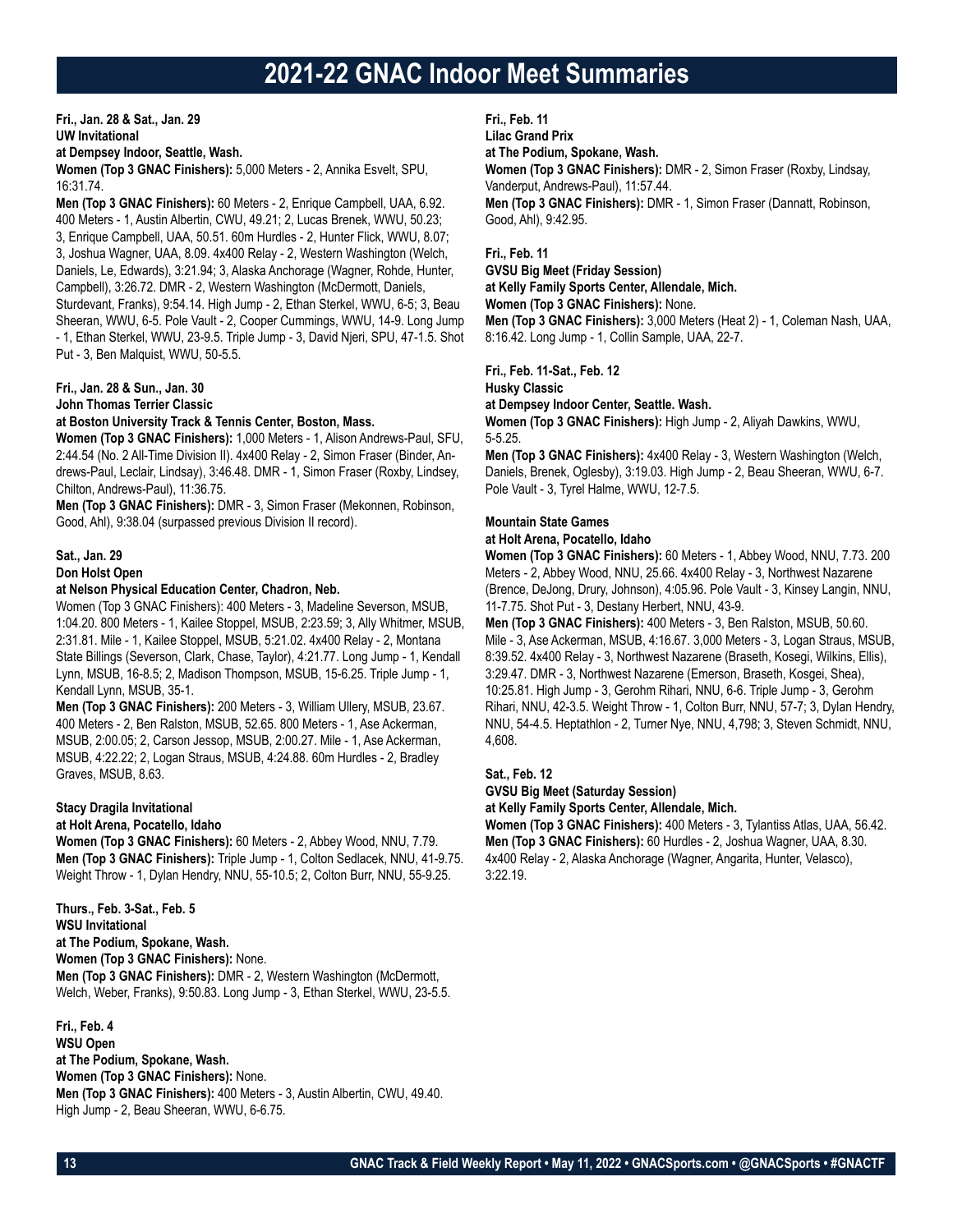## **Sat., Feb. 12 Whitworth Invitational at The Podium, Spokane, Wash.**

**Women (Top 3 GNAC Finishers):** 60 Meters - 2, Marie-Eloise Leclair, SFU, 7.60; 3, Makenna Hansen, CWU, 7.66. 200 Meters - 1, Marie-Eloise Leclair, SFU, 24.75; 3, Makenna Hansen, CWU, 25.01. 400 Meters - 1, Emily Lindsay, SFU, 56.38. 800 Meters - 1, Alison Andrews-Paul, SFU, 2:05.75. Mile - 2, Megan Roxby, SFU, 5:10.44. 3,000 Meters - 1, Annika Esvelt, SPU, 9:38.43. High Jump - 1, Sydney Kania, SFU, 5-4.5; 2, Kylie Griffin, CWU, 5-4.5. Pole Vault - 2, Madison Licari, SPU, 11-8.5. Long Jump - 1, Peace Igbonagwam, SPU, 18-4.5; 2, Makaylee Young, CWU, 17-7.5. Triple Jump - 1, Primrose Kennedy, SFU, 36-11.5; 2, Erica Cabanos, CWU, 36-5. Weight Throw - 2, Meagan Smallbeck, CWU, 54-9.5.

**Men (Top 3 GNAC Finishers):** 1, Callum Robinson, SFU, 21.40 (GNAC Record). 400 - 1, Callum Robinson, SFU, 48.54. 800 Meters - 3, Paul Buckingham, SFU, 1:52.23. Mile - 1, Aaron Ahl, SFU, 4:05.34; 2, Charlie Dannatt, SFU, 4:07.28. 4x400 Relay - 3, Simon Fraser (Lenton, Buckingham, Chapman, Schmidt), 3:25.65. Long Jump - 2, Zackary Kuzyk, SFU, 22-9. Triple Jump - 1, David Njeri, SPU,47-11.25; 3, Christopher Hines, CWU, 44-2. Weight Throw - 3, Omar Young, CWU, 53-1.75.

**Sun., Feb. 13 Portland Indoor #4 at Chiles Center, Portland, Ore. Women (Top 3 GNAC Finishers):** None. **Men (Top 3 GNAC Finishers):** None.

## **Mon., Feb, 21 & Tues., Feb. 22**

**GNAC Indoor Track and Field Championships at The Podium, Spokane, Wash.**

**Women's Team Scores:** Simon Fraser 124, Western Oregon 115, Western Washington 113, Central Washington 106, Seattle Pacific 79, Alaska Anchorage 42, Northwest Nazarene 31, Saint Martin's 30, Montana State Billings 19. **Women's Champions:** 60 Meters - E'Lexis Hollis, CWU, 7.58. 200 Meters - Marie-Eloise LeClair, SFU, 24.53. 400 Meters - Emily Lindsay, SFU. 55.79. 800 Meters - Alison Andrews-Paul, SFU, 2:05.09. Mile - Megan Roxby, SFU, 5:02.38. 3,000 Meters - Annika Esvelt, SPU, 9:50.84. 5,000 Meters - Annika Esvelt, SPU, 17:31.71. 60 Hurdles - Diana Voloshin, SFU, 8.77. 4x400 Relay - Simon Fraser (Erika Binder, Alison Andrews-Paul, Marie-Eloise LeClair, Emily Lindsay), 3:47.07. DMR - Simon Fraser (Megan Roxby, Emily Lindsay, Emily Chilton, Alison Andrews-Paul), 12:13.12. High Jump - Aliyah Dawkins, WWU, 5-5.75. Pole Vault - Charlie Hill, SPU, 12-0.75. Long Jump - Peace Igbonagwam, SPU, 18-1. Triple Jump - Ana Popchock, WOU, 37-2.25. Shot Put - Moana Gianotti, WOU, 44-11.5. Weight Throw - Meagan Smallbeck, CWU, 56-2. Pentathlon - Jenelle Hurley, WOU, 3,457.

**Men's Team Scores:** Western Washington 171, Simon Fraser 110, Western Oregon 107.33, Alaska Anchorage 83, Northwest Nazarene 80.16, Central Washington 40.5, Seattle Pacific 29, Montana State Billings 20, Saint Martin's 18.

**Men's Team Champions:** 60 Meters - Bobby Widmar, CWU, 6.96. 200 Meters - Callum Robinson, SFU, 21.76. 400 Meters - Callum Robinson, SFU, 47.82. 800 Meters - Mac Franks, WWU, 1:51.45. Mile - Aaron Ahl, SFU, 4:01.78. 3,000 Meters - Aaron Ahl, SFU, 8:21.23. 5,000 Meters - Kevin McDermott, WWU, 14:52.36. 60 Hurdles - Joshua Wagner, UAA, 8.11. 4x400 Relay - Alaska Anchorage (Wyatt Rhode, Kevin Angarita, Adrian Velasco, Joshua Wagner), 3:22.22. DMR - Simon Fraser (Aiden Good, Jordan Schmidt, Tomas Chapman, Aaron Ahl), 10:09.88. High Jump - Beau Sheeran, WWU, 6-10.75. Pole Vault - Kacey Provo, WWU, 15-3. Long Jump - Ethan Sterkel, WWU, 23-10. Triple Jump - David Njeri, SPU, 46-10.25. Shot Put - Ben Malquist, WWU, 51-1. Weight Throw - Colton Burr, NNU, 57-6.25. Heptathlon - Steven Schmidt, NNU, 4,588.

## **Sat., Feb. 26**

**SPU Final Qualifier**

## **at Dempsey Indoor, Seattle, Wash.**

**Women (Top 3 GNAC Finishers):** 60 Meters - 3, Maya Hopwood, WOU, 7.85. 400 Meters - 3, Tylantiss Atlas, UAA, 58.58. Mile - 1, Mia Crocker, WWU, 5:03.57; 2, Sophie Wright, WWU, 5:05.41. 3,000 Meters - 2, Caitlin Heldt, WOU, 10:07.67; 3, Ila Davis, WWU, 10:12.11. 60 Hurdles - 1, Lauryn Chandler, CWU, 8.84; 3, Diana Voloshin, SFU, 8.99. High Jump - 2, Aliyah Dawkins, WWU, 5-6. Pole Vault - 2, Charlie Hill, SPU, 11-8.5. Shot Put - 2, Meagan Smallbeck, CWU, 32-1. Weight Throw - 1, Meagan Smallbeck, CWU, 56-10.25.

**Men (Top 3 GNAC Finishers):** 400 Meters - 1, Austin Albertin, CWU, 49.56; 2, Isaiah Archer, SPU, 49.71. 800 Meters - 1, Mac Franks, WWU, 1:50.07; 2, Drew Weber, WWU, 1:50.61; 3, Paul Buckingham, SFU, 1:52.41. Mile - 1, Hunter Hutton, WOU, 4:09.67. 60 Hurdles - 1, Joshua Wagner, UAA, 8.21. High Jump - 2, Beau Sheeran, WWU, 6-7. Long Jump - 1, Ethan Sterkel, WWU, 23-8.25. Triple Jump - 1, David Njeri, SPU,46-4.75; 2, Marley Harrison, WOU, 42-10.25.

## **Fri., Mar. 10-Sat., Mar. 11**

#### **NCAA Division II Indoor Championships at Plaster Center, Pittsburg, Kan.**

**Women's Team Scores:** 1, Minnesota St., 58. Tie 12, Simon Fraser, 20. Tie 47, Seattle Pacific, 1.

**Events:** 800 Meters - 1, Alison Andrews-Paul, 2:04.04 (Meet Record, 2:08.65 in prelims). 5,000 Meters - 8, Annika Esvelt, SPU, 16:31.12. 4x400 Relay - 4, Simon Fraser (Binder, Andrews-Paul, LeClair, Lindsay), 3:44.08. DMR - 4, Simon Fraser (Roxby, Lindsay, Chilton, Andrews-Paul), 11:26.80.

**Men's Team Scores:** 1, Grand Valley St., 66. 12, Simon Fraser, 17. Tie 38, Western Washington, 3.

**Events:** 400 Meters - 10, Callum Robinson, SFU, 47.65. 800 Meters - 6, Mac Franks, WWU, 1:51.88 (1:51.41 in prelims). Mile - 5, Charlie Dannatt, SFU, 4:01.51 (4:04.73 in prelims); 10, Mac Franks, WWU, 4:08.61; 11, Aaron Ahl, SFU, 4:08.62. 3,000 Meters - 4, Aaron Ahl, SFU, 8:00.27. DMR - 2, Simon Fraser (Dannatt, Robinson, Buckingham, Ahl), 9:36.05. High Jump - Tie 14, Beau Sheeran, WWU, 6-6.75.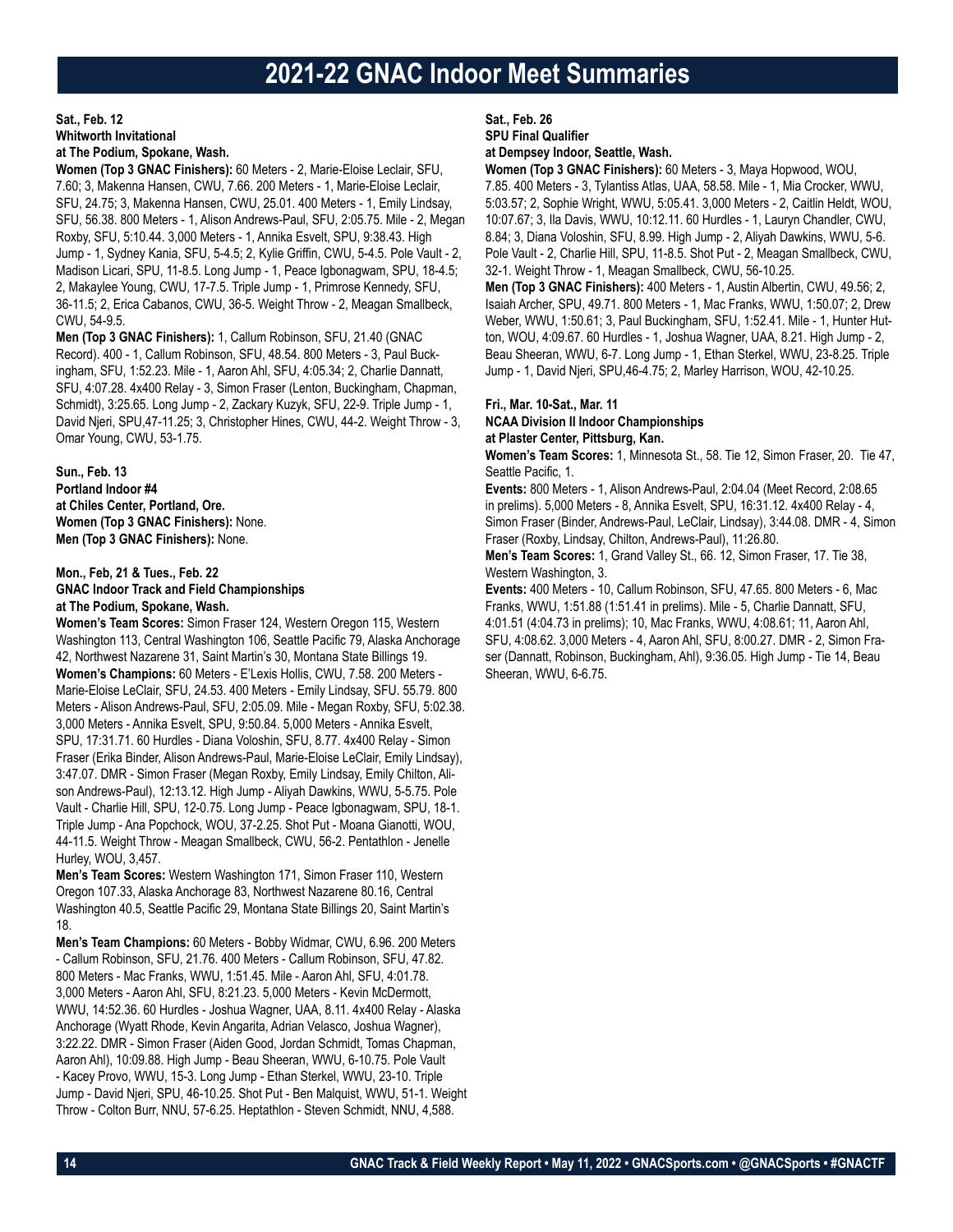## **Fri., Mar. 4 & Sat., Mar. 5 Ed Boitano Invitational**

## **at Baker Stadium, Tacoma, Wash.**

**Women's Team Scores:** Pacific Lutheran 156.5, Whitworth 143, Colorado College 81, Western Washington 46, Saint Martin's 42, Evergreen State 40, Olympic CC 39, Puget Sound 38.5, Spokane CC 32, Green River CC 11, Get Strong First TC 6, Seattle Pacific 6.

**Women (Top 3 GNAC Finishers):** 1,500 Meters - 1, Cassidy Walchak-Sloan, SMU, 4:41.89; 2, Naomi Hartley, SMU, 4:54.51. 100 Hurdles - 2, Eden Mortensen, SMU, 15.49. 4x100 Relay - 2, Saint Martin's (Vu, Bell, Mortensen, Zilla), 50.91. Pole Vault - 2, Annie Tran, WWU, 10-11; 3, Madison Licari, SPU, 10-11. Discus - 1, Taliah Coe, WWU, 125-10. Hammer - 1, Raine Westfall, WWU, 152-7. Javelin - 1, Amanda Short, WWU, 141-11.

**Men's Team Scores:** Pacific Lutheran 167, Whitworth 163, Spokane CC 110, Western Washington 59, Saint Martin's 58, Puget Sound 55, Colorado College 40, Olympic CC 38, Green River CC 27, Evergreen State 13, Seattle Pacific 8. **Men (Top 3 GNAC Finishers):** 100 Meters - 3, Ryan Witters, WWU, 11.73. 200 Meters - 2, Ryan Witters, WWU, 23.22. 110 Hurdles - 3, Brandon MacMillian-Thomas, SMU, 16.72. 400 Hurdles - 3, Kale Engebretsen, WWU, 1:00.02. 4x100 Relay - 3, Saint Martin's (A. Schulz, J. Schulz, Tanicala, Boyd), 44.35. Pole Vault - 2, Kainoa Lee, SPU, 14-2. Long Jump - 1, Josh Schulz, SMU, 22- 6.25. Shot Put - 2, Micah Au-Haupu, SMU, 46-6.25. Javelin - 2, Jaydon Tryon, WWU, 166-8; 3, Sean Witters, WWU, 164-4.

## **Sat., Mar. 5**

## **Willamette Opener**

## **at Charles Bowles Track, Salem, Ore.**

**Women's Team Scores:** Oregon State 92, Willamette 88, Corban 88, Mt. Hood CC 48, Western Oregon 39, UO Running Club 28.

**Women (Top 3 GNAC Finishers):** Shot Put - 3, Jenelle Hurley, WOU, 33-6.75. Javelin - 1, Kaylee Wright, WOU, 138-3; 2, Madison Hargett, WOU, 122-1; 3, Lyndee McLaughlin, WOU, 118-0.

**Men's Team Scores:** Corban 123, UO Running Club 111, Willamette 95, Western Oregon 36, Mt. Hood CC 32.

**Men (Top 3 GNAC Finishers):** Javelin - 1, Austin Goldstein, WOU, 198-10; 3, Eli Nafziger, WOU, 164-9.

#### **Sat., Mar. 13**

**PLU Open**

#### **at PLU Track, Tacoma, Wash.**

**Women (Top 3 GNAC Finishers):** 100 Meters - 1, E'lexis Hollis, CWU, 12.22; 2, Makenna Hansen, CWU, 12.22. 200 Meters - 1, Makenna Hansen, CWU, 25.14; 3, Juliette Williams, CWU, 26.15. 400 Meters - 1, Peace Igbonagwam, SPU, 57.91; 2, Johanna Brown, SPU, 1:00.59; 3, Aniya Green, SPU, 1:01.47. 800 Meters - 1, Vanessa Aniteye, SPU, 2:12.31; 2, Mia Crocker, WWU, 2:14.00; 3, Sophie Wright, WWU, 2:14.77. 1,500 Meters - 1, Ellie Rising, SPU, 4:45.13; 2, Brook Wedin, WWU, 4:46.21; 3, Nicki Yorges, SPU, 4:57.40. 5,000 Meters - 2, Jenna Heesacker, CWU, 20:43.48. 100 Hurdles - 1, Lauryn Chandler, CWU, 14.78; 2, McCall DeChenne, CWU, 14.91. 400 Hurdles - 1, McCall DeChenne, CWU, 1:02.21. 4x100 Relay - 1, Seattle Pacific (Igbonagwam, Aniteye, Green, Bouyer), 47.37; 2, Central Washington (Hansen, Ochoa, Hollis, Williams), 47.46. 4x400 Relay - 1, Seattle Pacific (Igbonagwam, Aniteye, Bouyer, Rising), 4:03.55. Pole Vault - 2, Charlie Hill, SPU, 10-11.75; 3, Madison Licari, SPU, 10-11.75. Long Jump - 2, Erica Cabanos, CWU, 16-3.25; 3, Makaylee Young, CWU, 16-3. Shot Put - 1, Avery Fisk, CWU, 41-1.5; 3, Carmen Cleveland Berrera, WWU, 37-8.75. Discus - 1, Katie Potts, WWU, 143-11; 2, Avery Fisk, CWU, 136-6. Hammer - 1, Raine Westfall, WWU, 162-0; 2, Payton Elenbaas, CWU, 138-8.

**Men (Top 3 GNAC Finishers):** 100 Meters - 3, Zachary Davis, CWU, 11.23. 200 Meters - 2, Brian Le, WWU, 22.65; 3, Bryan Sidor, CWU, 22.75. 400 Meters - 1, Ryan Greenwalt, WWU, 50.60. 1,500 Meters - 3, Zack Sundt, CWU, 3:58.21. 5,000 Meters - 1, Ty Savely, CWU, 15:11.34. 110 Hurdles - 1, Andrew Boyd, SMU, 15.23; 2, Aiden Wise, CWU, 15.60. 400 Hurdles - 1, Jaden Edwards, WWU, 56.16; 2, Aiden Wise, CWU, 57.18; 3, Reilly Williams, CWU, 57.93. 4x400 Relay - 1, Seattle Pacific (Njeri, Carpenter, Archer, Shepherd), 3:28.14; 2, Western Washington (Engebretsen, Witter, Le, Brenek), 3:29.07; 3, Western Washington (Sturdevant, Henry, Bloom, Knowles), 3:30.20. Pole Vault - 2, Brad Bowman, SPU, 13-1.5; 3, Andrew Alfred, SMU, 13-1.5. Long Jump - 1, Josh Schulz, SMU, 22-0.25; 3, Andrew Schulz, SMU, 20-5.25. Shot Put - 2, Ben Malquist, WWU, 49-10. Discus - 2, Wyatt Franklin, CWU, 148-5; 3, Ben Malquist, WWU, 147-7. Hammer - 2, Angus Beaton, CWU, 168-2; 3, Noa Peralta, SMU, 155-4. Javelin - 2, Jaydon Tryon, WWU, 174-7.

#### **Fri., Mar. 18-Sat., Mar. 19**

#### **Willie Williams/Dave Murray Distance Classic at Drachman Stadium, Tucson, Ariz.**

**Women (Top 3 GNAC Finishers):** 400 Hurdles - 2, McCall DeChenne, CWU, 1:01.60.

**Men (Top 3 GNAC Finishers):** 400 Hurdles - 2, Austin Albertin, CWU, 53.62.

#### **Sat., Mar. 19**

**Doris Heritage Track Festival**

**at West Seattle Stadium, Seattle, Wash.**

**Women (Top 3 GNAC Finishers):** 100 Meters - 2, E'lexis Hollis, CWU, 12.54; 3, Aniya Green, SPU, 12.75. 200 Meters - 2, Tylantiss Atlas, UAA, 25.38; 3, Aniya Green, SPU, 25.89. 400 Meters - 1, Peace Igbonagwam, SPU, 56.94; 2, Tylantiss Atlas, UAA, 58.35; 3, Jenna Bouyer, SPU, 58.44. 800 Meters - 1, Vanessa Aniteye, SPU, 2:11.16; 2, Sophie Wright, WWU, 2:13.78; 3, Mia Crocker, WWU, 2:16.93. 1,500 Meters - 1, Annika Esvelt, SPU, 4:44.80; 2, Nancy Jeptoo, UAA, 4:45.37; 3, Libby Michael, SPU, 4:53.29. 5,000 Meters - 1, Naomi Hartley, SMU, 18:06.48; 2, Sara Sabra, SMU, 18:52.63. 400 Hurdles - 3, Naomi Bates, WWU, 1:08.30. 4x100 Relay - 1, Saint Martin's (Vu, Bell, Zilla, Cintron), 50.73; 2, Western Washington (Neal, Bates, Cheney, Sanford), 51.64. 4x400 Relay - 1, Seattle Pacific (Igbonagwam, Bouyer, Aniteye, Brown), 4:00.92; 2, Alaska Anchorage (Atlas, Vidad, Backman, Johansen), 4:06.45; 3, Western Washington (Lagerwey, Dawkins, Kibbee, Neal), 4:11.08. High Jump - 1, Akor Maywin, UAA, 5-1.25; 2, Kyle Griffin, CWU, 4-11.5; 3, Eden Mortensen, SMU, 4-9.5. Pole Vault - 2, Madison Licari, SPU, 11-1.5; 3, Lizzy Daugherty, SPU, 11-1.5. Long Jump - 3, Makaylee Young, CWU, 17-1.5. Triple Jump - 2, Jessica Neal, WWU, 32-9.5. Shot Put - 2, Avery Fisk, CWU, 40-7.5. Hammer - 1, Raine Westfall, WWU, 154-5; 2, Meagan Smallbeck, CWU, 135-7.

**Men (Top 3 GNAC Finishers):** 100 Meters - 1, Jeff Gordon, SPU, 11.12; 3, Ryan Greenwalt, WWU, 11.31. 200 Meters - 1, David Njeri, SPU, 22.23; 2, Bryan Sidor, CWU, 22.27; 3, Ryan Henry, WWU, 22.56. 400 Meters - 1, Bryant Welch, WWU, 49.45; 3, Isaiah Archer, SPU, 50.53. 800 Meters - 1, Brock Knowles, WWU, 1:58.87; 2, Jon Owen, SPU, 2:00.21; 3, Steven Baltz, SMU, 2:02.40. 1,500 Meters - 3, Ty Savely, CWU, 4:08.63. 5,000 Meters - 1, Jeret Gillingham, WWU, 14:47.24; 3, Colin Boutin, SPU, 15:05.23. 400 Hurdles - 3, Jaden Edwards, WWU, 56.65. 4x100 Relay - 2, Saint Martin's (J. Schulz, A. Schulz, Tanicula, Boyd), 44.06. 4x400 Relay - 1, Seattle Pacific (Njeri, Archer, Shepherd, Owen), 3:27.65; 2, Western Washington (Daniels, Engebretsen, Henry, Edwards); 3, Western Washington (Kenny, Kibler, McAllister, Cummings), 3:33.29. High Jump - 1, Beau Sheeran, WWU, 6-5. Pole Vault - 2, Kainoa Lee, SPU, 14- 1.75; 3, Drew Klein, CWU, 13-7.75. Long Jump - 1, Josh Schulz, SMU, 22-10; 2, Andrew Schulz, SMU, 21-10.25; 3, Tre Silva, CWU, 21-3.25. Triple Jump - 2, Tre Silva, CWU, 40-6.25; 3, Felix Robertson, UAA, 40-0.75. Shot Put - 1, Ben Malquist, WWU, 51-0.75. Hammer - 2, Angus Beaton, CWU, 159-3. Javelin - 2, Jaydon Tryon, WWU, 178-7.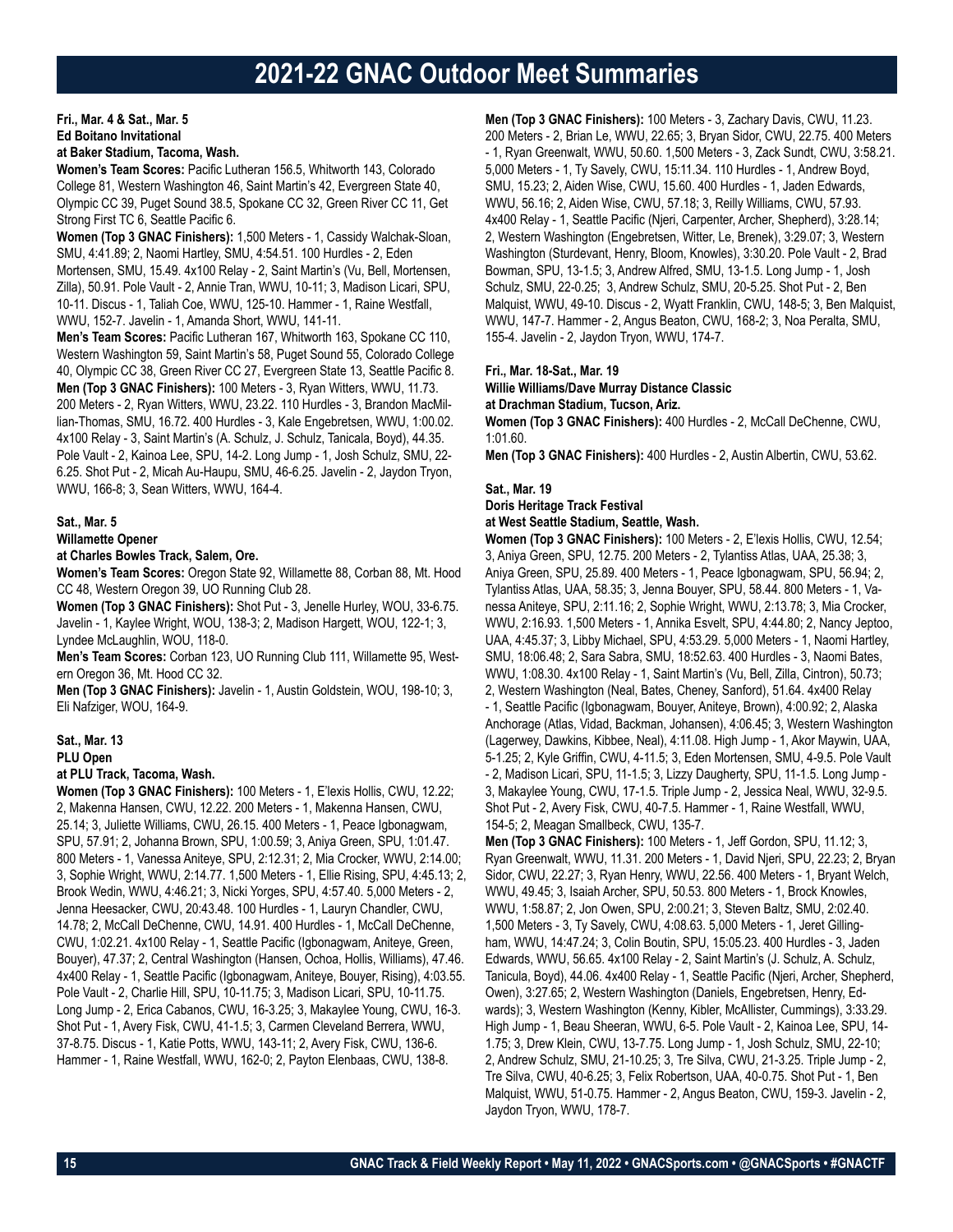### **Hornet Invite**

### **at Hornet Stadium, Sacramento, Calif.**

**Women (Top 3 GNAC Finishers):** 400 Hurdles - 1, Elena Cano, UAA, 1:00.86. 4x400 Relay - 2, Alaska Anchorage (Cano, Bartolaba, Sarri, Flad), 4:03.16. **Men (Top 3 GNAC Finishers):** 110 Hurdles - 1, Joshua Wagner, UAA, 14.37. 400 Hurdles - Joshua Wagner, UAA, 54.23.

## **Sat., Mar. 19**

#### **Yellowjackets-Battlin' Bears Open at Lockwood HS Track, Lockwood, Mont.**

**Women (Top 3 GNAC Finishers):** 100 Meters - 2, Chantel Chase, MSUB, 13.30. 200 Meters - 2, Chantel Chase, MSUB, 27.15; 3, Taylor Gordon, MSUB, 28.25. 400 Meters - 1, Madeline Severson, MSUB, 1:01.26; 2, Abbi Zent, MSUB, 1:09.76. 800 Meters - 2, Ally Whitmer, MSUB, 2:31.15. 1,500 Meters - 2, Kit Wiersema, MSUB, 5:27.64. 5,000 Meters - 1, Kailee Stoppel, MSUB, 18:58.83. 400 Hurdles - 1, Annelisa Clark, MSUB, 1:11.46; 3, Sierra Durbin, MSUB, 1:13.19. 4x100 Relay - 2, Montana State Billings, 51.10. 4x400 Relay - 2, Montana State Billings B, 4:17.02; 3, Montana State Billings A, 4:40.50. High Jump - 2, Madeline Severson, 4-9.75. Long Jump - 2, Madison Thompson, MSUB, 16-6. Discus - 2, Ryann Moline, MSUB, 127-10.

**Men (Top 3 GNAC Finishers):** 100 Meters - 3, Ben Ralston, MSUB, 11.42. 200 Meters - 1, Ben Ralston, MSUB, 22.82. 800 Meters - 1, Ase Ackerman, MSUB, 1:57.86; 2, Carson Jessop, MSUB, 1:59.85. 110 Hurdles - 1, Bradley Graves, MSUB, 15.35. 4x100 Relay - 2, Montana State Billings, 43.84. High Jump - 3, Favor Okere, MSUB, 5-8.75. Triple Jump - 3, Garrett McMillen, MSUB, 42-5.25. Shot Put - 1, Braden Anderson, MSUB, 46-6.25; 2, Forrest Cross, MSUB, 46- 1.5. Discus - 1, Forrest Cross, MSUB, 144-4. Hammer - 2, Forrest Cross, MSUB, 145-8; 3, Coen Giusti, MSUB, 142-1. Javelin - 1, Ryder Klein, MSUB, 157-10.

## **OSU PNW Invite**

## **at Whyte Track and Field Center, Corvallis, Ore.**

**Women's Team Scores:** Oregon State 135, Seattle 43, Oregon 41, Western Oregon 39, George Fox 30, Cal Poly Humboldt 27, Linfield 23, Cascadia Elite 5. **Women (Top 3 GNAC Finishers):** 100 Meters - 3, Maliyah Thompson, WOU, 12.14. 100 Hurdles - 2, Jenelle Hurley, WOU, 14.88. 400 Hurdles - 1, Rilee Carstensen, WOU, 1:10.72. Triple Jump - 2, Kalulusno Ngaida, WOU, 36-2.75. **Men's Team Scores:** Seattle 74, Cal Poly Humboldt 52.5, Western Oregon 43, George Fox 41, Linfield 30, Umpqua CC 22, Oregon 20, Alpha TC 17.5, Willamette 11, MMTC 8, Cooney's T&F Club 7, UO Running Club 3.

**Men (Top 3 GNAC Finishers):** 400 Meters - 2, Gabe Arce-Torres, WOU, 50.18. 800 Meters - 1, Justin Crosswhite, WOU, 1:56.18. 110 Hurdles - 2, James Duane, WOU, 15.75; 3, Aaron Hanible, WOU, 16.09. High Jump - 3, Devin Hasher, WOU, 6-2.75. Long Jump - 2, Marlon Harrison, WOU, 21-4. Shot Put - 3, Sam Cole, WOU, 46-3.5.

## **SFU High Performance Meet #1 at Terry Fox Field, Burnaby, B.C.**

**Women (Top 3 GNAC Finishers):** 100 Meters - 1, Jordan Jacobs, SFU, 13.10; 2, Estella Mainella, SFU, 13.41. 200 Meters - 1, Estella Mainella, SFU, 26.87; 3, Dominique Ronse, SFU, 28.23. 400 Meters - 1, Elizabeth Vanderput, SFU, 58.71; 2, Jordan Jacobs, SFU, 1:01.13. 800 Meters - 1, Kate Cameron, SFU, 2:18.40; 2, Claire Bosma, SFU, 2:26.09. 1,500 Meters - 1, Grace Chalk, SFU, 4:58.38; 2, Charlotte Prangley, SFU, 5:00.71; 3, Alicia Ranahan, SFU, 5:03.11. 3,000 Meters - 1, Olivia Willett, SFU, 10:26.63; 2, Ella Marion, SFU, 10:48.76. 100 Hurdles - 1, Diana Voloshin, SFU, 14.68. High Jump - 1, Sydney Kania, SFU, 5-1. Long Jump - 1, Danielle Waller, SFU, 17-0; 2, Kennedy Primrose, SFU, 16-5; 3, Madison Paugh, SFU, 16-3.25. Shot Put - 1, Kaitlyn Hanger, SFU, 30-7.75.

**Men (Top 3 GNAC Finishers):** 100 Meters - 3, Jesaiah Penson-McCoy, SFU, 11.41. 200 Meters - 3, Jesaiah Penson-McCoy, SFU, 22.60. 400 Meters - 1, Jordan Schmidt, SFU, 51.37; 2, Felix Allen, SFU, 51.53. 1,500 Meters - 1, Aiden Good, SFU, 3:53.96. 3,000 Meters - 1, Scott Arndt, SFU, 8:39.01; 3, Ephrem Mekonnen, SFU, 8:48.58. Long Jump - 1, Zackary Kuzyk, SFU, 21-0.75; 2, Mitchell Gibbs, SFU, 19-6. Triple Jump - 1, Nick Kuzyk, SFU, 38-5.

**Thurs., Mar. 24-Fri., Mar. 25 Aztec Invitational - Combined Events at The Sports Deck, San Diego, Calif. Women (Top 3 GNAC Finishers):** Heptathlon - 1, Elena Cano, UAA, 4,996.

**Adams/Klein Combined Events at Westmont College, Santa Barbara, Calif. Women (Top 3 GNAC Finishers):** None. **Men (Top 3 GNAC Finishers):** None.

**Fri., Mar. 25-Sat., Mar. 26 Yellow Jacket Spring Open**

## **at Lyle Hare Stadium, Spearfish, S.D.**

**Women (Top 3 GNAC Finishers):** 400 Meters - 2, Madeline Severson, MSUB, 1:01.67. 800 Meters - 2, Ally Whitmer, MSUB, 2:28.88. Steeplechase - 2, Kailee Stoppel, MSUB, 12:31.35. 4x100 Relay - 1, Montana State Billings (Thompson, Hamill, Gordon, Chase), 50.70. 4x400 Relay - 1, Montana State Billings (Severson, Durbin, Whitmer, Chase), 4:15.50.

**Men (Top 3 GNAC Finishers):** 400 Meters - 1, Ben Ralston, MSUB. 50.50. 800 Meters - 2, Ase Ackerman, MSUB, 1:59.18. 1,500 Meters - 1, Ase Ackerman, MSUB, 3:58.62. 110 Hurdles - 3, Bradley Graves, MSUB, 15.97. Steeplechase - 2, Carson Jessop, MSUB, 9:37.46. 4x100 Relay - 2, Montana State Billings (Ullery, Graves, Okere, Ralston), 43.42. Javelin - 3, Ryder Klein, MSUB, 155-8.

## **Aztec Invitational**

**at The Sports Deck, San Diego, Calif.**

**Women (Top 5 GNAC Finishers):** None.

**Men (Top 5 GNAC Finishers):** 1,500 Meters - 2, Coleman Nash, UAA, 3:48.66. 110 Hurdles - 3, Joshua Wagner, UAA, 14.84.

## **Sat., Mar. 26**

#### **Willamette Invitational**

#### **at Charles Bowles Track, Salem, Ore.**

**Women's Team Scores:** Oregon State 166, Western Oregon 151, Lane CC 117, Bushnell 47, Willamette 24, Mt. Hood CC 23, Southwestern Oregon CC 12, Umpqua CC 8, UO Running Club 3.

**Women (Top 3 GNAC Finishers):** 100 Meters - 3, Maya Hopwood, WOU, 12.42. 200 Meters - 3, Ana Popchock, WOU, 26.27. 400 Meters - 2, Jessy Hart, WOU, 59.44. 800 Meters - 2, Katie Chapman, WOU, 2:23.76. 1,500 Meters - 3, Kaylin Cantu, WOU, 4:53.25. 100 Hurdles - 2, Ana Popchock, WOU, 15.31. 400 Hurdles - 3, Madeline Lambing, WOU, 1:08.03. 4x400 Relay - 2, Western Oregon (Carstensen, Hart, Chapman, Lambing), 4:11.48. Triple Jump - 1, Ana Popchock, WOU, 37-6.75; 2, Kalulusno Ngaida, WOU, 35-3. Shot Put - 1, Liliana Pyness, WOU, 38-7; 3, Halle Hargett, WOU, 35-7.75. Javelin - 1, Kaylee Weight, WOU, 149-5.

**Men's Team Scores:** Lane CC 205, Western Oregon 129, Willamette 66, UO Running Club 49, Umpqua CC 42, Bushnell 29, Southwestern Oregon CC 21, Corban 10, Mt. Hood CC 3.

**Men (Top 3 GNAC Finishers):** 800 Meters - 3, Bryce Mefford, WOU, 2:01.56. 1,500 Meters - 1, Bailey Smith, WOU, 3:57.15. 400 Hurdles - 1, Aaron Hanible, WOU, 56.74. High Jump - 2, Justin Conklin, WOU, 6-2.75; 3, Devin Hasher, WOU, 6-2.75. Triple Jump - 3, Marlon Harrison, WOU, 45-3. Shot Put - 1, Owen Collins, WOU, 46-8.25; 3, Mark Warren, WOU, 43-10. Hammer - 2, Mark Warren, WOU, 143-2; 3, Owen Collins, WOU, 141-8. Javelin - 1, Austin Goldstein, WOU, 203-2.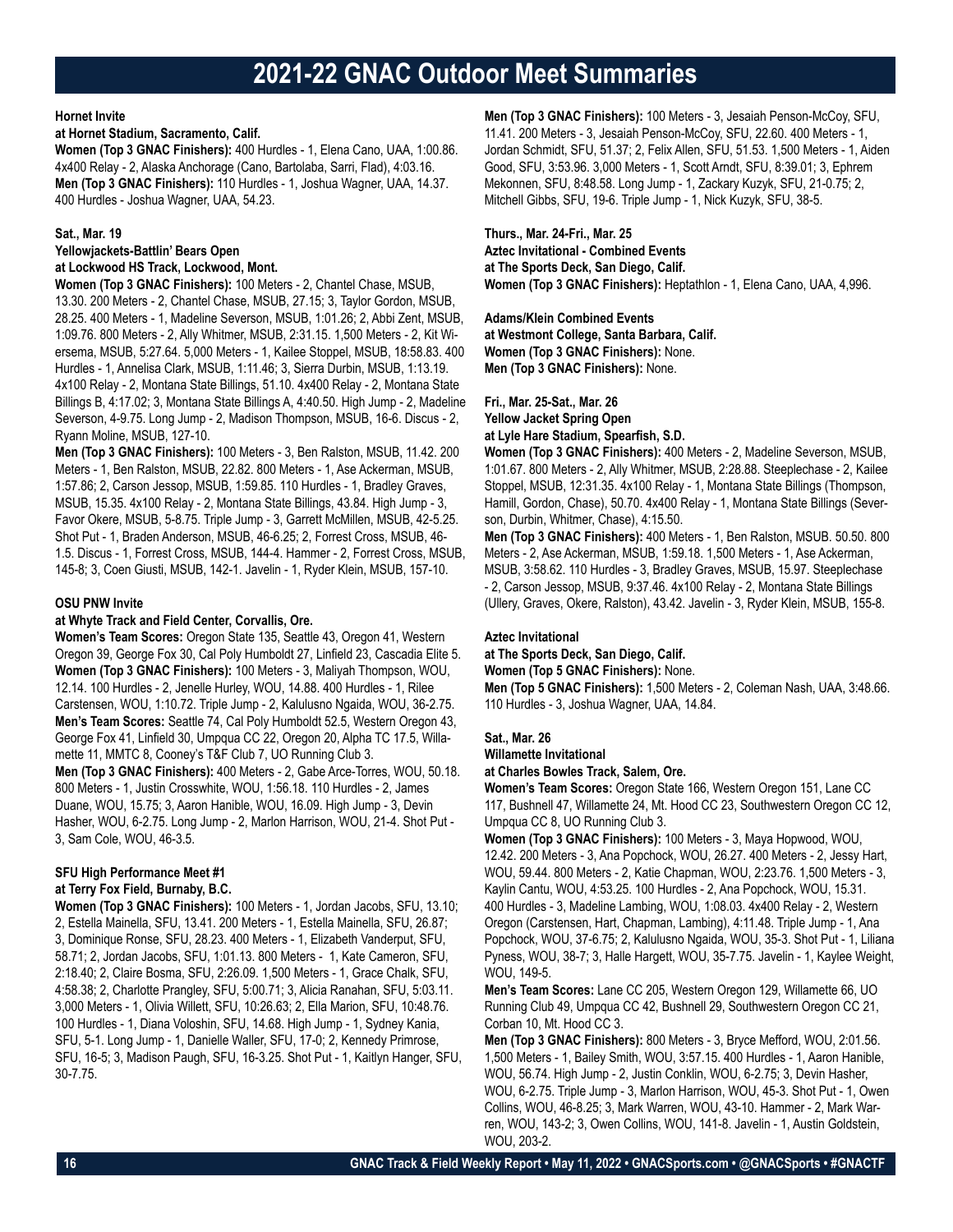**Sat., Mar. 26**

**Peyton-Shotwell Invitational**

**at Baker Stadium, Tacoma, Wash.**

**Women (Top 3 GNAC Finishers):** 100 Meters - 1, Cree Bell, SMU, 12.75; 2, Madison Vu, SMU, 12.98. 200 Meters - 1, Jenna Bouyer, SPU, 24.68; 2, Peace Igbonagwam, SPU, 24.77; 3, Vanessa Aniteye, SPU, 25.19. 400 Meters - 1, Johanna Brown, SPU. 1:01.80. 1,500 Meters - 1, Annika Esvelt, SPU, 4:39.08; 2, Ellie Rising, SPU, 4:45.22; 3, Kelsey Washenberger, SPU, 4:48.07. 100 Hurdles - 1, Gabriela Cintron, SMU, 15.35; 2, Eden Mortensen, SMU, 15.51. 400 Hurdles - 1, McKenzie Fletcher, SPU, 1:07.79; 3, Eden Mortensen, SMU, 1:08.88. 4x100 Relay - 1, Seattle Pacific (Igbonagwam, Aniteye, Aniya Green, Bouyer), 47.00. 4x400 Relay - 1, Seattle Pacific (Igbonagwam, Bouyer, Rising, Aniteye), 3:49.64. Pole Vault - 1, Madison Licari, SPU, 11-5; 2, Lizza Daugherty, SPU, 10-5.25; 3, Charlie Hill, SPU, 10-5.25. Triple Jump - 2, Margaret Zilla, SMU, 32-3.5. Shot Put - 1, Avery Fisk, CWU, 42-4.25; 3, Jocelyn Saribay, SMU, 37-5.75. Discus - 1, Avery Fisk, CWU, 139-7.

**Men (Top 3 GNAC Finishers):** 100 Meters - 2, Josh Schulz, SMU, 11.30; 3, Andrew Schulz, SMU, 11.38. 200 Meters - 1, Jeff Gordon, SPU, 22.13; 2, David Njeri, SPU, 22.14. 400 Meters - 1, Evan Carpenter, SPU, 50.82; 3, Andrew Boyd, SMU, 52.01. 800 Meters - 1, Isaiah Archer, SPU, 1:55.61; 2, Zack Sundt, CWU, 1:59.23. 1,500 Meters - 1, Zack Sundt, CWU, 4:04.76; 2, Jon Owen, SPU, 4:07.22. 110 Hurdles - 1, Aiden Wise, CWU, 15.17; 2, Andrew Boyd, SMU, 15.36; 3, Drew Klein, CWU, 15.90. 400 Hurdles - 1, Julius Shepherd, SPU, 56.96; 2, Aiden Wise, CWU, 57.56. 4x400 Relay - 1, Seattle Pacific (Carpenter, Njeri, Gordon, Archer), 3:26.32. Pole Vault - 1, Andrew Alfred, SMU, 13-8.25. Long Jump - 1, Andrew Schulz, SMU, 22-5.25; 3, Drew Klein, CWU, 21-0.75. Triple Jump - 2, Christopher Hines, CWU, 43-1.75; 3, Josh Schulz, SMU, 42-7. Shot Put - 1, Micah Au-Haupu, SMU, 45-2.25; 3, Wyatt Franklin, CWU, 40-5. Discus - 1, Franklin Wyatt, CWU, 144-1; 2, Micah Au-Haupu, SMU, 125-6; 3, Omar Young, CWU, 124-10.

## **Team 4 Titus & Ely Invitational at Eagles Field, Irvine, Calif.**

**Women (Top 3 GNAC Finishers):** 400 Meters - 3, Laine DeJong, NNU, 59.07. 4x400 Relay - 2, Northwest Nazarene (DeJong, Wood, Drury, Gomez), 4:06.14. High Jump - 1, Miya Koch, NNU, 5-6.5. Pole Vault - 1, Kinsey Langin, NNU, 11- 5.75; 2, Julie Cheney, NNU, 10-11.75. Long Jump - 3, Laine DeJong, NNU, 17-8. Triple Jump -2, Ellie Alberts, NNU, 33-4.5. Hammer - 3, Destany Herbert, NNU, 144-10. Javelin - 1, Nizhoni Buckway, NNU, 131-1.

**Men (Top 3 GNAC Finishers):** 200 Meters - 1, Hunter Braseth, NNU, 21.92. 5,000 Meters - 1, Tyler Shea, NNU, 14:23.08. 4x100 Relay - 1, Northwest Nazarene (Wong, Braseth, Willey, Hunt), 42.05. High Jump - 2, Steven Schmidt, NNU, 6-7. Hammer - 3, Dylan Hendry, NNU, 174-2. Javelin - 1, Steven Schmidt, NNU, 168-11.

#### **Sat., Mar. 26-Sun., Mar 27 UBC Open**

## **at Thunderbird Park, Vancouver, B.C.**

**Women (Top 3 GNAC Finishers):** 100 Meters - 1, Marie-Éloïse Leclair, SFU, 11.88. 200 Meters - 2, Emily Lindsay, SFU, 24.88. 400 Meters - 1, Claire Bosma, SFU, 59.27; 2, Shawnee Konrad, WWU, 1:03.02. 800 Meters - 1, Olivia Willett, SFU, 2:13.97; 2, Emily Chilton, SFU, 2:15.54; 3, Elizabeth Vanderput, SFU, 2:18.75. 100 Hurdles - 1, Diana Voloshin, SFU, 14.93. High Jump - 3, Jessica Neal, WWU, 5-3. Pole Vault - 2, Annie Tran, WWU, 10-10; 3, Kaylee Coble, WWU, 9-10. Triple Jump - 1, Kennedy Primrose, SFU, 37-3.75; 3, Madison Paugh, SFU, 34-5.5. Discus - 2, Katie Potts, WWU, 139-4.

**Men (Top 3 GNAC Finishers):** 100 Meters - 1, Noah Johnson, WWU, 10.97; 2, Jesaiah Penson-Mccoy, SFU, 11.03. 200 Meters - 3, Jesaiah Penson-Mccoy, SFU, 22.15. 800 Meters - 1, Paul Buckingham, SFU, 1:52.15; 2, Mac Franks, WWU, 1:52.65; 3, Drew Weber, WWU, 1:53.10. 1,500 Meters - 1, Calahan Warren, WWU, 3:46.14; 2, Drew Weber, WWU, 3:47.76; 3, Mac Franks, WWU,

3:48.13. 110 Hurdles - 1, Hunter Flick, WWU, 14.95; 2, Koby Okezie, WWU, 15.07; 3, Jalen Edwards, WWU, 15.47. 400 Hurdles - 1, Jorrin Lenton, SFU, 55.15; 2, Koby Okezie, WWU, 55.79; 3, Jaden Edwards, WWU, 57.10. High Jump - 2, Beau Sheeran, WWU, 6-6.75. Long Jump - 1, Zackary Kuzyk, SFU, 23-0.75; 2, Blake Furtado, SFU, 21-10.25; 3, Ryan Greenwalt, WWU, 21-8.75. Triple Jump - 1, Damian Mercado, WWU, 44-3.5. Shot Put - 2, Jerrod Lee, WWU, 42-4.75. Javelin - 1, Jarrett Chong, SFU, 203-1; 2, Bryan Cortes, SFU, 194-3. Decathlon - 2, Cooper Cummings, WWU, 5,565.

### **Thurs., Mar. 31-Fri., Apr. 1 Mike Fanelli Track Classic at Cox Stadium, San Francisco, Calif.**

**Women (Top 3 GNAC Finishers):** 400 Meters - 1, Tylantiss Atlas, UAA, 56.13. 1,500 Meters - 1, Alison Andrews-Paul, SFU, 4:21.52. Mile - 1, Olivia Willett, SFU, 5:05.50. 100 Hurdles - 2, Elena Cano, UAA, 14.15. 400 Hurdles - 2, Elena Cano, UAA, 1:00.16. 4x100 Relay - 2, Alaska Anchorage (Van der Meet, Cano, Vidad, Atlas), 48.46. 4x400 Relay - 1, Alaska Anchorage (Atlas, Vidad, Cano De Arvizu Sarri), 3:50.35; 3, Alaska Anchorage (Backman, Bartolaba, Johansen, Flad), 4:02.96. Sprint Medley - 1, Alaska Anchorage (Backman, Van der Meer, Vidad, Atlas), 4:13.76. High Jump - 3, Sydney Kania, SFU, 5-2.25. **Men (Top 3 GNAC Finishers):** 400 Meters - 2, Enrique Campbell, UAA, 49.14. 1,500 Meters - 3, Mac Franks, WWU, 3:47.25. Mile - 3, Scott Arndt, SFU, 4:16.59. 5,000 Meters - 3, Coleman Nash, UAA, 13:53.33. 110 Hurdles - 1, Joshua Wagner, UAA, 14.47. 400 Hurdles - 3, Adrian Velasco, UAA, 54.91. Steeplechase - 2, Mac Franks, WWU, 8:52.50; 3, Jeret Gillingham, WWU, 8:59.80. 4x100 Relay - 2, Alaska Anchorage (Campbell, Wagner, Hunter, Belanger), 41.87. 4x400 Relay - 3, Alaska Anchorage (Wagner, Velasco, Hunter, Rohde), 3:20.41. High Jump - 1, Zackary Kuzyk, SFU, 6-0.5. Long Jump - 2, Blake Furtado, SFU, 22-3.

## **Fri., Apr. 1**

#### **West Coast Relays at Veterans Memorial Stadium, Clovis, Calif.**

**Women (Top 3 GNAC Finishers):** 5,000 Meters - 2, Annika Esvelt, SPU, 16:41.31. 4x100 Relay - 2, Seattle Pacific (Igbonagwam, Aniteye, Green, Bouyer), 46.70.

**Men (Top 3 GNAC Finishers):** 5,000 Meters (Section 2) - 2, Colin Boutin, SPU, 15:07.51. Long Jump - 3, David Njeri, SPU, 22-9. Triple Jump - 2, David Njeri, SPU, 49-9.75.

**Fri., Apr. 1-Sat., Apr. 2**

#### **Stanford Invitational at Cobb Track, Palo Alto, Calif.**

**Women (Top 3 GNAC Finishers):** 4x400 Relay - 2, Simon Fraser (Binder, Andrews-Paul, Leclair, Lindsay), 3:42.35. High Jump - 3, Sydney Kania, SFU, 5-3. **Men (Top 3 GNAC Finishers):** 800 Meters (Section 1) - 2, Aaron Ahl, SFU, 1:51.45. 800 Meters (Section 3) - 1, Charlie Dannatt, SFU, 1:51.23. 800 Meters (Section 4) - 2, Jordan Schmidt, SFU, 1:51.69. Javelin - 1, Jarrett Chong, SFU, 209-8.

## **Hayward Premiere**

**at Hayward Field, Eugene, Ore.**

**Women (Top 3 GNAC Finishers):** None.

**Men (Top 3 GNAC Finishers):** Steeplechase - 2, Bailey Smith, WOU, 9:13.80.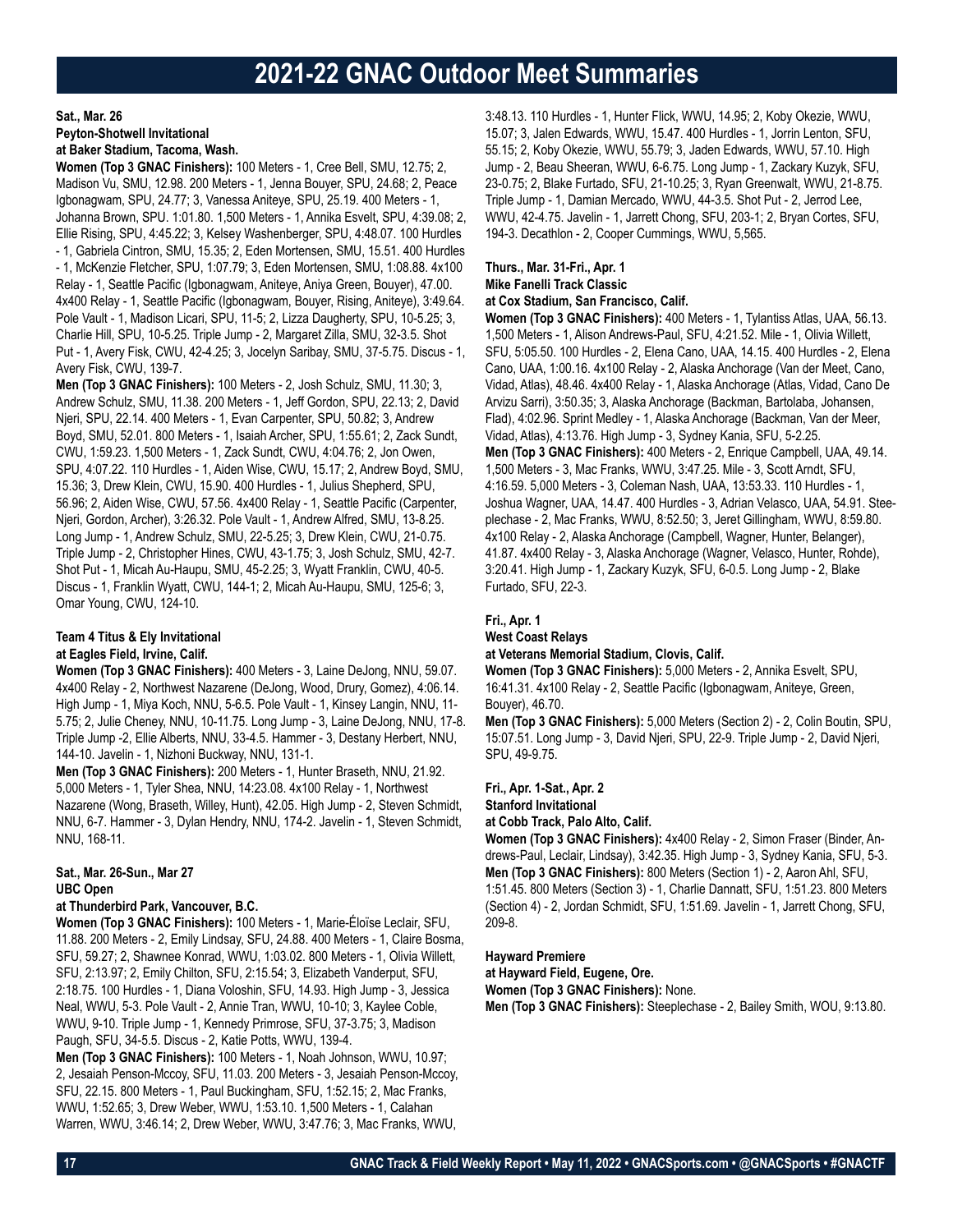## **Fri., Apr. 1-Sat., Apr. 2 NNU Invitational & Multis at Bohner Track, Nampa, Idaho**

**Women (Top 3 GNAC Finishers):** 100 Meters - 1, Abbey Wood, NNU, 12.06. 400 Meters - 1, Kalli Brence, NNU, 58.78. 800 Meters - 3, Kalen Belton, NNU, 2:23.79. 1,500 Meters - 2, Kalen Belton, NNU, 5:00.15. 10,00 Meters - 2, Emily McMahon, NNU, 44:27.09; 3, Jordan Woods, NNU, 45:01.49. 4x100 Relay - 1, Northwest Nazarene (Wood, Williams, Fouse, Baniaga), 49.29. 4x400 Relay - 1, Northwest Nazarene (Baniaga, Brence, Drury, DeJong), 4:02.45. High Jump - 1, Miya Koch, NNU, 5-5. Pole Vault - 1, Kinsey Langin, NNU, 12-3.5; 2, Julie Cheney, NNU, 11-9.75. Long Jump - 1, Laine DeJong, NNU, 17-6.75; 2, Ellie Alberts, NNU, 17-2. Triple Jump - 1, Ellie Alberts, NNU, 35-5.25. Shot Put - 2, Destany Herbert, NNU, 42-3.25. Discus - 3, Destany Herbert, NNU, 129-9. Hammer - 2, Destany Herbert, NNU, 162-11. Javelin - 1, Nizhoni Buckway, NNU, 128-2.

**Men (Top 3 GNAC Finishers):** 100 Meters - 1, Hunter Braseth, NNU, 10.84; 3, Cameron Willey, NNU, 11.05. 200 Meters - 1, Hunter Braseth, NNU, 21.76. 400 Meters - 3, Shalkar Wilkins, NNU, 51.38. 800 Meters - 3, Tyler Shea, NNU, 1:57.20. 1,500 Meters - 2, Tyler Shea, NNU, 3:56.58. 4x400 Relay - 2, Northwest Nazarene, 3:27.20. High Jump - 1, Gerohm Rihari, NNU, 6-6.75. Long Jump - 1, Gerohm Rihari, NNU, 21-11.5; 2, Josh Johnson, NNU, 21-9.5. Discus - 2, Dylan Hendry, NNU. 140-10. Hammer - 1, Colton Burr, NNU. 181-0. Javelin - 3, Abe Mitchell, NNU, 156-0. Decathlon - 2, Steven Schmidt, NNU, 6,378.

## **Sat., Apr. 2**

#### **WWU Invitational**

#### **at Civic Stadium, Bellingham, Wash.**

**Women (Top 3 GNAC Finishers):** 100 Meters - 1, Caitlyn Cheney, WWU, 12.60; 2, Makaylee Young, CWU, 12.78; 3, Lainnie Lyamba, WWU, 12.86. 200 Meters - 2, Caitlyn Cheney, WWU, 27.00; 3, Matty Lagerwey, WWU, 28.33. 100 Hurdles - 3, Naomi Bates, WWU, 16.08. Steeplechase - 3, Ila Davis, WWU, 10:51.21. 4x400 Relay - 1, Western Washington (Cheney, Davis, Bates, Wright), 4:10.97; 2, Central Washington (Thompson, Massey, Child, Lester), 4:25.99. High Jump - 1, Leanna Kibbee, WWU, 4-11. Pole Vault - 1, Annie Tran, WWU, 11-5.75; 2, Allison Coleman, CWU, 10-2. Long Jump - 1, Matty Lagerwey, WWU, 18-3.75. Triple Jump - 2, Lainnie Lyamba, WWU, 36-0; 3, Jamie Sanford, WWU, 35-11.5. Shot Put - 2, Katie Potts, WWU, 39-9.25; 3, Jasmine Kaufman, WWU, 39-3.75. Discus - 1, Katie Potts, WWU, 139-9; 2, Payton Elenbaas, CWU, 129-4; 3, Taliah Coe, WWU, 118-10. Hammer - 3, Raine Westfall, WWU, 158-4. Javelin - 1, Amanda Short, WWU, 155-9; 3, Leanne Kibbee, WWU, 91-0. **Men (Top 3 GNAC Finishers):** 100 Meters - 2, Noah Johnson, WWU, 11.14; 3, Ryan Greenwalt, WWU, 11.33. 200 Meters - 1, Brian Le, WWU, 22.87; 2, Cyrus McAllister, WWU, 23.60; 3, Willie Coleman, WWU, 24.09. 400 Meters - 1, Bryant Welch, WWU, 49.31; 3, Lucas Brenek, WWU, 50.14. 800 Meters - 1, Drew Weber, WWU, 1:51.78; 2, Mac Franks, WWU, 1:52.49; 3, Calahan Warren, WWU, 1:53.21. 1,500 Meters - 3, Alec Ritter, WWU, 4:04.00. 5,000 Meters - 2, Jalen Javurek, WWU, 14:54.10; 3, Jared Alderfer, WWU, 15:01.57. 110 Hurdles - 1, Koby Okezie, WWU, 14.96; 2, Jaden Edwards, WWU, 15.37; 3, Drew Klein, CWU, 16.11. 400 Hurdles - 1, Jaden Edwards, WWU, 54.60; 2, Koby Okezie, WWU, 54.99; 3, Kale Engebretsen, WWU, 58.98. 4x100 Relay - 1, Western Washington (Witters, Le, Daniels, Johnson), 42.78. 4x400 Relay - 1, Western Washington (Brenek, Engebretsen, Le, Daniels), 3:25.54; 2, Western Washington (Edwards, Knowles, Bloom, Henry), 3:28.36; 3, Western Washington (Kenny, McAllister, Cummings, Kibler), 3:30.34. High Jump - 1, Beau Sheeran, WWU, 6-6.75; 2, Ethan Sterkel, WWU, 6-6.75. 3, Damian Mercado, WWU, 6-2.75. Pole Vault - 1, Kacey Provo, WWU, 15-0; 2, Drew Klein, CWU, 14-6; 3, Jacob Thompson, CWU, 14-6. Long Jump - 2, Ethan Sterkel, WWU, 22-8. Triple Jump - 1, Damian Mercado, WWU, 43-5.75. Shot Put - 1, Ben Malquist, WWU, 50-0.75; 3, Jerrod Lee, WWU, 46-4.25. Discus - 2, Ben Malquist, WWU, 147-11. Hammer - 2, Jerrod Lee, WWU, 141-8; 3, Ben Malquist, WWU, 133-6. Javelin - 1, Jaydon Tryon, WWU, 190-9; 3, Drew Klein, CWU, 143-0.Y

#### **Yellowjacket/Battlin' Bear Open**

#### **at Longwood HS, Longwood, Mont.**

**Women's Team Scores:** Carroll (Mont.) 49, Dickinson St. 48, Montana State Billings 44, South Dakota Mines 43, Montana Tech 21, Providence (Mont.) 20, Black Hills State 15, Rocky Mountain 9, Montana St.-Northern 3, Montana Western 2.

**Women (Top 3 GNAC Finishers):** 4x100 Relay - 2, Montana State Billings (Thompson, Hamill, Gordon, Clark), 51.30. High Jump - 3, Madeline Severson, MSUB, 4-9.75. Long Jump - 1, Kendall Lynn, MSUB, 17-8.25. Triple Jump - 1, Kendall Lynn, MSUB, 36-10.5.

**Men's Team Scores:** Dickinson St. 70, Carroll (Mont.) 54, South Dakota Mines 50, Rocky Mountain 38.5, Montana State Billings 36, Black Hills State 17.5, Providence (Mont.) 14, Montana Western 6, Central Wyoming 4, Montana Tech 3.

**Men (Top 3 GNAC Finishers):** 5,000 Meters - 3, Ase Ackerman, MSUB, 15:44.92. 4x100 Relay - 3, Montana State BIllings (Ullery, Graves, Okere, Ralston), 43.02. Shot Put - 3, Forrest Cross, MSUB, 47-5.

#### **Cheetah Sea Of Green Meet**

**at Percy Perry Stadium, Coquitlam, B.C.**

**Women (Top 3 GNAC Finishers):** 400 Meters - 1, Claire Bosma, SFU, 58.60; 3, Jordan Jacobs, SFU, 1:00.79.

**Men (Top 3 GNAC Finishers):** 100 Meters - 1, Jeremy Belcher, SFU, 11.03; 2, Kaito Suzuki, SFU, 11.08. 200 Meters - 1, Kaito Suzuki, SFU, 22.34; 2, Jeremy Belcher, SFU, 22.55. 400 Meters - 2, Felix Allen, SFU, 50.47; 3, Jorrin Lenton, SFU, 51.50. 1,500 Meters - 1, Jose Castro, SFU, 4:03.69; 2, Kirubel Bogale, SFU, 4:05.29; 3, Brendan Moore, SFU, 4:11.53.

### **NW Distance Jamboree**

## **at Lane CC, Eugene, Ore.**

**Women (Top 3 GNAC Finishers):** 1,500 Meters - 1, Cassidy Walchak-Sloan, SMU, 4:38.95.

**Men (Top 3 GNAC Finishers):** 1, Rajesh Gill, CWU, 32:38.10.

#### **Fri., Apr. 8**

**John Knight Twilight**

**at McArthur Field, Monmouth, Ore.**

**Women (Top 3 GNAC Finishers):** 100 Meters - 2, Maliyah Thompson, WOU, 12.36; 3, Maya Hopwood, WOU, 12.51. 200 Meters - 2, Maliyah Thompson, WOU, 22.55; 3, Jessy Hart, WOU, 26.55. 1,500 Meters - 1, Caitlin Heldt, WOU, 4:54.68; 2, Katie Chapman, WOU, 4:56.36. 100 Hurdles - 1, Jenelle Hurley, WOU, 14.55; 3, Maliyah Thompson, WOU, 15.09. 4x100 Relay - 1, Western Oregon (Hopwood, Wilson, Popchock, Thompson), 48.91. 4x400 Relay - 1, Western Oregon (Clemens, Deters, Hurley, Hart), 4:17.44; 2, Western Oregon (Chapman, Heldt, Larson, Green), 4:28.77. Long Jump - 2, Jenelle Hurley, WOU, 18-1; 3, Ana Popchock, WOU, 17-4.25. Triple Jump - 1, Ana Popchock, WOU, 37-6; 3, Kalulusno Ngaida, WOU, 35-0.5. Javelin - 1, Kaylee Wright, WOU, 144-4; 3, Lyndee McLauchlin, WOU, 129-3.

**Men (Top 3 Finishers):** 100 Meters - 2, Amari Hendrix, WOU, 11.16. 800 Meters - 1, Justin Crosswhite, WOU, 1:53.55; 2, Emmett Klus, WOU, 1:56.18; 3, Keeton Sanchez, WOU, 1:57.25. 110 Hurdles - 1, Brennen Sorah, WOU, 15.67. 400 Hurdles - 1, Aaron Hanible, WOU, 56.67. 4x100 Relay - 1, Western Oregon (Hanible, Cossette, Hendrix, Mazzeo), 44.69. 4x400 Relay - 1, Western Oregon (Klus, Rambo, Crosswhite, Sanchez), 3:27.35. High Jump - 2, Devin Hasher, WOU, 6-2.75. Long Jump - 2, Marlon Harrison, WOU, 20-5.25. Triple Jump - 2, Marlon Harrison, WOU, 42-4.25; 3, Jacob Flury, WOU, 41-4.5. Shot Put - 2, Owen Collins, WOU, 46-4.5. Discus - 3, Mark Warren, WOU, 120-0. Hammer - 1, Sam Cole, WOU, 166-8; 2, Owen Collins, WOU, 165-7; 3, Mark Warren, WOU, 156-6. Javelin - 1, Austin Goldstein, WOU, 194-10; 2, Eli Nafziger, WOU, 178-10.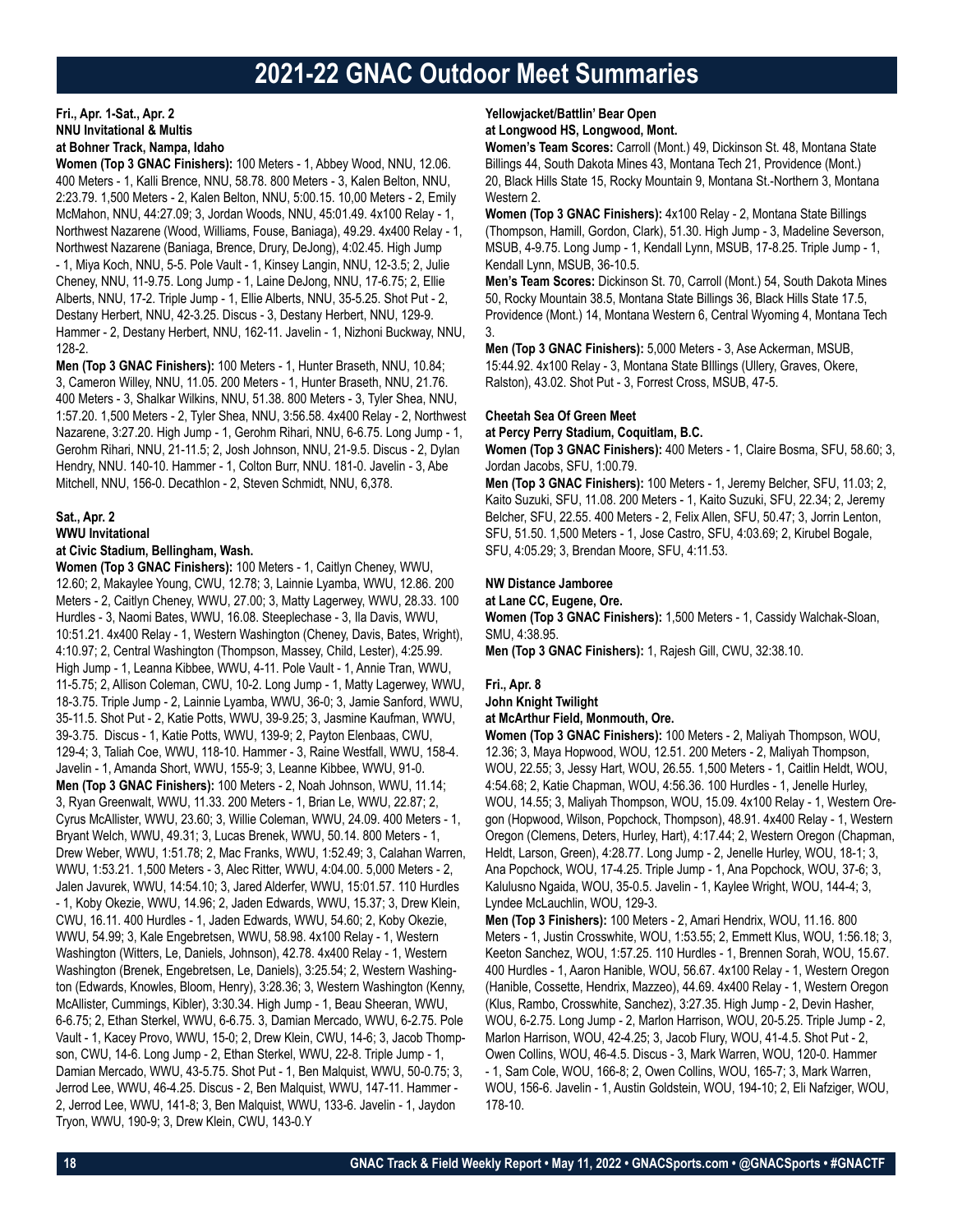## **Fri., Apr. 8**

**Whitworth Peace Meet**

## **at Boppell Track, Spokane, Wash.**

**Women (Top 3 GNAC Finishers):** 200 Meters - 3, McCall DeChenne, CWU, 25.37. 5,000 Meters - 1, Rosie Melville, CWU, 19:15.65; 3, Madison Child, CWU, 19:25.94. 100 Hurdles - 2, Lauryn Chandler, CWU, 14.85. Steeplechase - 2, Caitlin Gohr, CWU, 12:34.96. 4x400 Relay - 2, Central Washington (Child, Gohr, Lester, Thompson), 4:28.20. Long Jump - 2, Erica Cabanos, CWU, 17-3.25; 3, Makaylee Young, CWU, 16-11.5. Triple Jump - 1, Erica Cabanos, CWU, 36-7. Discus - 3, Avery Fisk, CWU, 138-6.

**Men (Top 3 GNAC Finishers):** None.

## **Sat., Apr. 9 Bauer Open**

### **at O'Harra Stadium, Rapid City, S.D.**

**Women (Top 3 GNAC Finishers):** 200 Meters - 3, Taylor Gordon, MSUB, 28.85. 400 Hurdles - 2, Sierra Durbin, MSUB, 1:12.54. 4x100 Relay - 2, Montana State Billings (Thompson, Hamill, Gordon, Clark), 1:00.63. 4x400 Relay - 1, Montana State Billings (Severson, Durbin, Clark, Whitmer), 4:27.41. Long Jump - 1,

Kendall Lynn, MSUB, 17-3.5; 2, Madeline Severson, MSUB, 16-7.5. Triple Jump - 1, Kendall Lynn, MSUB, 37-2.5. Shot Put - 3, Dakota Lobmeyer, MSUB, 40-7. Discus - 2, Ryann Moline, MSUB, 124-9. Javelin - 1, Ryann Moline, MSUB, 126- 1; 3, Jordan Cookman, MSUB, 113-5.

**Men (Top 3 GNAC Finishers):** 200 Meters - 1, Ben Ralston, MSUB, 23.54. 110 Hurdles - 1, Bradley Graves, MSUB, 14.65. 4x100 Relay - 1, Montana State Billings (Ullery, Graves, Okere, Ralston), 43.26. Javelin - 3, Ryder Klein, MSUB, 153-0.

## **PLU Invitational**

#### **at PLU Track, Tacoma, Wash.**

**Women (Top 3 GNAC Finishers):** 100 Meters - 2, Cree Bell, SMU, 12.70. 400 Meters - 1, Jenna Bouyer, SPU, 57.07; 2, Peace Igbonagwam, SPU, 57.46. 800 Meters - 1, Sophie Wright, WWU, 2:16.83; 2, Cassidy Walchak-Sloan, SMU, 2:18.66; 3, Libby Michael, SPU, 2:21.80. 1,500 Meters - 1, Alisha Saucedo, SMU, 5:07.49. 5,000 Meters - 1, Ila Davis, WWU, 17:49.45. 10,000 Meters - 1, Sara Sabra, SMU, 38:41.95; 2, Brittany Aquino, WWU, 40:06.60; 3, Abby Burton, SMU, 46:05.55. 100 Hurdles - 1, Gabriela Cintron, SMU, 15.82; 3, Naomi Bates, WWU, 16.10. 400 Hurdles - 3, Naomi Bates, WWU, 1:10.66. 4x100 Relay - 2, Western Washington (Lyamba, Cheney, Neal, Sanford), 50.96. 4x400 Relay - 1, Saint Martin's (Vu, Saucedo, Walchak-Sloan, Bell), 4:09.39. High Jump - 1, Jessica Neal, WWU, 5-3.25. Pole Vault - 2, Madison Licari, SPU, 11-8. Long Jump - 3, Leanne Kibbee, WWU, 16-9.75. Triple Jump - 2, Jamie Sanford, WWU, 33- 5.75; 3, Margaret Zilla, SMU, 32-11.25. Shot Put - 1, Katie Potts, WWU, 40-9.75; 3, Jocelyn Saribay, SMU, 37-10.5. Discus - 3, Katie Potts, WWU, 134-2. **Men (Top 3 GNAC Finishers):** 100 Meters - 2, Landon Armstrong, SMU, 11.07. 200 Meters - 1, Bryant Welch, WWU, 21.82; 2, Ryan Greenwalt, WWU, 22.45; 3, Lucas Brenek, WWU, 22.57. 400 Meters - 1, Isaiah Archer, SPU, 49.58; 2, Mark Daniels, WWU, 50.36; 3, David Njeri, SPU, 50.53. 800 Meters - 1, Jonah Bloom, WWU, 2:00.20; 2, Jon Owen, SPU, 2:01.19. 1,500 Meters - 2, Will Henry, WWU, 4:00.09. 10,000 Meters - 1, Jalen Javurek, WWU, 32:20.72; 2, Brennan LeBlanc, SPU. 33:18.69; 3, Gabe Endresen, SPU, 33:52.04. 110 Hurdles - 1, Koby Okezie, WWU, 15.13; 2, Andrew Boyd, SMU, 15.54. 400 Hurdles - 1, Julis Shepherd, SPU, 57.28; 2, Andrew Boyd, SMU, 57.63; 3, Kale Engebretsen, WWU, 59.16. Steeplechase - 1, Quinn Wilcox, WWU, 9:40.54. 4x100 Relay - 1, Seattle Pacific (Njeri, Gordon, Shepherd, Holmes), 43.65. 4x400 Relay - 1, Saint Martin's (Wani, Cortes, Schulz, Pagente), 3:40.80. High Jump - 2, Ethan Sterkel, WWU, 6-5.5; 3, Beau Sheeran, WWU, 6-5.5. Pole Vault - 1, Kainoa Lee, SPU, 14-10. Long Jump - 1, Josh Schulz, SMU, 22-7; 2, Ethan Sterkel, WWU, 22-1.5; 3, Andrew Schulz, SMU, 21-10.25. Triple Jump - 1, Damian Mercado, WWU, 44-6; 2, Josh Schulz, SMU, 43-5. Shot Put - 1, Ben Malquist, WWU, 48-5.25; 3, Micah Au-Haupu, SMU, 45-5.75. Discus - 2, Ben Malquist, WWU, 147-7. Hammer - 3, Jerrod Lee, WWU, 146-10. Javelin - 2, Jaydon Tryon, WWU, 165-4.

## **Emilie Mondor Invitational**

## **at Terry Fox Field, Burnaby, B.C.**

**Women (Top 3 GNAC Finishers):** 400 Meters - 1, Alison Andrews-Paul, SFU, 55.26; 3, Emily Lindsay, SFU, 55.98. 800 Meters - 2, Olivia Willett, SFU, 2:15.75; 3, Megan Roxby, SFU, 2:16.02. 4x100 Relay - 1, Simon Fraser (Binder, Leclair, Lindsay, Voloshin), 48.04. High Jump - 2, Sydney Kania, SFU, 5-1.75. Long Jump - 3, Kyra Stewart, SFU, 16-8. Triple Jump - 2, Madison Paugh, SFU, 34-0. Hammer - 3, Zuzanna Liniewski, SFU, 151-8.

**Men (Top 3 GNAC Finishers):** 100 Meters - 1, Jeremy Belcher, SFU, 11.27; 2, Jesaiah Penson-Mccoy, SFU, 11.51. 200 Meters - 1, Jesaiah Penson-Mccoy, SFU, 22.65. 400 Meters - 2, Felix Allen, SFU, 50.22. 800 Meters - 1, Aaron Ahl, SFU, 1:51.67; 2, Charlie Dannatt, SFU, 1:52.35. 400 Hurdles - 2, Jorrin Lenton, SFU, 57.11. 4x100 Relay - 1, Simon Fraser (Belcher, Robinson, Suzuki, Penson-Mccoy), 41.87. Long Jump - 2, Blake Furtado, SFU, 20-9.75. Javelin - 1, Jarrett Chong, SFU, 179-11; 2, Bryan Cortes, SFU, 164-3.

### **Wed., Apr. 13 & Thurs., Apr. 14 Cal State LA Twilight**

**at Jesse Owens Track, Los Angeles, Calif.**

**Women (Top 3 GNAC Finishers):** Javelin - 2, Ryann Moline, MSUB, 121-1. **Men (Top 3 GNAC Finishers):** 400 Hurdles - 1, Austin Albertin, CWU, 53.86. Hammer - 2, Forrest Cross, MSUB, 154-10.

### **Wed., Apr. 13-Fri., Apr. 15**

**Bryan Clay Invitational**

**at Cougar Stadium, Azusa, Calif.**

**Women (Top 3 GNAC Finishers):** Pole Vault (Section 3): 2, Madison Licari, SPU, 12-0. Heptathlon (Section 1) - 2, McCall DeChenne, CWU, 4,657. **Men (Top 3 GNAC Finishers):** 5,000 Meters (Section 2): 2, Jacob Moos, UAA, 14:28.59. Pole Vault (Section 2): 1, Kainoa Lee, SPU, 14-8.25. Javelin - 2, Jarrett Chong, SFU, 217-7.

**Wed., Apr. 13-Sat., Apr. 16 Mount SAC Relays at Hilmer Lodge Stadium, Walnut, Calif. Women (Top 3 GNAC Finishers):** None. **Men (Top 3 GNAC Finishers):** None.

**Thurs., Apr. 14 Pacific Coast Classic at Jack Rose Track, Long Beach, Calif. Women (Top 3 GNAC Finishers):** None. **Men (Top 3 GNAC Finishers):** None.

**Fri., Apr. 15-Sat., Apr. 16 Beach Invitational at Jack Rose Track, Long Beach, Calif. Women (Top 3 GNAC Finishers):** None. **Men (Top 3 GNAC Finishers):** None.

#### **Lewis & Clark Invitational**

**at Stouffer Family Center, Newberg, Ore., & Eldon Fix Track, Portland, Ore. Women (Top 3 GNAC Finishers:** High Jump - 3, Kalulusno Ngaida, WOU, 5-1.25. Long Jump - 3, Macy Clemens, WOU, 16-4.25. Javelin - 1, Lyndee McLauchlin, WOU, 125-3. **Men (Top 3 GNAC Finishers):** Hammer - 1, Mark Warren, WOU, 150-1.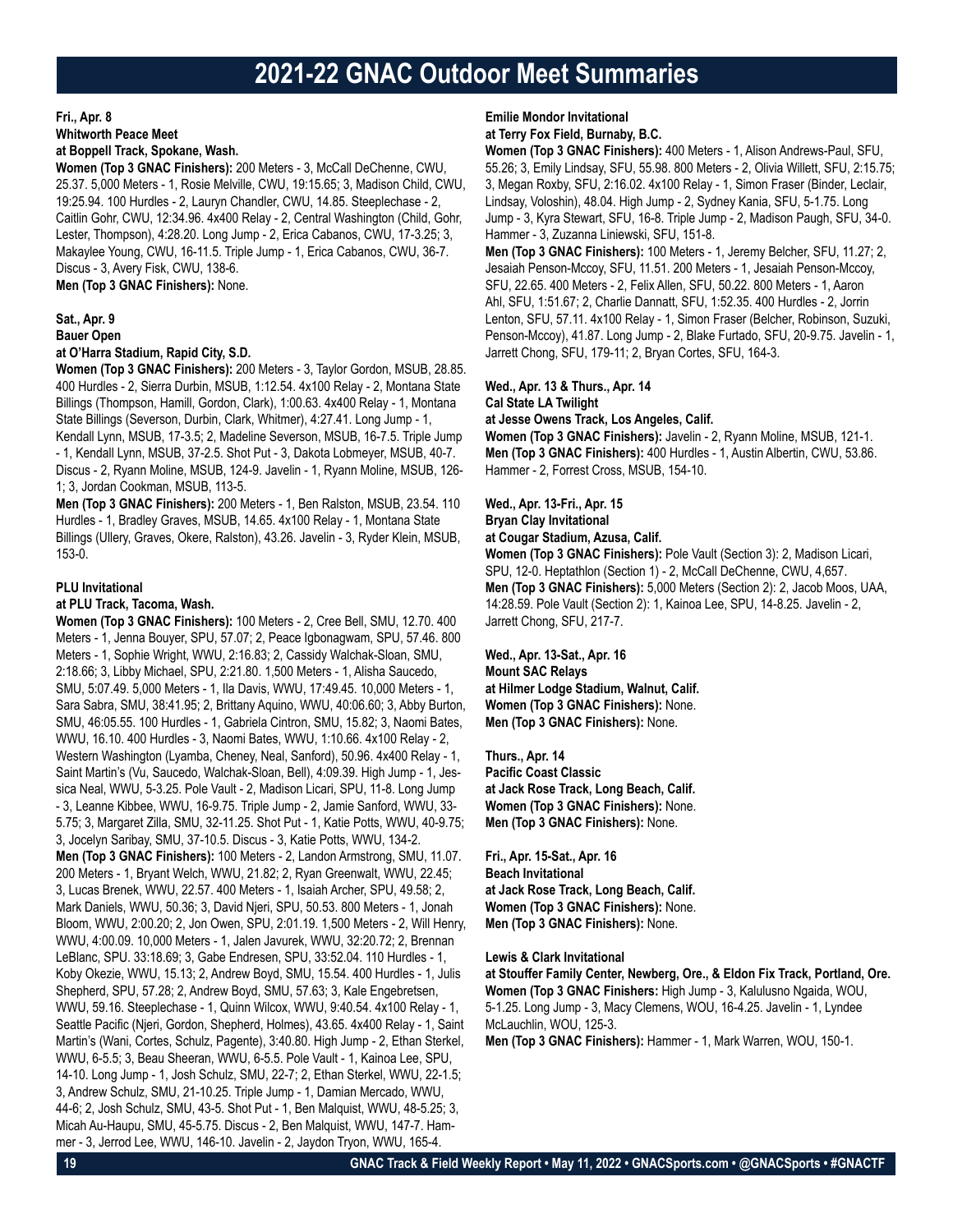## **Thurs., Apr. 21-Fri., Apr. 22 Trudnowski Open**

### **at Vigilante Field, Helena, Mont.**

**Women's Team Scores:** Carroll (Mont.) 256, Montana State Billings 108, Providence (Mont.) 92, Rocky Mountain 59, Montana Western 13.

**Women (Top 3 GNAC Finishers):** 100 Meters - 3, Madison Thompson, MSUB, 13.21. 400 Meters - 2, Madeline Severson, MSUB, 1:01.55. 5,000 Meters - 3, Kit Wiersema, MSUB, 21:24.71. 100 Hurdles - 3, Whitney Herden, MSUB, 17.59. 400 Hurdles - 2, Sierra Durbin, MSUB, 1:10.25. 4x100 Relay - 2, Montana State Billings (Thompson, Hamill, Bohl, Clark), 56.32. 4x400 Relay - 3, Montana State Billings (Severson, Durbin, Hamill, Whitmer), 4:20.92. High Jump - 2, Madeline

Severson, MSUB, 4-9. Long Jump - 1, Madeline Severson, MSUB, 17-0.75. Shot Put - 2, Dakota Lobmeyer, MSUB, 39-8.75. Javelin - 3, Jordan Cookman, MSUB, 100-3.

**Men's Team Scores:** Carroll (Mont.) 220, Providence (Mont.) 116, Rocky Mountain 70, Montana State Billings 70, Montana Western 22, Ascent Endurance Group 8, Montana St.-Northern 4.

**Men (Top 3 GNAC Finishers):** 100 Meters - 3, Favor Okere, MSUB, 11.52. 110 Hurdles - 2, Bradley Graves, MSUB, 15.73. 4x100 Relay - 2, Montana State Billings (Ullery, Graves, Okere, Ralston), 43.66. Triple Jump - 2, Garrett McMillen, MSUB, 42-10.25. Shot Put - 2, Braden Anderson, MSUB, 46-5.5. Hammer - 2, Coen Giusti, MSUB, 156-8. Javelin - 2, Ryder Klein, MSUB, 153-10.

#### **Fri., Apr. 22 EOU Open**

### **at Banner Bank Track, La Grande, Ore.**

**Women (Top 3 GNAC Finishers):** 200 Meters - 2, Abbey Wood, NNU, 25.59; 3, Kalli Brence, NNU, 25.77. 400 Meters - 1, Laine DeJong, NNU, 59.92; 3, Abbey Wood, NNU, 1:00.93. 800 Meters - 2, Kalen Belton, NNU, 2:26.44. 1,500 meters - 2, Kalen Belton, NNU, 4:56.05. 4x100 Relay - 2, Northwest Nazarene (Wood, Fouse, Katie Baniaga, Kayla Baniaga), 49.50. High Jump - 1, Miya Koch, NNU, 5-3.75. Pole Vault - 1, Julie Cheney, NNU, 12-3.5. Long Jump - 1, Emma Clark, NNU, 18-0; 2, Laine DeJong, NNU, 17-1. Triple Jump - 1, Emma Clark, NNU, 36- 9; 2, Ellie Alberts, NNU, 35-5.75. Shot Put - 3, Destany Herbert, NNU, 38-11.75. Javelin - 1, Nizhoni Buckway, NNU, 126-3.

**Men (Top 3 GNAC Finishers):** 100 Meters - 3, Cameron Willey, NNU, 11.02. 200 Meters - 1, Hunter Braseth, NNU, 22.00. 400 Meters - 2, Hunter Braseth, NNU, 50.95. 800 Meters - 3, Tyler Shea, NNU, 1:56.61. 1,500 Meters - 1, Tyler Shea, NNU, 3:56.90. 110 Hurdles - 2, Steven Schmidt, NNU, 15.56; 3, Turner Nye, NNU, 16.20. 4x100 Relay - 2, Northwest Nazarene (Wong, Braseth, Willey, Hunt), 43.04. High Jump - 1, Gerohm Rihari, NNU, 6-5.5. Long Jump - 2, Gerohm Rihari, NNU, 22-6.25; 3, Steven Schmidt, NNU, 21-10.75. Hammer - 2, Derek Knight, NNU, 151-4. Javelin - 1m Laurenz Waldbauer, NNU, 191-7; 3, Abe Mitchell, NNU, 146-0.

## **Fri., Apr. 22-Sat., Apr. 23**

## **Oregon Relays**

## **at Hayward Field, Eugene, Ore.**

**Women (Top 3 GNAC Finishers):** Long Jump - 3, Jenelle Hurley, WOU, 19-0. Triple Jump - 3, Ana Popchock, WOU, 37-9.25.

**Men (Top 3 GNAC Finishers):** 800 Meters - 3, Justin Crosswhite, WOU, 1:52.09. Triple Jump - 3, Marley Harrison, WOU, 45-1.75.

## **Sat., Apr. 23**

### **CWU Wildcat Invitational**

**at Recreation Sport Complex, Ellensburg, Wash.**

**Women (Top 3 GNAC Finishers):** 100 Meters - 2, E'lexis Hollis, CWU, 12.10; 3, Makenna Hansen, CWU, 12.24. 200 Meters - 2, Aniya Green, SPU, 25.86. 800 Meters - 2, Libby Michael, SPU, 2:19.69. 1,500 Meters - 1, Ellie Rising, SPU, 4:44.99. 3,000 Meters - 1, Cassidy Walchak-Sloan, SMU, 10:28.60; 2, Nicki Yorges, SPU, 10:38.21; 3, Naomi Hartley, SMU, 10:40.27. 5,000 Meters - 1, Brittany Aquino, WWU, 19:19.41; 2, Molly Mattson, CWU, 19:33.61; 3, Zoie Mastin, CWU, 20:03.83. 100 Hurdles - 1, Lauryn Chandler, CWU, 14.51. 400 Hurdles - 1, McCall DeChenne, CWU, 1:03.20. 4x100 Relay - 1, Central Washington, 47.75; 2, Saint Martin's, 49.54; 3, Western Washington, 49.67. 4x400 Relay - 2, Central Washington, 4:06.24. High Jump - Tie 1, Kylie Griffin, CWU, 5-2.25; Tie 1, Aliyah Dawkins, WWU, 5-2.25; 3, Leanne Kibbee, WWU, 5-0.25. Long Jump - 1, Peace Igbonagwam, SPU, 19-8.25; 2, Aliyah Dawkins, WWU, 18-4.5; 3, Lainnie Lyamba, WWU, 18-3.25. Triple Jump - 2, Erica Cabanos, CWU, 37-1.75.; 3, Lainnie Lyamba, WWU, 35-0.5. Shot Put - 2, Katie Potts, WWU, 44-2; 3, Avery Fisk, CWU, 43-10.5. Discus - 3, Katie Potts, WWU, 139-5. Hammer - 1, Raine Westfall, WWU, 163-7; 3, Mercedes Pesina, CWU, 150-9. **Men (Top 3 GNAC Finishers):** 100 Meters - 3, Zachary Davis, CWU, 10.88. 200 Meters - 3, Bryan Sidor, CWU, 22.10. 800 Meters - 1, Will Henry, WWU, 1:53.87; 2, Jonah Bloom, WWU, 1:54.85; 3, Brock Knowles, WWU, 1:55.56. 1,500 Meters - 2, Jon Owen, SPU, 4:01.36; 3, Rajesh Gill, CWU, 4:02.62. 3,000 Meters - 1, Lance Slichko, SMU, 8:45.83; 3, Isaac Cortes, SMU, 8:56.27. 110 Hurdles - 1, Aiden Wise, CWU, 14.82; 2, Andrew Boyd, SMU, 14.87; 3, Drew Klein, CWU, 15.26. 400 Hurdles - 1, Austin Albertin, CWU, 54.62; 2, Reilly Williams, CWU, 56.17. Steeplechase - 2, Jason Blinn, WWU, 9:47.48; 3, Espen Diamond, CWU, 10:09.18. 4x100 Relay - 1, Central Washington, 41.87; 2, Western Washington, 42.03. 4x400 Relay - 2, Central Washington, 3:24.57; 3, Western Washington, 3:24.96. High Jump - 2, Beau Sheeran, WWU, 6-9.75; 3, Ethan Sterkel, WWU, 6-4. Long Jump - 1, Josh Schulz, SMU, 23-6.75; 2, Ethan Sterkel, WWU, 23-4.5. Triple Jump - 1, Josh Schulz, SMU, 45-11.75; 2, Christopher Hines, CWU, 44-4; 3, Seren Dances, WWU, 43-3.75. Shot Put - 2, Ben Malquist, WWU, 51-8.5. Javelin - 1, Jaydon Tryon, WWU, 184-5.

**Fri., Apr. 29-Sat., Apr. 30**

### **Bengal Invite**

**at Davis Field, Pocatello, Idaho**

**Women (Top 3 GNAC Finishers):** 10,000 Meters - 3, Ally Whitmer, MSUB, 43:01.50.

**Men (Top 3 GNAC Finishers):** 5,000 Meters - 1, Tyler Shea, NNU, 14:38.48. Javelin - 1, Laurenz Waldbauer, NNU, 237-5.

#### **OSU High Performance Meet**

#### **at Whyte Track & Field Center, Corvallis, Ore.**

**Women (Top 3 GNAC Finishers):** Long Jump - 3, Jenelle Hurley, WOU, 18-8. Javelin - 2, Kaylee Wright, WOU, 158-8.

**Men (Top 3 GNAC Finishers):** 5,000 Meters - 1, Isaac Cortes, SMU, 15:03.88. High Jump - 3, Devin Hasher, WOU, 6-4.75. Discus - 3, Omar Young, CWU, 157-0.

#### **Sat., Apr. 30**

**Fresno State Inivtiational at Veterans Memorial Stadium, Clovis, Calif. Women (Top 3 GNAC Finishers):** None. **Men (Top 3 GNAC Finishers):** None.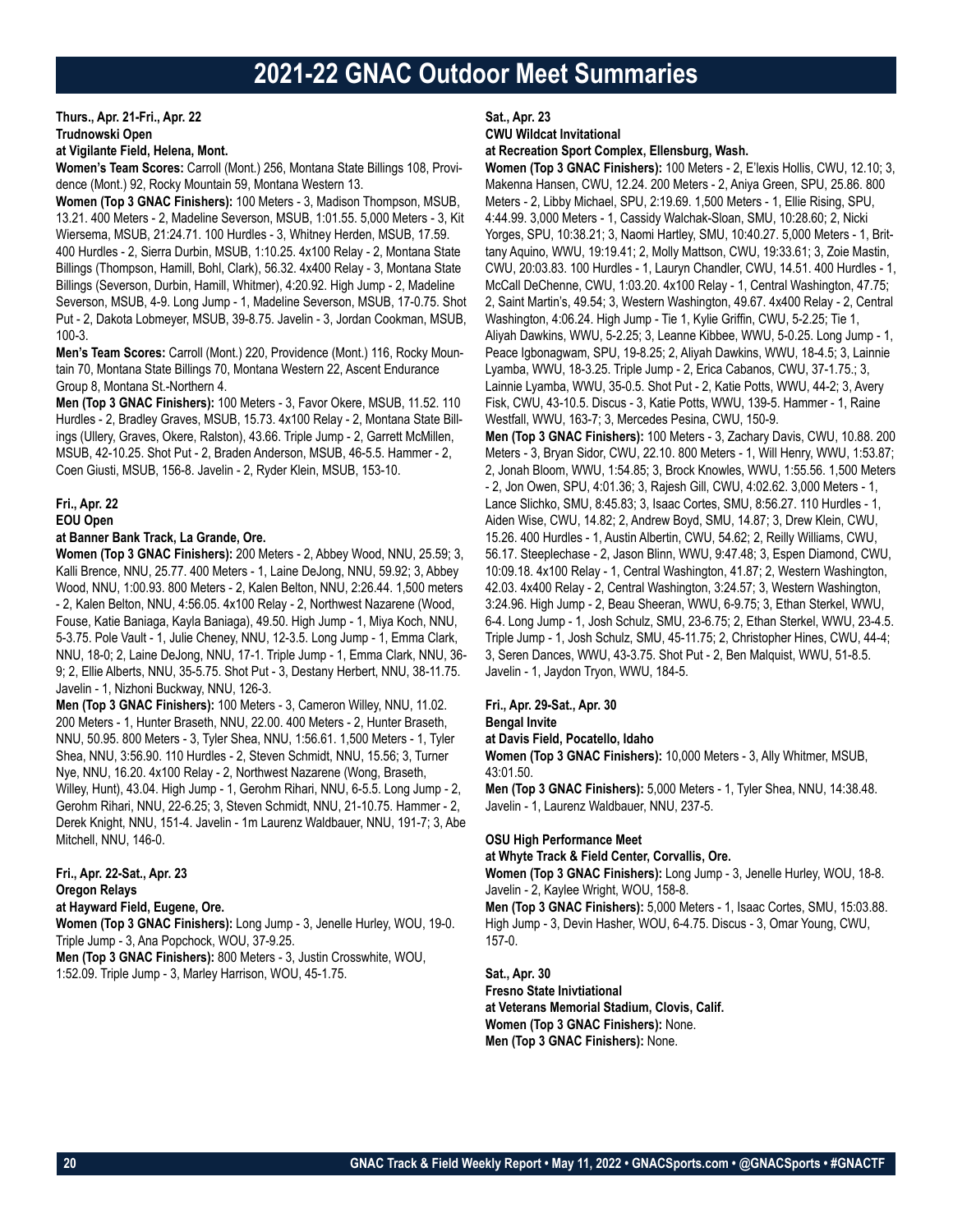## **Sat., Apr. 30 Ralph Vernacchia Invitational at Civic Stadium, Bellingham, Wash.**

**Women's Team Scores:** British Columbia 141, Western Washington 134.5, Alaska Anchorage 77, Vancouver Thunderbirds 57, Saint Martin's 51.33, Northwest (Wash.) 42, Seattle Pacific 34, Pacific Lutheran 25.33, Olympic CC 25, Central Washington 24, Dynamos Throws Club 14, Jusis Training 10, Bellingham Distance Project 9, Green River CC 9, Everett CC 8.5, Com. Cougard 4, Norwesters 4, Get Strong First Track Club 4, Evergreen State 3, Club Northwest 3, UW Run Club 2, Langley Mustangs 0.33.

**Women (Top 3 GNAC Finishers):** 100 Meters - 1, Gabriela Cintron, SMU, 13.46. 100 Meters (Invitational) - 3, Madison Vu, SMU, 12.95. 200 Meters - 1, Victoria Johansen, UAA, 26.61. 200 Meters (Invitational) - 2, Tylantiss Atlas, UAA, 25.00. 400 Meters (Invitational) - 1, Tylantiss Atlas, UAA, 55.89. 400 Meters - 3, Olivia Cervantes, SMU, 1:06.33. 800 Meters - 1, Madison Thompson, CWU, 2:24.06. Mile (Invitational) - 2, Mia Crocker, WWU, 4:52.95; 3, Annika Esvelt, SPU, 4:53.32. 5,000 Meters - 1, Nicki Yorges, SPU, 18:14.74; 2, Brittany Aquino, WWU, 18:26.74. 10,000 Meters - 2, Zoie Mastin, CWU, 42:16.67; 3, Kelli Heim, CWU, 42:27.45. 100 Hurdles - 1, Lauryn Chandler, CWU, 15.05; 2, Leanne Kibbee, WWU, 15.65. 400 Hurdles - 1, Eden Mortensen, SMU, 1:07.20; 2, Haley Bartolaba, UAA, 1:08.21; 3, Blanca De Arvizu Sarrias, UAA, 1:08.28. 4x100 Relay - 1, Alaska Anchorage (Johansen, Backman, De Arvizu Sarrias, Vidad), 48.83; 2, Western Washington (Lyamba, Cheney, Sanford, Bates), 49.31; 3, Saint Martin's (Vu, Cook, Zilla, Cintron), 51.66. High Jump - Tie 2, Jessica Neal, WWU, 5-2.5; Tie 2, Aliyah Dawkins, WWU, 5-2.5. Pole Vault - 3, Madison Licari, SPU, 11-7.75. Long Jump - 3, Lainnie Lyamba, WWU, 17-3.5. Triple Jump - 1, Aliyah Dawkins, WWU, 38-3.5; 3, Lainnie Lyamba, WWU, 36-7.5. Shot Put - 2, Jocelyn Saribay, SMU, 42-5.5; 3, Katie Potts, WWU, 42-0. Discus - 2, Katie Potts, WWU, 143-4. Javelin - 1, Amanda Short, WWU, 149-7.

**Men's Team Scores:** Western Washington 221, British Columbia 109, Alaska Anchorage 97, Pacific Lutheran 61, Saint Martin's 56, Olympic CC 28.5, Central Washington 21, Coquitlam Cheetahs 20, Northwest (Wash.) 11, Everett CC 10, Green River CC 9.5, Seattle Pacific 5, Vancouver Thunderbird 3, Evergreen St. 3, Club Northwest 3.

**Men (Top 3 GNAC Finishers):** 100 Meters (Invitational) - 1, Noah Johnson, WWU, 10.91; 2, Derek Discher, WWU, 11.22. 100 Meters - 2, Brian Le, WWU, 11.28. 200 Meters (Invitational) - 2, Enrique Campbell, UAA, 21.65; 3, Bryant Welch, WWU, 21.97. 200 Meters - 1, Brian Le, WWU, 22.80. 400 Meters - 1, Ryan Witters, WWU, 51.00; 3, Sonny Chhim, WWU, 51.80. 400 Meters (Invitational) - 1, Bryant Welch, WWU, 49.36; 3, Lucas Brenek, WWU, 50.62. 800 Meters (Invitational) - 2, Will Henry, WWU, 1:52.97. Mile (Invitational) - 1, Mac Franks, WWU, 4:03.64; 2. Drew Weber, WWU, 4:05.10; 3, Coleman Nash, UAA, 4:08.06. 5,000 Meters (Invitational) - 2, Jeret Gillingham, WWU, 14:42.81. 5,000 Meters - 3, Devin Thompson, CWU, 16:52.24. 110 Hurdles - 1, Joshua Wagner, UAA, 14.49; 2, Koby Okezie, WWU, 14.96; 3, Jalen Edwards, WWU, 15.09. 400 Hurdles - 2, Joshua Wagner, UAA, 54.18; 3, Jalen Edwards, WWU, 54.96. Steeplechase - Michael Harwell, SMU, 10:03.59. 4x100 Relay - 1, Alaska Anchorage (Rohde, Wagner, Hunter, Belanger), 42.72. 4x400 Relay - 1, Western Washington (Franks, Weber, Henry, Warren), 3:23.78; 2, Alaska Anchorage (Angarita, Hunter, Belanger, Hurd), 3:24.75; 3, Western Washington (Daniels, Greenwalt, Chiim, Engebretsen), 3:25.35. High Jump - 2, Beau Sheeran, WWU, 6-6.25; 3, Ethan Sterkel, WWU, 6-4.25. Pole Vault - 1, Kacey Provo, WWU, 15- 5.75; 3, Andrew Alfred, SMU, 14-6. Long Jump - 1, Josh Schulz, SMU, 24-3.5; 3, Ethan Sterkel, WWU, 23-7.5. Triple Jump - 1, Damian Mercado, WWU, 44-0; 3, Felix Robertson, UAA, 39-1.75; Shot Put - 1, Ben Malquist, WWU, 52-8.25. Hammer - 2, Josh Eiland, SMU, 163-3; 3, Noa Peralta, SMU, 159-7. Javelin - 3, Jaydon Tryon, WWU, 174-5.

## **Simon Fraser High Performance No. 2 at Terry Fox Field, Burnaby, B.C.**

**Women (Top 3 GNAC Finishers):** 100 Meters - 1, Marie-Éloïse Leclair, SFU, 11.95; 3, Emily Lindsay, SFU, 12.34. 200 Meters - 2, Marie-Éloïse Leclair, SFU, 24.57; 3, Emily Lindsay, SFU, 25.37. 800 Meters - 2, Megan Roxby, SFU, 2:11.03. 1,500 Meters - 1, Olivia Willett, SFU, 4:33.54; 3, Kate Cameron, SFU, 4:38.94. 400 Hurdles - 1, Claire Bosma, SFU, 1:06.15. High Jump - 1, Sydney Kania, SFU, 5-1.75. Long Jump - 1, Danielle Waller, SFU, 16-8.5; 3, Madison Paugh, SFU, 14-11.25. Triple Jump - 2, Kennedy Primrose, SFU, 36-4; 3, Madison Paugh, SFU, 34-5. Hammer - 1, Zuzanna Liniewski, SFU, 156-11; 2, Kaitlyn Hanger, SFU, 152-4.

**Men (Top 3 GNAC Finishers):** 100 Meters - 1, Jeremy Belcher, SFU, 11.03. 400 Meters - 1, Felix Allen, SFU, 49.76. 800 Meters - 1, Aaron Ahl, SFU, 1:49.01; 3, Paul Buckingham, SFU, 1:50.90. High Jump - 1, Zackary Kuzyk, SFU, 5-11.5. Long Jump - 1, Blake Furtado, SFU, 21-1.5; 2, Mitchell Gibbs, SFU, 21-0.5. Triple Jump - 1, Zackary Kuzyk, SFU, 44-0.75; 2, Nick Kuzyk, SFU, 37-3.

## **Mon., May 2-Tues., May 3 GNAC Combined Events Championships**

**at Civic Stadium, Bellingham, Wash.**

**Heptathlon: 1**, Elena Cano, UAA, 4,936. 2, Jenelle Hurley, WOU, 4,821. 3, Mc-Call DeChenne, CWU, 4,751. 4, Amity Deters, WOU, 4,373. 5, Matty Lagerwey, WWU, 4,356. 6, Ana Popchock, WOU, 4,167. 7, Macy Clemens, WOU, 3,977. 8, Leanne Kibbee, WWU, 3,694.

**Decathlon:** 1, Steven Schmidt, NNU, 6,488, 2, Drew Klein, CWU, 6,436, 3, Andrew Boyd, SMU, 6,220. 4, Ryan Kenny, WWU, 6,053. 5, Cooper Cummings, WWU, 5,987. 6, Turner Nye, NNU, 5,965. 7, Logan Easley, CWU, 5,482. 8, Trent Kibler, WWU, 4,754.

## **Wed., May 4**

**DSU Last Chance Meet**

**at Henry Biesiot Activities Center, Dickinson, N.D.**

**Women (Top 3 GNAC Finishers):** 400 Hurdles - 2, Sierra Durbin, MSUB, 1:10.44; 3, Annelise Clark, MSUB, 1:13.88. 4x100 Relay - 2, Montana State Billings (Hamill, Thompson, Bohl, Chase), 50.44. Hammer - 3, Danara Tulimaiau, MSUB, 122-11.

**Men (Top 3 GNAC Finishers):** 110 Hurdles - 1, Bradley Graves, MSUB, 15.00. High Jump - 3, Favor Okere, MSUB, 6-2.75. Shot Put - 2, Braden Anderson, MSUB, 47-3.75. Discus - 1, Forrest Cross, MSUB, 149-7. Javelin - 3, Brandon Geck, MSUB, 139-8.

## **Fri., May 6**

**Cal State Fullerton Tuneup at Titan Track Complex, Fullerton, Calif. Women (Top 3 GNAC Finishers):** None. **Men (Top 3 GNAC Finishers):** None.

## **Oregon Twilight**

**at Hayward Field, Eugene, Ore.**

**Women (Top 3 GNAC Finishers):** 400 Meters - 3, Tylantiss Atlas, UAA, 57.22. 400 Hurdles - 2, Elena Cano, UAA, 1:00.86. Javelin - 2, Kaylee Wright, WOU, 147-0.

**Men (Top 3 GNAC Finishers):** 110 Hurdles - 2, Joshua Wagner, UAA, 14.29. 400 Hurdles - 1, Joshua Wagner, UAA, 54.71.